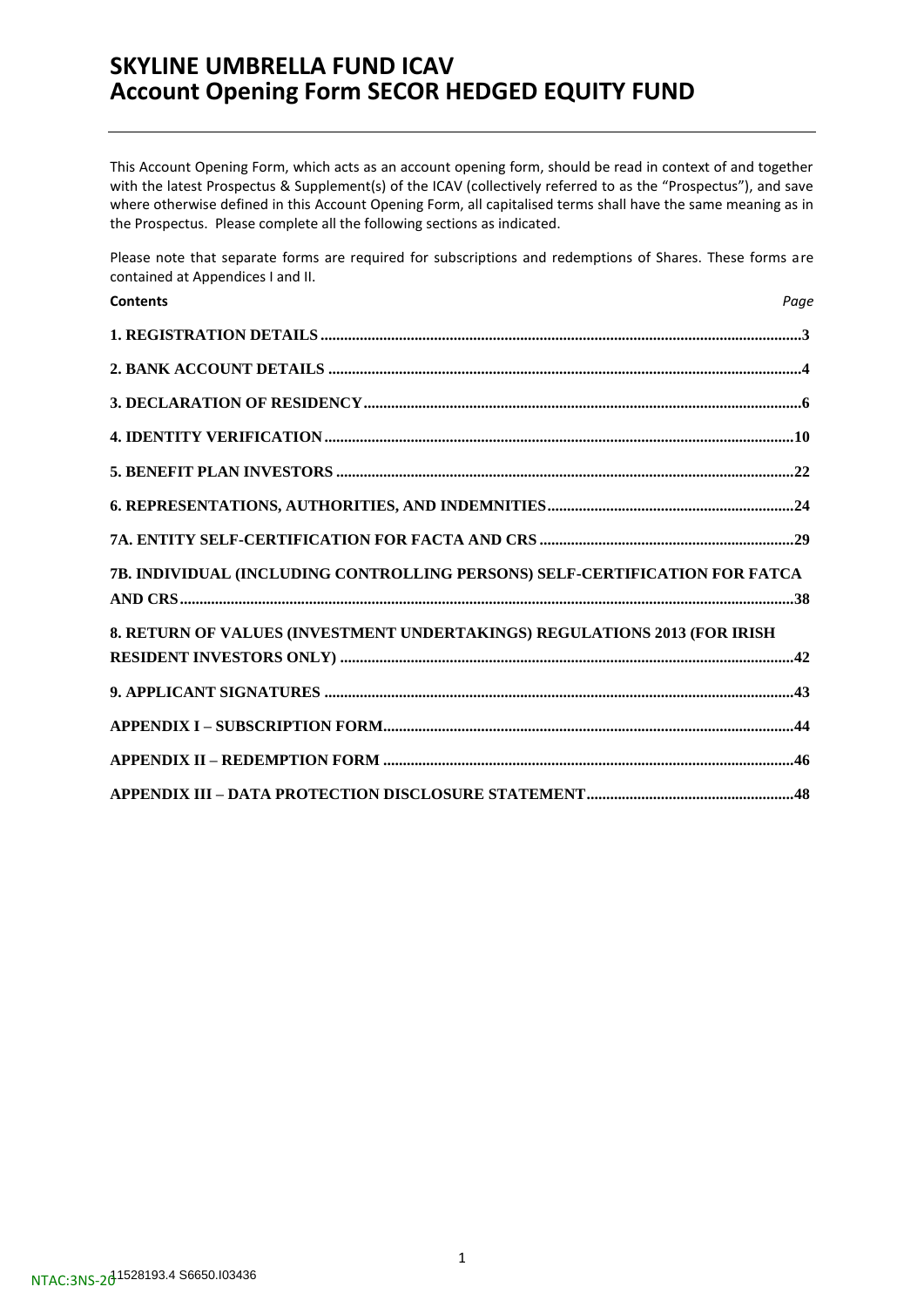**IMPORTANT:** You will need to contact the Distributor or the Administrator before completing this form if you are an Irish resident who is tax-exempt. You will need to request the specific declaration form.

This Account Opening Form constitutes your agreement to subscribe for Shares in the SECOR Hedged Equity Fund (the "Sub-Fund"). Once fully completed and signed, this Account Opening Form and full identity verification documentation should be sent to the following address and/or facsimile number, and **if sent by facsimile the original Account Opening Form and supporting documentation must follow by post**.

Once the signed Account Opening Form and complete identity verification documentation is received and verified, the Administrator will send you an account number that is unique to you, this account number should then be included on the subscription form (see Appendix I for dealing information). The account number must be specified on all subscription forms in order for the deal to be executed. Subscription (dealing) instructions and associated proceeds must not be forwarded until the account number is issued to you by the Administrator. Please note this may take up to 5 Business Days.

**Any deal instructions will be rejected until the Account Opening Form and supporting identity verification documentation has been processed and verified by the Administrator**

**Subscription Forms must be received by the Administrator by 3.00 pm (Irish time) 3 business days preceding the relevant Dealing Day. Investors should note that applications for shares in the Sub-Fund shall be irrevocable during the period the shares or monies have been submitted to the Administrator which is after the dealing deadline and before the valuation point unless the Directors of the Company or their delegate in their sole discretion otherwise agree.** 

**Cleared subscription monies must be received no later than 2.30p.m. (Irish time) for Euro and 4.00pm (Irish time) for USD and GBP on the Business Day preceding the relevant Dealing Day ("Settlement Deadline"). Subscription monies received after the Settlement Deadline will be applied to the next Dealing Day.**

**Skyline Umbrella Fund ICAV Attention: Davy TA Queries Team C/o: Northern Trust International Fund Administration Services (Ireland) Limited 2nd Floor, Block A City East Plaza Towlerton, Ballysimon Limerick V94 X2N9 Ireland**

**T** +353 (0)1 434 5124 **F** +353 (0)1 434 5285 **E** [davy\\_ta\\_queries@ntrs.com](mailto:davy_ta_queries@ntrs.com)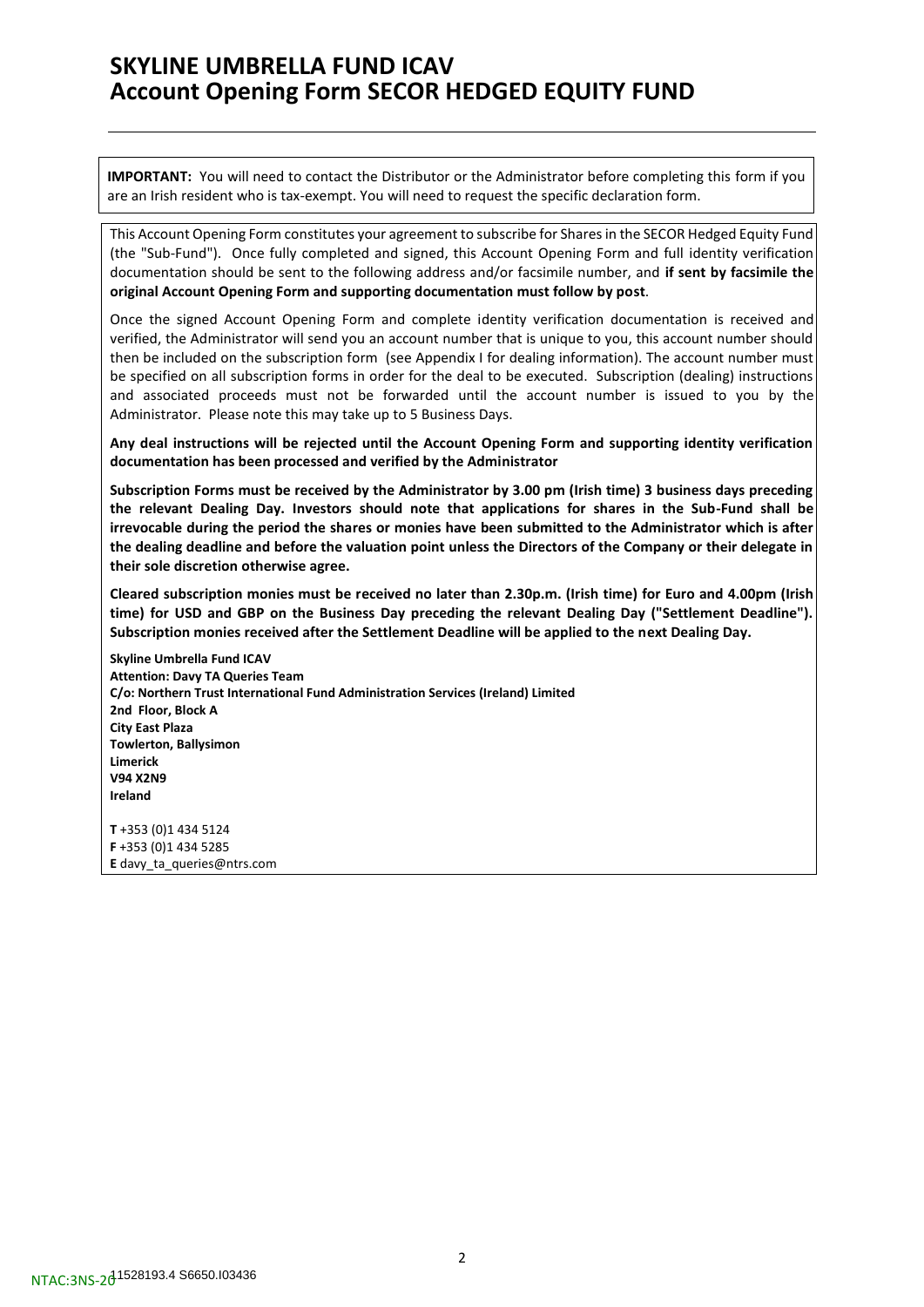### <span id="page-2-0"></span>**1. Registration Details** *Please complete in full*

Full Name of Applicant: Registered Office Address Mailing Address (if different) Telephone Number:  $\begin{vmatrix} 1 & 1 & 1 \\ 1 & 1 & 1 \\ 1 & 1 & 1 \end{vmatrix}$  Telephone Number: Fax Number: Fax Number: Contact Name: Contact Name: E-mail Address: E-mail Address:

### **Details of Authorised Contactee/Agent\***

By ticking the box opposite and signing this Account Opening Form, I hereby authorise the Administrator to transfer to the authorised contactee/agent copies of contract notes, statements, investor reports and other documentation that may contain my personal details and/or information in relation to my investment in the Sub-Fund.  $\Box$ 

\*If you do not wish to appoint an authorised contactee/agent, please leave this section blank.

Full Name:

Relationship with the Applicant: (e.g. agent)

Registered Office Address

| Mailing Address (if different) |  |
|--------------------------------|--|
|--------------------------------|--|

| Telephone Number:    | Telephone Number:    |  |
|----------------------|----------------------|--|
| Fax Number:          | Fax Number:          |  |
| <b>Contact Name:</b> | <b>Contact Name:</b> |  |
| E-mail Address:      | E-mail Address:      |  |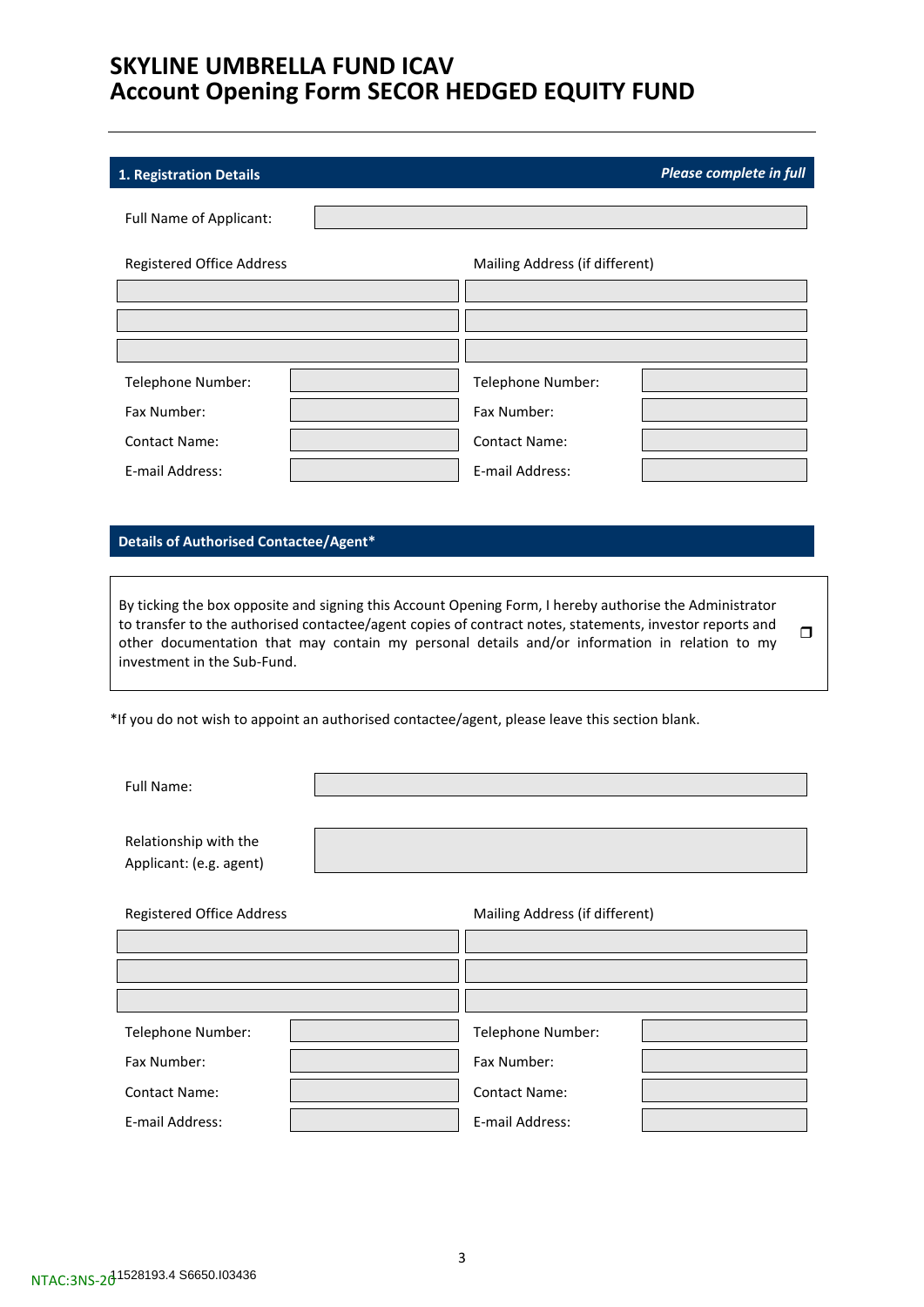### <span id="page-3-0"></span>**2. Bank Account Details** *Please complete in full*

#### **Applicant's Banking Information**

Important information regarding bank accounts for subscriptions and redemptions

Third party payments are not permitted for redemptions. Please confirm the details of the bank accounts from which and to which payments will be made below.

A copy of a recent bank statement (no more than 3 months old) or a banker's reference, must accompany the application to evidence the bank account details provided for subscriptions and redemption payments are for a bank account in the registered account name. Accounts in the name of regulated entities are exempt from this requirement

To meet anti-money laundering and counter terrorist financing obligations under the current legislation, all joint bank account holders will be required to complete identity and verification requirements, even where those joint bank account holders will not be registered holders of shares or units in the fund.

Failure to provide all the anti-money laundering identity and verification requirements, bank account information and documentation requested as part of this application will result in a failure in setting up the account and subscribing to the fund.

THIS SECTION MUST BE COMPLETED BY ALL INVESTORS OTHER THAN EQUIVALENTLY REGULATED ENTITIES OPENING AN ACCOUNT IN THEIR OWN NAME OR THE NAME OF THEIR NOMINEE COMPANY, EITHER FOR THEIR OWN BENEFIT OR THE BENEFIT OF ONE OR MORE THIRD PARTIES

A request to change bank account details MUST BE MADE IN WRITING TO THE ADMINSTRATOR AND MUST BE ACCOMPANIED BY a bank statement or banker's reference to evidence the new bank account details provided are for a bank account registered account name.

| Name of Bank     |                 |
|------------------|-----------------|
| A/c Name         |                 |
| Address of Bank  |                 |
| A/c Number       |                 |
| Sort Code        |                 |
| IBAN:            |                 |
| Swift Code / ABA | Reference Code: |

#### **BENEFICIARY BANK INFORMATION**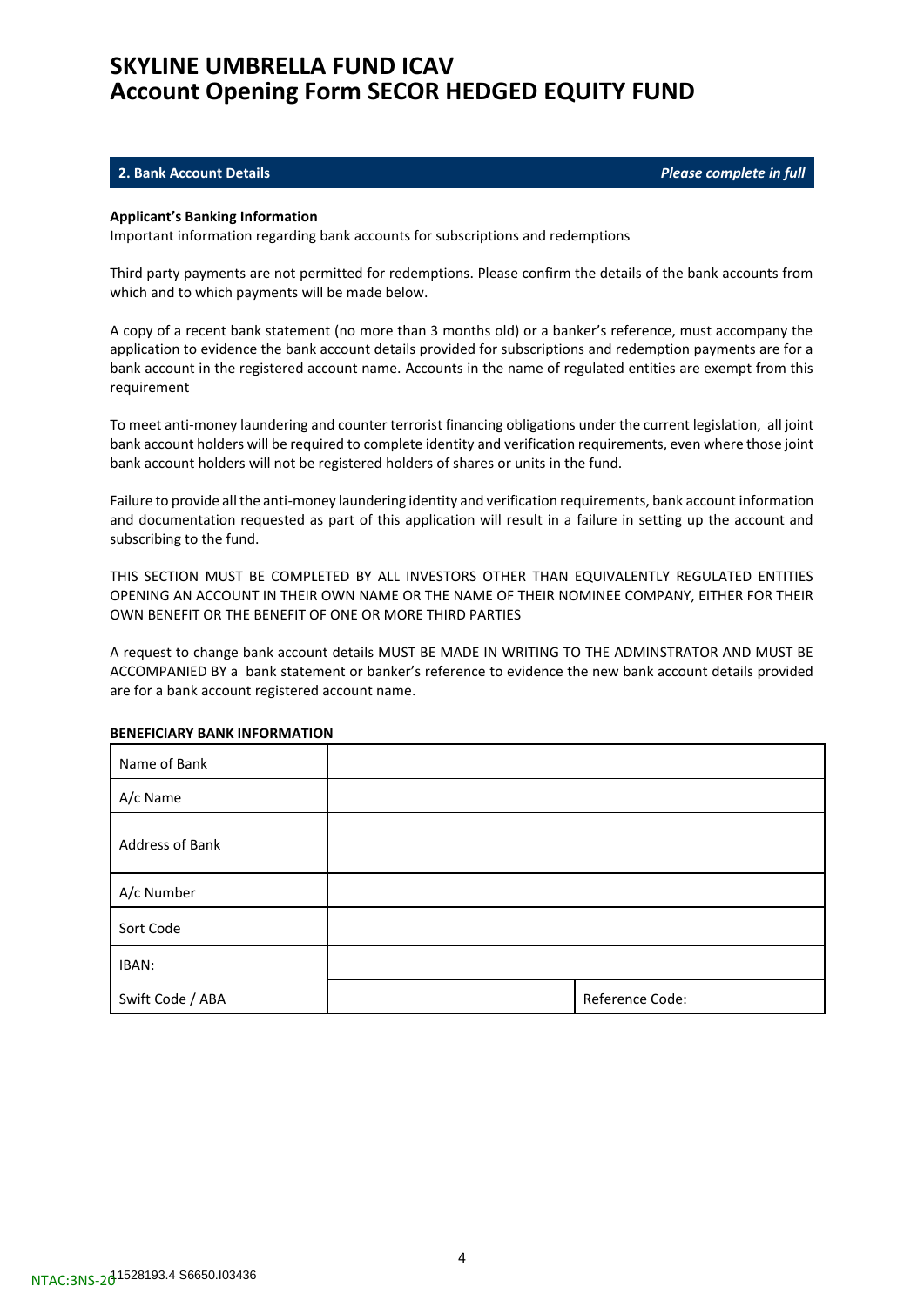### **CORRESPONDENT BANK INFORMATION**

**Note:** Required if Payment CCY differs to bank account residency or if your bank account does not support Multi currency payments

| Correspondent Bank Name                            |  |
|----------------------------------------------------|--|
| Correspondent BIC/SWIFT<br>Code/Sort Code/ABA Code |  |
| Correspondent A/c Name                             |  |
| Correspondent<br>Account<br>Number / IBAN          |  |
| <b>Correspondent Bank Address</b>                  |  |

**Please complete the Bank Account Details for the account that you wish any redemption payment and any distribution proceeds to be paid:**

#### **Bank account details for any redemption payments and distribution proceeds**

| Name of Bank          |  |
|-----------------------|--|
| <b>SWIFT Code</b>     |  |
| <b>Account Number</b> |  |
| <b>Account Name</b>   |  |
| Sort Code & IBAN      |  |

### **Note: No third party payments will be undertaken**

**Note: A request to change bank account details must be made in writing to the administrator, requiring an original signed instruction, and must be accompanied by a bank statement or banker's reference**

Please contact the Administrator if payment details are required in any other currency. Any bank charges in respect of telegraphic transfers or otherwise will be deducted from the amount or value of subscriptions and the net amount invested in Shares. Requests for redemption or distribution payments to be made by telegraphic transfer will be subject to bank charges. The Base Currency of the Sub-Fund and the designated currency of any Shares will be set out in the Prospectus and is also noted above. Applications for Shares shall be accepted in the Base Currency of the relevant Sub-Fund or the designated currency of the relevant Share Class. At the discretion of the ICAV or the Manager, applications may be accepted in currencies other than the Base Currency. No redemption payment may be made until the original Account Opening Form has been received by the Administrator and the Administrator is satisfied that all necessary anti-money laundering documentation and checks have been received and completed in full.

By **ticking the box** opposite, I hereby consent to the provision of contract notes, statements and other reports, by secured or encrypted electronic transmission, which may be issued from time to time by the Administrator in respect of my holdings in the ICAV.  $\square$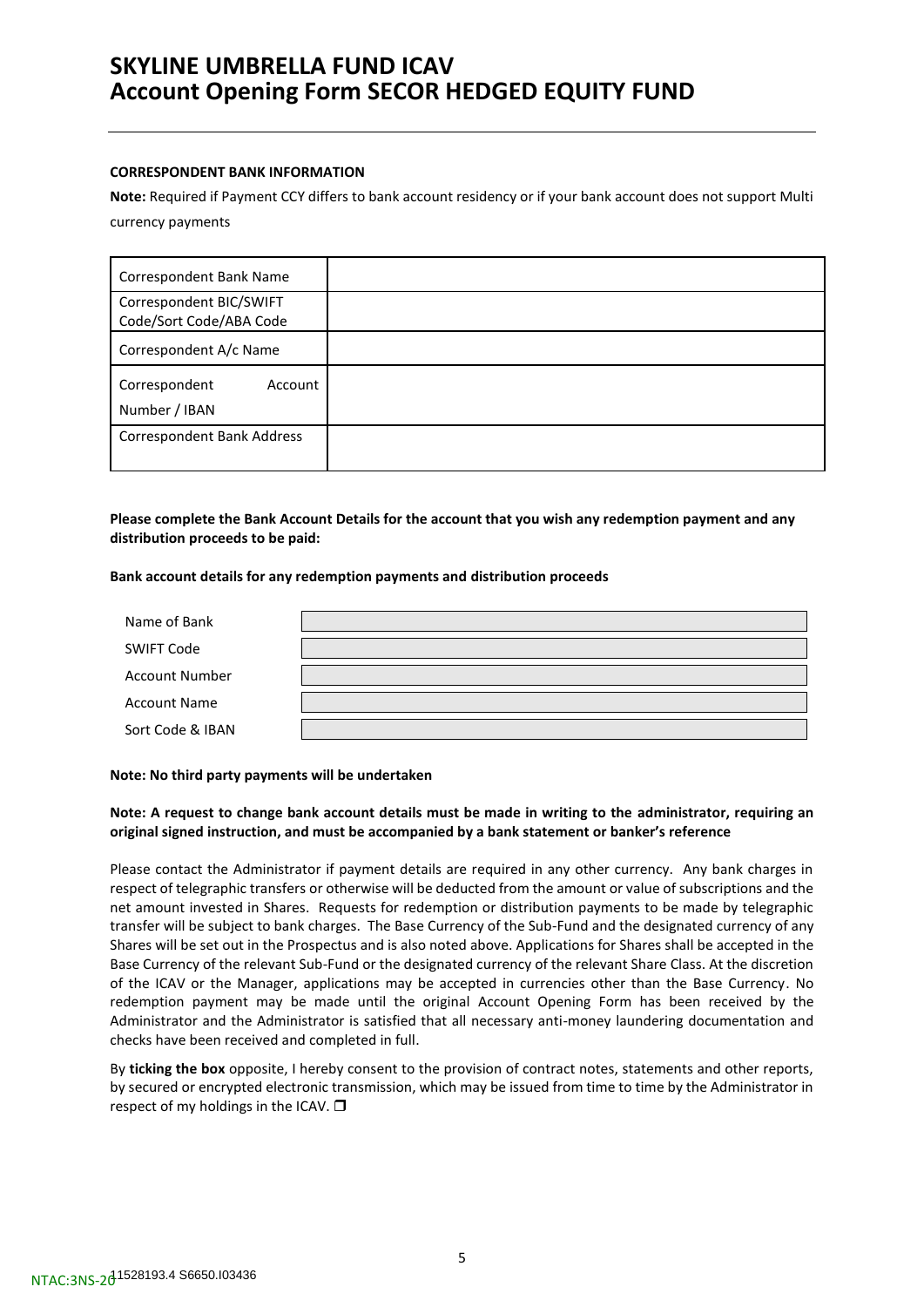### <span id="page-5-0"></span>**3. Declaration of Residency**

### **Investment Undertaking Tax - Declaration of Residence**

#### **Declaration of Residence inside or outside Ireland (OWN BEHALF ONLY)**

Please tick (i), (ii) or (iii) as appropriate

### **(i) Irish residents**

I am/we are an Irish resident who will cause the Fund to have an obligation to deduct and pay tax to the Irish Revenue Commissioners. *Irish resident companies entitled to the lower rate of Investment Undertaking Tax are required to provide a statement on its letterhead confirming that the company is within the charge of corporation tax.*

**OR**

### **(ii) Exempt Irish residents**

I am/we are an Irish resident who will not cause the Fund to have an obligation to deduct and pay tax to the Irish Revenue Commissioners. *If this box is ticked, please also complete the declaration of exempt Irish residents below.*

**OR**

### **(iii) Non-Irish residents**

I am/we are not currently resident or ordinarily resident who will not cause the Fund to have an obligation to deduct and pay tax to the Irish Revenue Commissioners. *If this box is ticked, please also complete the declaration of residence outside Ireland below.*

### **Declaration of Residence for the beneficial owner inside or outside Ireland (INTERMEDIARIES ONLY)**

### Please tick (i), (ii) or (iii) as appropriate

#### **(i) Irish residents**

As an Intermediary, I/we declare that the person who will be beneficially entitled to the units is an Irish resident who will cause the Fund to have an obligation to deduct and pay tax to the Irish Revenue Commissioners. *Irish resident companies entitled to the lower rate of Investment Undertaking Tax are required to provide a statement on its letterhead confirming that the company is within the charge of corporation tax.* **OR**

### **(ii) Exempt Irish residents**

As an Intermediary, I/we declare that the person who will be beneficially entitled to the shares/units is an Irish resident who will not cause the Fund to have an obligation to deduct and pay tax to the Irish Revenue Commissioners. *If this box is ticked, please also complete the declaration of exempt Irish residents below.* **OR**

#### **(iii) Non-Irish residents**

As an Intermediary, I/we declare that the person who will be beneficially entitled to the shares/units is not currently resident or ordinarily resident who will not cause the Fund to have an obligation to deduct and pay tax to the Irish Revenue Commissioners. *If this box is ticked, please also complete the declaration of residence outside Ireland below.*

| Authorised signatory: |  |
|-----------------------|--|
| Authorised signatory: |  |
| Date:                 |  |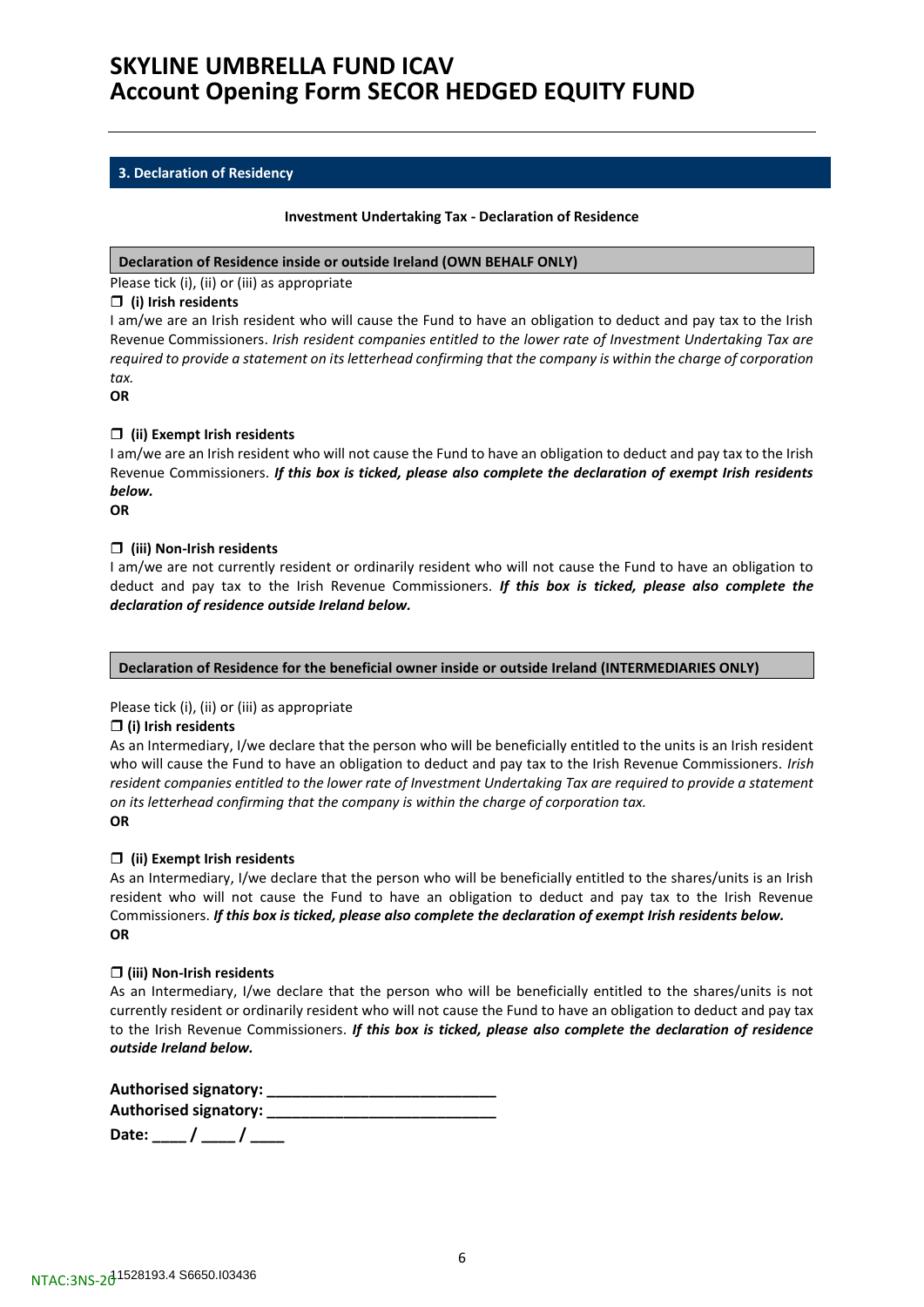#### **Declaration of exempt Irish resident entities**

### **Declaration referred to in Section 739D(6), Taxes Consolidation**

### **[It is important to note that this declaration, if it is then still correct, shall apply in respect of any subsequent acquisitions of shares/units.]**

- I declare that the information contained in this declaration is true and correct.
- I also declare that I am applying for the shares/units on behalf of the applicant named below who is entitled to the units in respect of which this declaration is made and is a person referred to in Section 739D(6) of the Taxes Consolidation Act, 1997, being a person who is: (*please tick* as appropriate)

 $\Box$  a pension scheme;

- $\Box$  a company carrying on life business within the meaning of section 706 TCA 1997;
- $\square$  an investment undertaking:
- $\square$  an investment limited partnership;
- $\square$  a special investment scheme;
- $\Box$  a unit trust to which section 731(5)(a) TCA 1997 applies;
- $\Box$  a charity being a person referred to in section 739D(6)(f)(i) TCA 1997;
- $\Box$  a qualifying management company;

 $\Box$  entitled to exemption from income tax and capital gains tax by virtue of section 784A(2) TCA, 1997 $*$  (see further requirement for Qualifying Fund Manager below);

a PRSA Administrator:

 $\Box$  a credit union within the meaning of section 2 of the Credit Union Act 1997.

### **Additional requirements where the declaration is completed on behalf of a Charity**

- I also declare that at the time of making this declaration, the units in respect of which this declaration is made are held for charitable purposes only and
	- form part of the assets of a body of persons or trust treated by the Revenue Commissioners as a body or trust established for charitable purposes only, or
	- are, according to the rules or regulations established by statute, charter, decree, deed of trust or will, held for charitable purposes only and are so treated by the Revenue Commissioners.
- I undertake that, in the event that the person referred to in paragraph (7) of Schedule 2B TCA 1997 ceases to be a person referred to in Section 739D(6)(f)(i) TCA, 1997, I will, by written notice, bring this fact to the attention of the investment undertaking accordingly.

**Additional requirements where the declaration is completed by a qualifying fund manager / PRSA Administrator**

- I/we\* also declare that at the time this declaration is made, the units in respect of which this declaration is made
	- o are assets of \*an approved retirement fund/an approved minimum retirement fund or a PRSA, and
	- $\circ$  are managed by the Declarant for the individual named below who is beneficially entitled to the units.
- I/we\* undertake that, if the units cease to be assets of \*the approved retirement fund/the approved minimum retirement fund or the PRSA, including a case where the units are transferred to another such fund or account, I/we\* will, by written notice, bring this fact to the attention of the investment undertaking accordingly.

\*Delete as appropriate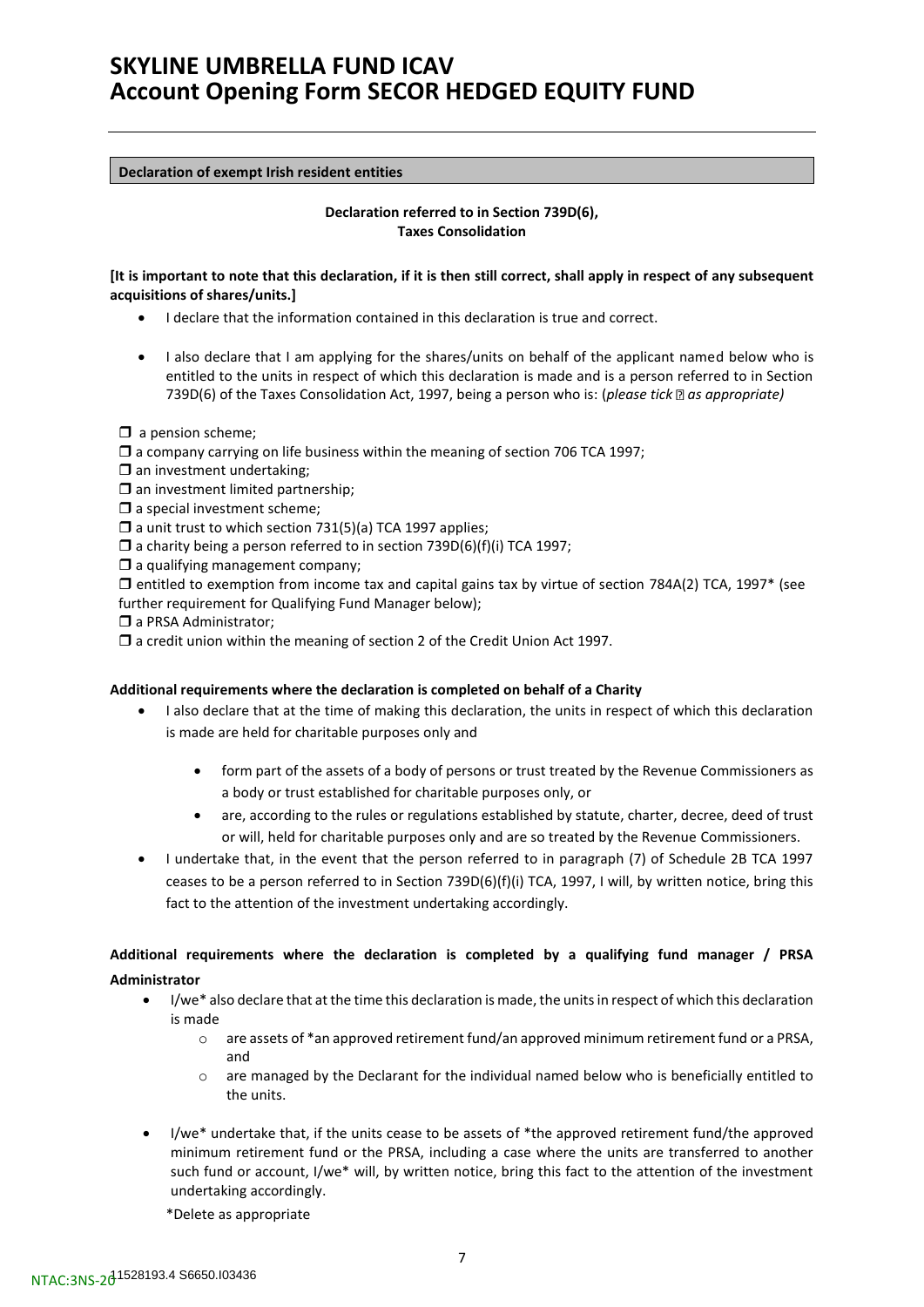#### **Additional requirements where the declaration is completed by an Intermediary**

- I/we\* also declare that I am/we are\* applying for shares/units on behalf of persons who
	- $\circ$  to the best of my/our\* knowledge and belief, have beneficial entitlement to each of the shares/units in respect of which this declaration is made, and
	- o is a person referred to in section 739D(6) TCA 1997.
- I/we\* further declare that
	- $\circ$  Unless I/we\* specifically notify you to the contrary at the time of application, all applications for shares/units made by me/us\* from the date of this application will be made on behalf of persons referred to in section 739D TCA 1997, and
	- $\circ$  I/we\* will inform you in writing if I/we\* become aware that any person ceases to be a person referred to in section 739D(6) TCA 1997.
	- \* Delete as appropriate

| (declarant) |
|-------------|
|             |

**Date: \_\_\_\_ / \_\_\_\_ / \_\_\_\_**

### **IMPORTANT NOTES**

1. This is a form authorised by the Revenue Commissioners which may be subject to inspection. It is an offence to make a false declaration.

2. Tax reference number in relation to a person has the meaning assigned to it by Section 885 TCA, 1997 in relation to a "specified person" within the meaning of that section. In the case of a charity, quote the Charity Exemption Number (CHY) as issued by Revenue. In the case of a qualifying fund manager, quote the tax reference number of the beneficial owner of the share/units.

3. In the case of, (i) an exempt pension scheme, the administrator must sign the declaration; (ii) a retirement annuity contract to which Section 784 or 785 applies, the person carrying on the business of granting annuities must sign the declaration; (iii) a trust scheme, the trustees must sign the declaration. In the case of a charity, the declaration must be signed by the trustees or other authorised officer of a body of persons or trust established for charitable purposes only within the meaning of Sections 207 and 208 TCA 1997. In the case of an approved retirement fund/an approved minimum retirement fund or a PRSA, it must be signed by a qualifying fund manager or PRSA administrator. In the case of an intermediary, the declaration must be signed by the intermediary. In the case of a company, the declaration must be signed by the company secretary or other authorised officer. In the case of a unit trust it must be signed by the trustees. In any other case it must be signed by an authorised officer of the entity concerned or a person who holds a power of attorney from the entity. A copy of the power of attorney should be furnished in support of this declaration.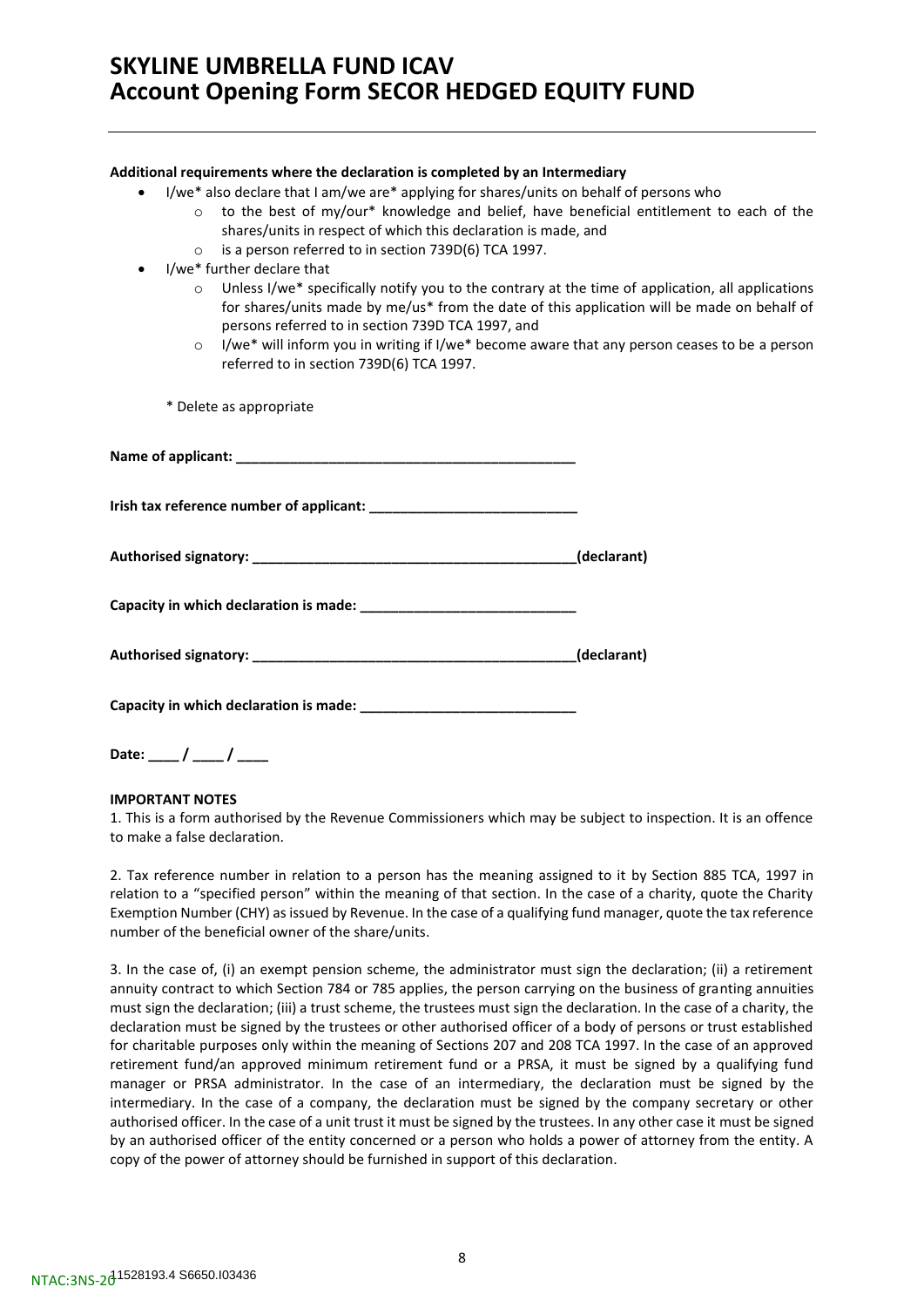#### **Declaration of residence outside Ireland**

It is important to note that this declaration, if it is then still correct, shall apply in respect of any subsequent acquisitions of shares/units. Terms used in this declaration are defined in the Prospectus.

#### **Declaration on own behalf**

I/we\* declare that I am/we are\* applying for the shares/units on my own/our own behalf/on behalf of a company\* and that I am/we are/the company\* is entitled to the shares/units in respect of which this declaration is made and that

- I am/we are/the company is\* not currently resident or ordinarily resident in Ireland, and
- Should I/we/the company\* become resident in Ireland I will/we will\* so inform you, in writing, accordingly.

\*Delete as appropriate

#### **Declaration as Intermediary**

I/we\* declare that I am/we are\* applying for shares/units on behalf of persons:

- who will be beneficially entitled to the shares/units; and
- who, to the best of my/our\* knowledge and belief, are neither resident nor ordinarily resident in Ireland.

\*Delete as appropriate

|                                                                         | Signature of applicant or authorised signatory: ___________________(declarant)    |  |  |
|-------------------------------------------------------------------------|-----------------------------------------------------------------------------------|--|--|
| Capacity of authorised signatory (if applicable): _____________________ |                                                                                   |  |  |
| Date: ___ / ___ / ___                                                   |                                                                                   |  |  |
| <b>Joint Applicants:</b>                                                |                                                                                   |  |  |
|                                                                         | Names: ___________________________________ Signatures: __________________________ |  |  |
|                                                                         |                                                                                   |  |  |

#### IMPORTANT NOTES

1. Non-resident declarations are subject to inspection by the Irish Revenue Commissioners and it is a criminal offence to make a false declaration.

2. To be valid, the Account Opening Form (incorporating the declaration required by the Irish Revenue Commissioners) must be signed by the applicant. Where there is more than one applicant, each person must sign. If the applicant is a company, it must be signed by the company secretary or another authorised officer.

3. If the Account Opening Form (incorporating the declaration required by the Revenue Commissioners) is signed under power of attorney, a copy of the power of attorney must be furnished in support of the declaration.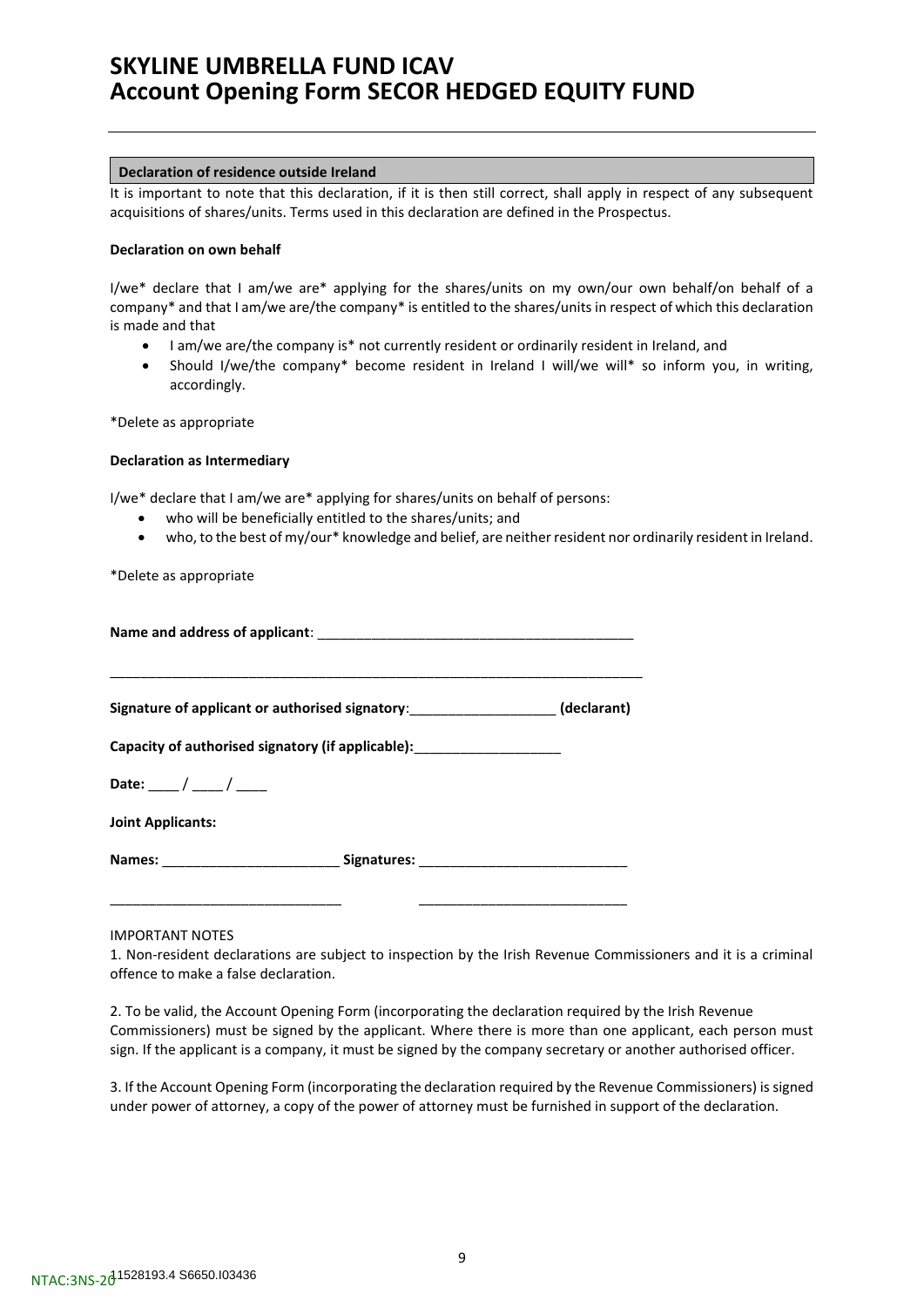### <span id="page-9-0"></span>4. Identity Verification

In accordance with the Criminal Justice (Money Laundering and Terrorist Financing) Act 2010-2018 (the "**Acts**"), please complete the area below applicable to you and provide the identity verification documentation initially requested.

**IMPORTANT: Be aware that the ICAV reserves the right to request additional information and documentation,** *including requiring that previously submitted documentation be certified as a true copy and re-submitted* **to ensure the ICAV's compliance with the Act and any associated regulations and authoritative guidance.**

Guide to completing this section:

- **Part I** Beneficial Ownership Detail must be provided by **All Applicants**
- **Part II** To be completed by any applicant which is a Recognised Regulated Entity; e.g. a bank, provider of financial services or nominee company investing on its own behalf or on behalf of a third party and if regulated for compliance with applicable Anti Money Laundering regulations in a Prescribed Country.
- **Part III** To be completed by any **Individual (s) investing in their own name**
- **Part IV** To be completed by any **Unregulated Nominee Company** that does not fall within scope of Part II above.
- **Part V** To be completed by any **Politically Exposed Person(s)** investing into the Sub-Fund.
- **Part VI** To be completed by **Other Investors** investing into the Sub-Fund.

**Be aware that this may extend to identifying the beneficial owner and verifying their identity until such time that the ultimate natural persons beneficially owning the investment are identified.**

### **Examples of Photographic Identity Documentation**

- ➢ Current passport.
- ➢ Current driving licence.
- $\triangleright$  Current national identity card.
- $\triangleright$  Identity document with photographic identity issued by a government department.

### **Examples of Proof of Address**

- ➢ Bank statements/credit card statements.
- ➢ Utility bill.
- ➢ Household/motor insurance certificate and renewal notices.
- $\triangleright$  Correspondence from local authorities.
- $\triangleright$  Correspondence from the revenue commissioners or equivalent.
- $\triangleright$  Correspondence from any government body.
- ➢ Driving licence which confirms the address provided it has not also been used to satisfy the photographic identity requirement above.
- $\triangleright$  Payslip or salary advice dated within the previous 3 months.
- $\triangleright$  Confirmation of address from a lawyer or financial institution.

Note: All documentation must reflect the current residential address and must be dated within the previous 3 months other than in the case of an official document known to be issued only or typically at fixed intervals of more than 3 months, in which case such document may be accepted during that period, to a maximum of 12 months (e.g. correspondence from local authorities).

**Note that, in all cases the Administrator or ICAV may, at its absolute discretion request further due diligence documentation/ information to satisfy applicable procedural and regulatory requirements.**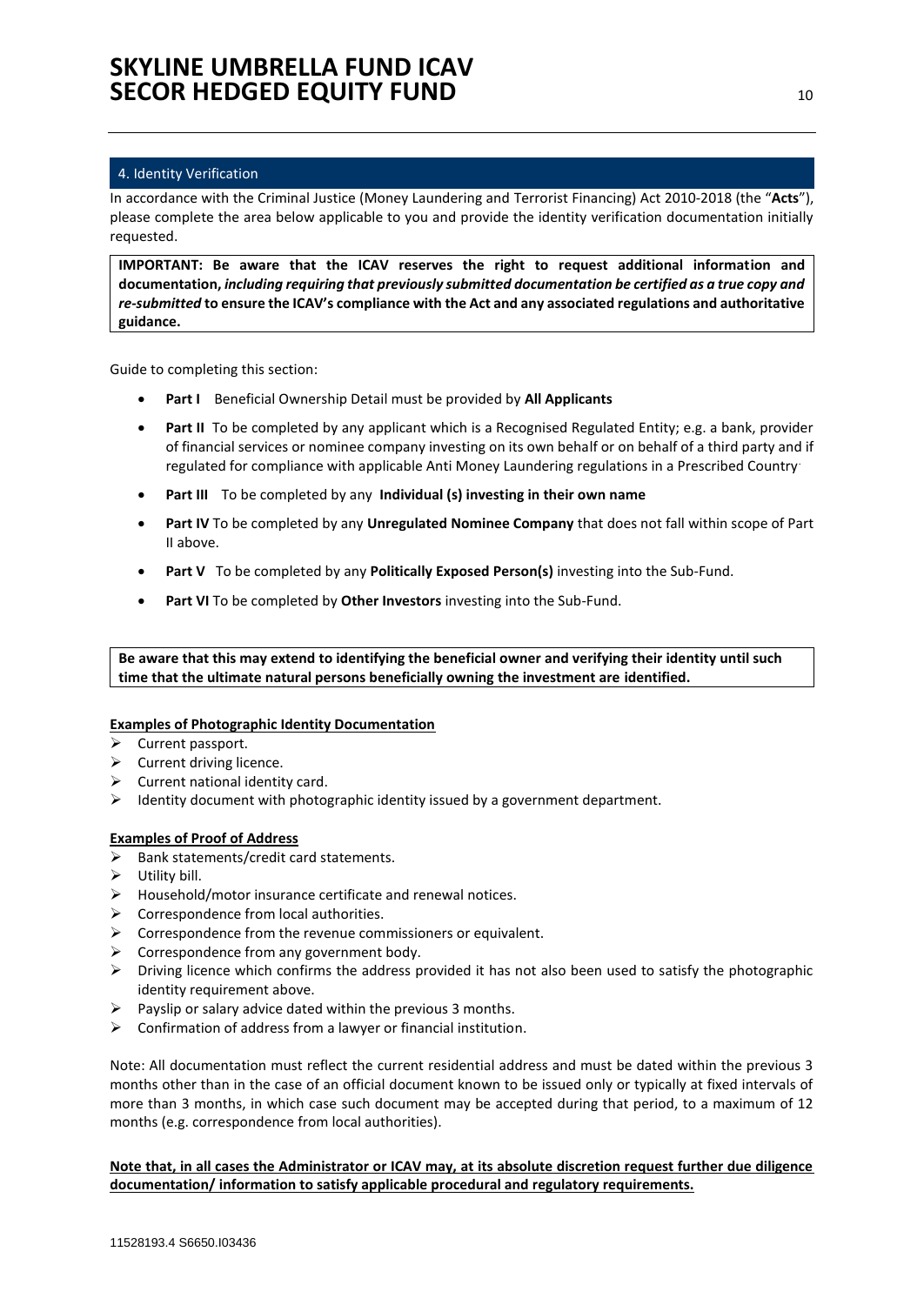**Please note that for certain types of investors (for example a politically exposed person ("PEP") or a recognised regulated entity) the administrator will require and request further information.**

### **PART I – Beneficial Ownership Detail**

Full Name of any Individual with a beneficial interest (directly or indirectly) of 25% or more in this investment: or anyone who otherwise exercises control of the legal entity, where applicable:

| -<br>ັ<br>____<br>____ |  |
|------------------------|--|

**Note:** If there is/ are no Individual(s) with a beneficial interest of 25% or more in this investment or anyone that otherwise exercises control of the legal entity, where applicable please check the box below:

If you are one of the following (tick where appropriate), you do not need to complete the Supplemental Investor Identification Information section, subject to (i) the ICAV's agreement and (ii) its right to request additional information and documentation. □ (a) We are a regulated credit or financial institution in this EU Member State *EU Member State Country Name*  $\Box$  (b) We are a regulated credit or financial institution in this country *Country Name*  $\Box$  (c) We are a company listed on this stock exchange *Exchange Name Company Name and Country* □ (d) We are a registered pension or superannuation fund in this EU Member State You may independently verify this registration on our regulator's website named here or we attach a copy of our authorisation *EU Member State Country Name Regulator Website*

Supplemental Investor Identification Information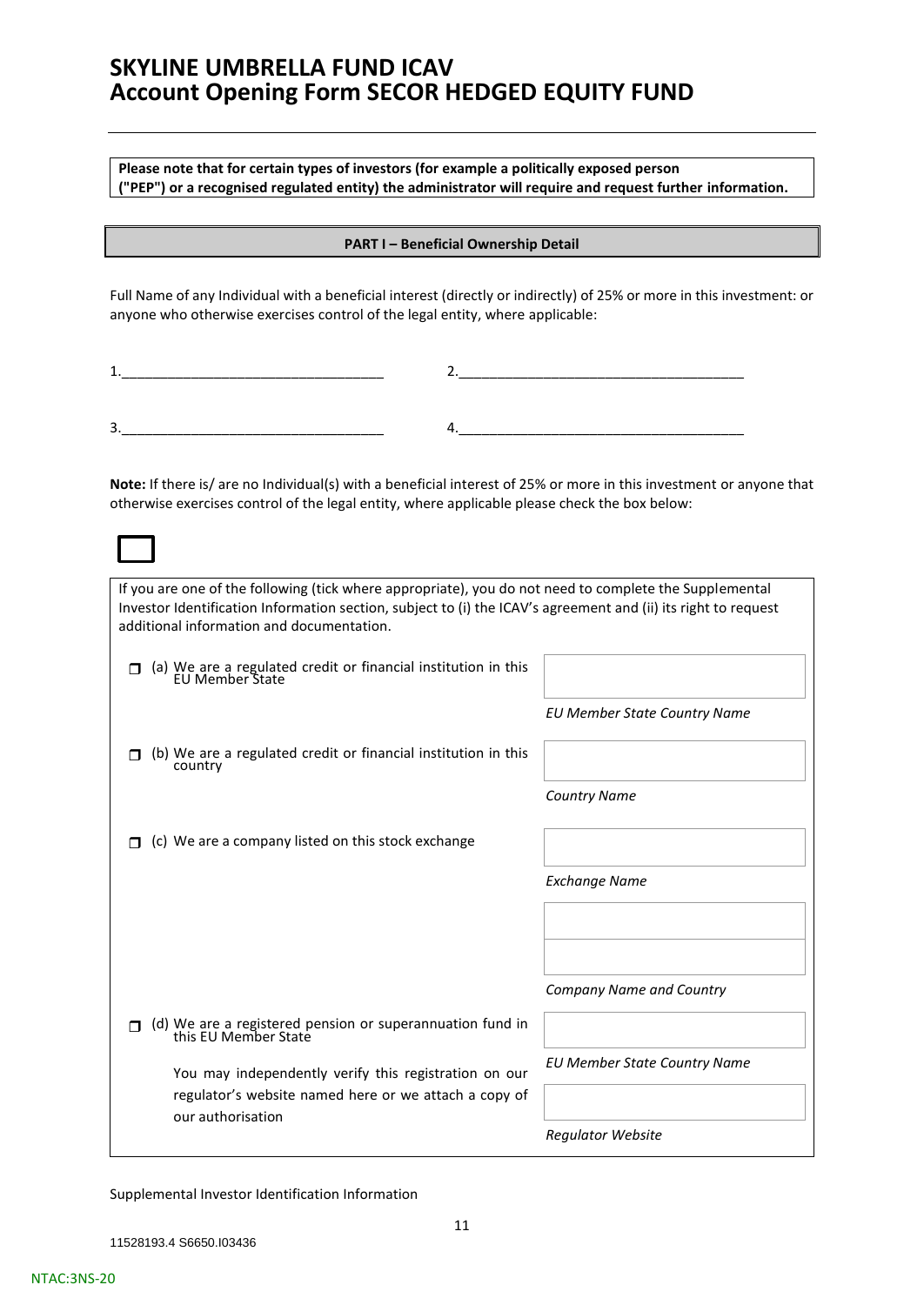1.\_\_\_\_\_\_\_\_\_\_\_\_\_\_\_\_\_\_\_\_\_\_\_\_\_\_\_\_\_\_\_\_\_\_ 2.\_\_\_\_\_\_\_\_\_\_\_\_\_\_\_\_\_\_\_\_\_\_\_\_\_\_\_\_\_\_\_\_\_\_\_\_\_

Tick, complete as appropriate and attach the documentation required. If there is insufficient space, attach the information to the application and indicate in the relevant box to see your attachments

Natural Persons

### **PART II – Recognised Regulated Entities**

Applicant is a Recognised Regulated Entity (as previously defined) acting on its own account or on behalf of a third party

\_\_\_\_\_\_\_\_\_\_\_\_\_\_\_\_\_\_\_\_\_\_\_\_\_\_\_\_\_\_\_\_\_\_\_\_\_\_\_\_\_\_\_\_\_\_\_\_\_\_\_\_\_\_\_\_\_\_\_\_\_\_\_\_\_\_\_\_\_\_\_\_\_\_\_\_\_\_\_\_\_\_\_\_\_\_

| ۰, |  |
|----|--|

Name of Regulatory Authority:

Applicable Domestic Regulations:

- 1. A letter of assurance from the Regulated Credit or Financial Institution (see appendix V for template).
- 2. Identify any beneficial owner entitled to 25% or more (directly or indirectly) of the share capital, profit or voting rights or otherwise exercise control over the management of the entity. Where there is no beneficial owner entitled to 25% or more, then the natural person(s) who hold the position of director(s) of the entity must be identified (along with address, date of birth and nationality).

**PART III - Individual(s)**

\_\_\_\_\_\_\_\_\_\_\_\_\_\_\_\_\_\_\_\_\_\_\_\_\_\_\_\_\_\_\_\_\_\_\_\_\_\_\_\_\_\_\_\_\_\_\_\_\_\_\_\_\_\_\_\_\_\_\_\_\_\_\_\_\_\_\_\_\_\_\_\_\_\_\_\_\_\_\_\_\_\_\_\_\_

#### **Please provide**

- **1.** A copy photographic identity document e.g. Passport or Driver's Licence and
- 2. One copy of non-photographic identity documents e.g. utility bill / bank statement dated within the last three months.

Current Occupation (s)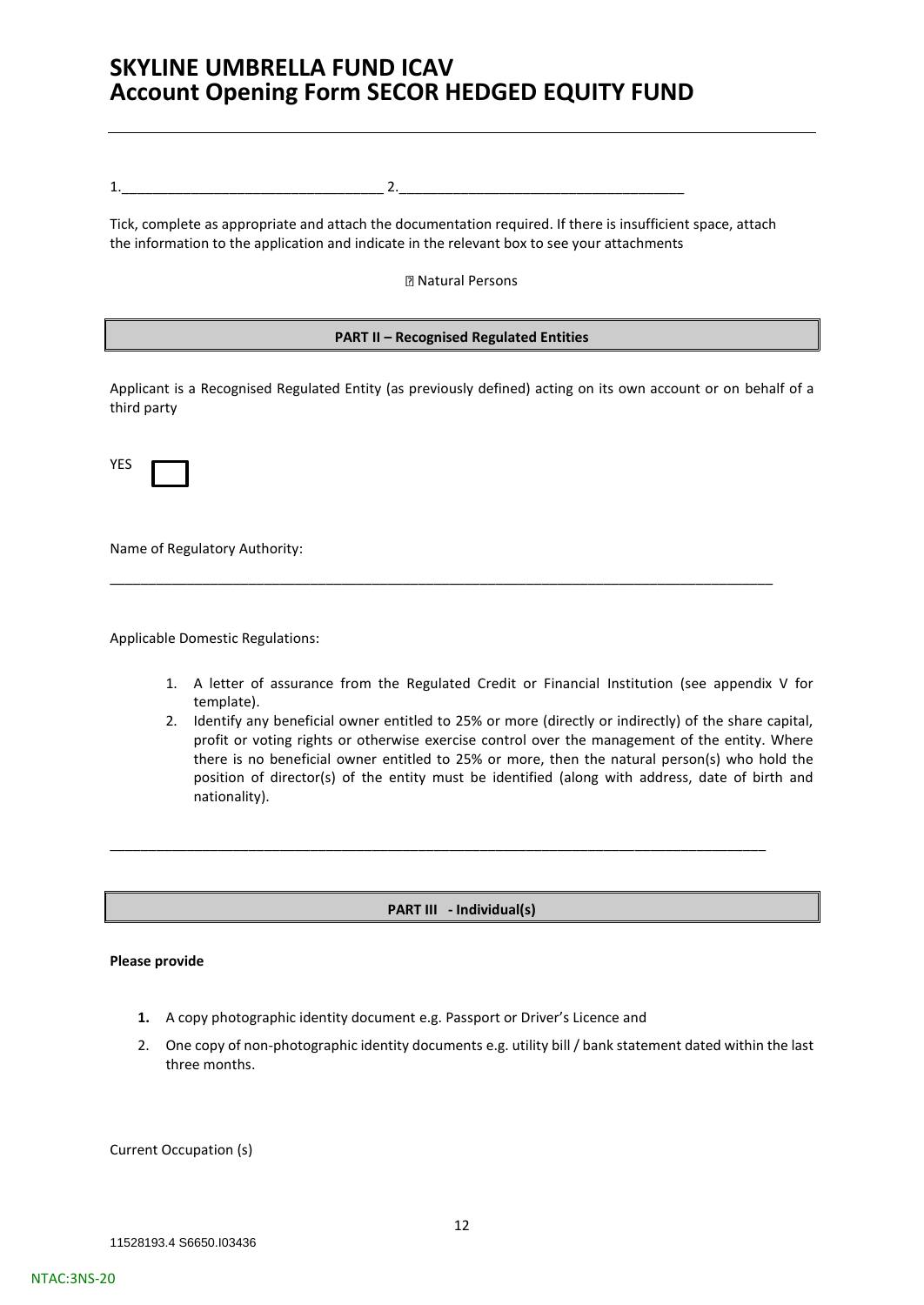\_\_\_\_\_\_\_\_\_\_\_\_\_\_\_\_\_\_\_\_\_\_\_\_\_\_\_\_\_\_\_\_\_\_\_\_\_\_\_\_\_\_\_\_\_\_\_\_\_\_\_\_\_\_\_\_\_\_\_\_\_\_\_\_\_\_\_\_\_\_\_\_\_\_\_\_\_\_\_\_\_\_\_\_\_

\_\_\_\_\_\_\_\_\_\_\_\_\_\_\_\_\_\_\_\_\_\_\_\_\_\_\_\_\_\_\_\_\_\_\_\_\_\_\_\_\_\_\_\_\_\_\_\_\_\_\_\_\_\_\_\_\_\_\_\_\_\_\_\_\_\_\_\_\_\_\_\_\_\_\_\_\_\_\_\_\_\_\_\_\_

Date of Birth

In the case of joint account holders, please supply the relevant documentation and information in respect of all holders.

### **PART IV – Unregulated Nominee Company**

#### **Please provide**

- 1. Standard Reliance Letter and
- 2. Proof of Regulatory Status of Parent Company **or**
- 3. Documentation in accordance with the legal form of the Nominee Company (see Part VI)

#### **PART V – Politically Exposed Persons**

Please confirm whether you are a politically exposed person. A politically exposed person is defined as an individual who is or was, at any time in the preceding year,12 months entrusted with a prominent public functions, and their function or immediate family members, of such persons or persons known to be close professional associates of such persons:

Please confirm whether you are a **Politically Exposed Person (PEP)** YES: \_\_\_\_\_\_\_ NO:

#### **Required Identity Verification Documentation**

- **1.** Certified Copy Photographic Identity Document e.g. Passport or Driver's Licence and
- **2.** One Certified Copy of Proof of Residential Address Verification e.g. utility bill / bank statement dated within the last three months
- **3.** Source of Funds
- **4.** Source of Wealth

**Note:** In terms of certified documents, this means that there is an original signature on the document from a suitable person confirming the documents are a true copy of the original, and they will need to sign and date it, printing their name, occupation, address, telephone number and email address. Suitable persons include any of the following; police officer, practicing solicitors, embassy consular staff, financial institutions, medical professions, notaries public. The person certifying the documents should be independent of the investor.

# **Required Identity Verification Documentation**

Please provide:

NTAC:3NS-20

A photocopy of a photographic identity documents such as a passport or driver's license and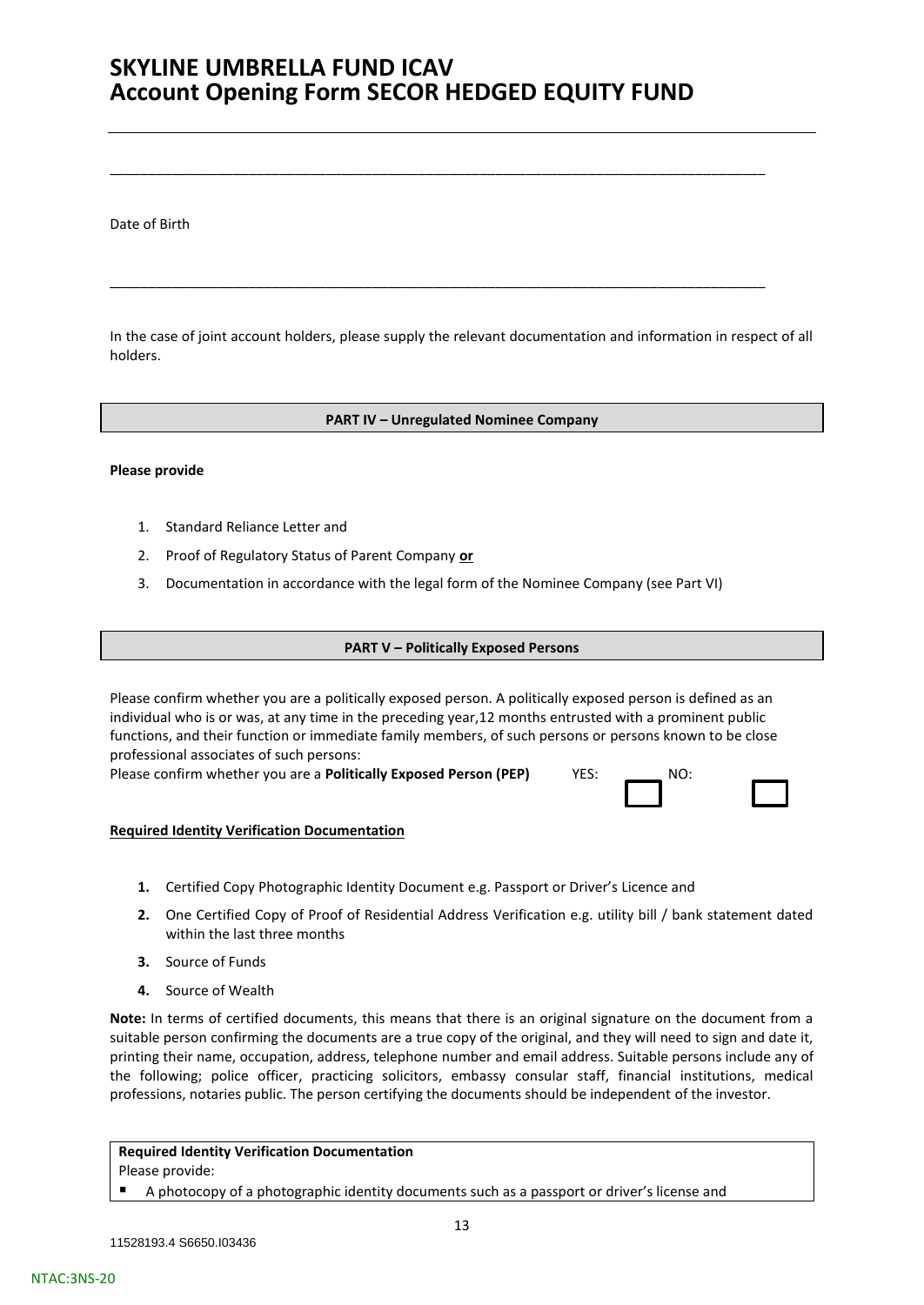■ One non-photographic identity document (such as a utility bill) dated within the previous three months

#### Corporate Entities

Country of Registration: \_\_\_\_\_\_\_\_\_\_\_\_\_\_\_\_\_\_\_\_\_\_\_\_\_\_\_\_\_\_\_\_\_\_\_\_\_\_\_\_\_\_\_\_\_\_\_\_\_\_\_\_\_\_\_\_\_\_\_ Registration Number: \_\_\_\_\_\_

### **A. Source of Funds**

Principal Business Address (if different to application address) Names of all Directors (attach a sheet if necessary)

#### **Please provide details**

Name of beneficial owners who own more than 25% of the share capital or voting right or indicate if none (attach a sheet if necessary)

| Earnings from Employment/Self Employment | Inheritance or Gift          |  |
|------------------------------------------|------------------------------|--|
| Investment Income                        | Matured Investment           |  |
| Lump Sum Retirement                      | Court Award                  |  |
| Sale of Property                         | Other - please specify below |  |
| Other                                    |                              |  |

### **B. Source of Wealth**

### **Please provide a brief description of your source of wealth** (source of total accumulated net worth)

#### **PART VI – OTHER INVESTORS (Standard Customer Due Diligence)**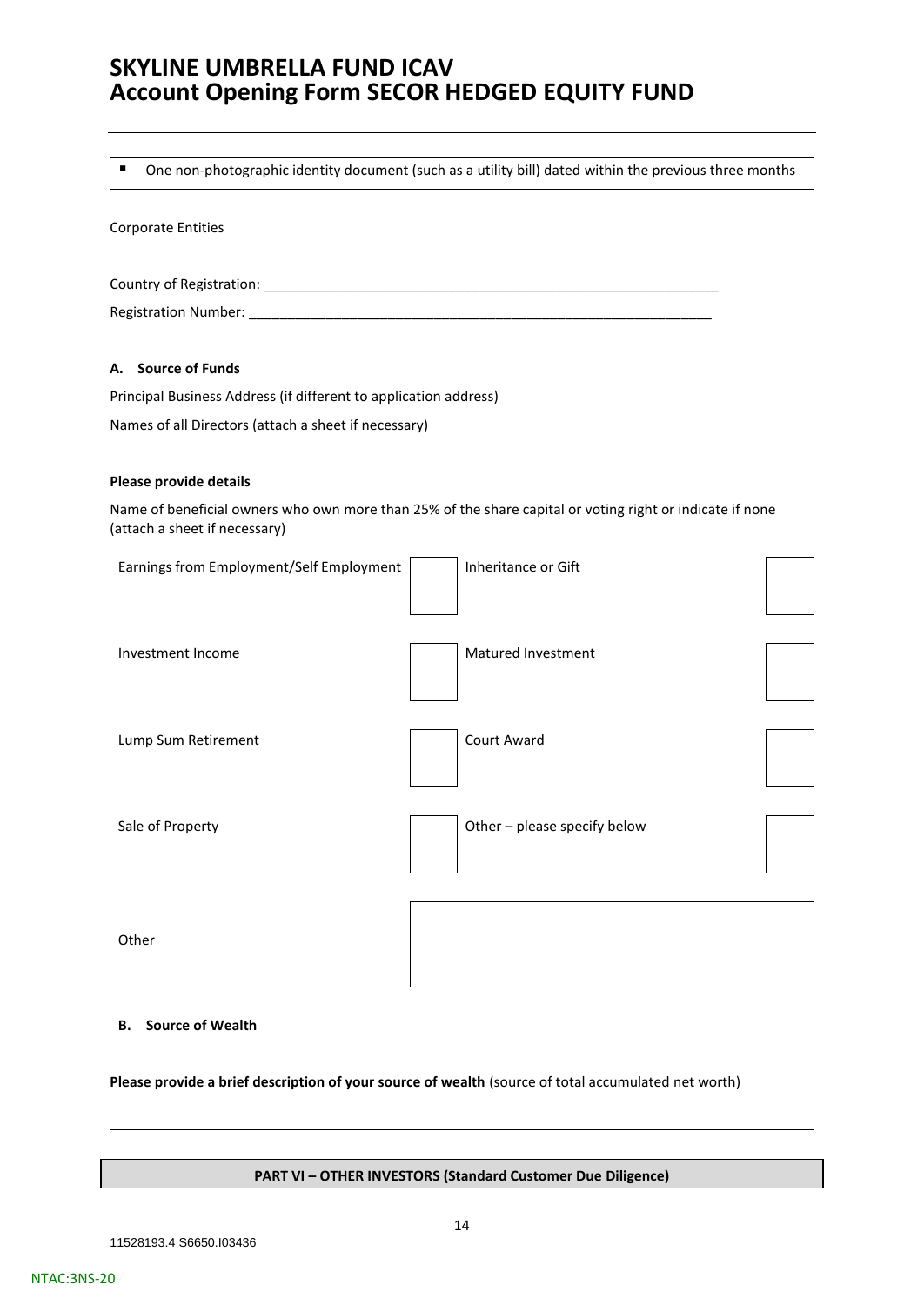#### **Required Identity Verification Documentation**

#### Please provide

- A copy of one of (i) certificate of incorporation (or equivalent), or (ii) the memorandum & articles of association (or equivalent) or, (iii) the latest audited financial statements, and
- For each of two (2) directors of the company, please provide:
- A photocopy of a photographic identity document such as passport or driver's license and

One non-photographic identity documents (such as a utility bill) dated within the previous three months

**If you fall under one of the investor categories outlined below please provide documents evidencing the requested information.** 

**Partnerships, Limited Liability Companies, Limited Liability Partnerships, and Equivalents Country of Domicile**

**Note that, in all cases this is an indicative list only and the Administrator or ICAV may, at its absolute discretion request further due diligence documentation/ information to satisfy applicable procedural and regulatory requirements.**

- Principal Business Address if different to application address
- Name and address of General Partner (or equivalent)
- Name of all partners/members (attach a sheet if necessary)

### **Listed Company on a Recognised Exchange**

1. Please provide Proof of Listing on a recognised stock exchange in a Prescribed Country

### **Listed Company – Not Appearing on a Recognised Exchange**

#### **Please provide:**

- 1. Proof of listing of the company.
- 2. Full name of the company.
- 3. Registered number of the company.
- 4. Registered office address of the company.
- 5. Principal business address of the company.
- 6. Details of Directors of the company- including name, residential address and date of birth & verification of identity of two directors or where applicable one director and one authorised signatory.
- 7. Identification and verification of any beneficial owners who are natural persons, who own 25% or more (directly or indirectly) of the share capital, profit or voting rights or otherwise exercise control over the management of the company.
- 8. Confirmation as to whether the company is investing on its own behalf or on behalf of underlying investors and (as applicable) identify any Beneficial Owner
- 9. Verification of identity of Company by providing one of the below:
	- Search of the relevant company registry; or
	- Copy of Certificate of incorporation or equivalent; or
	- Copy of Memorandum and Articles of Association or equivalent; or
	- Copy of latest audited financial statements.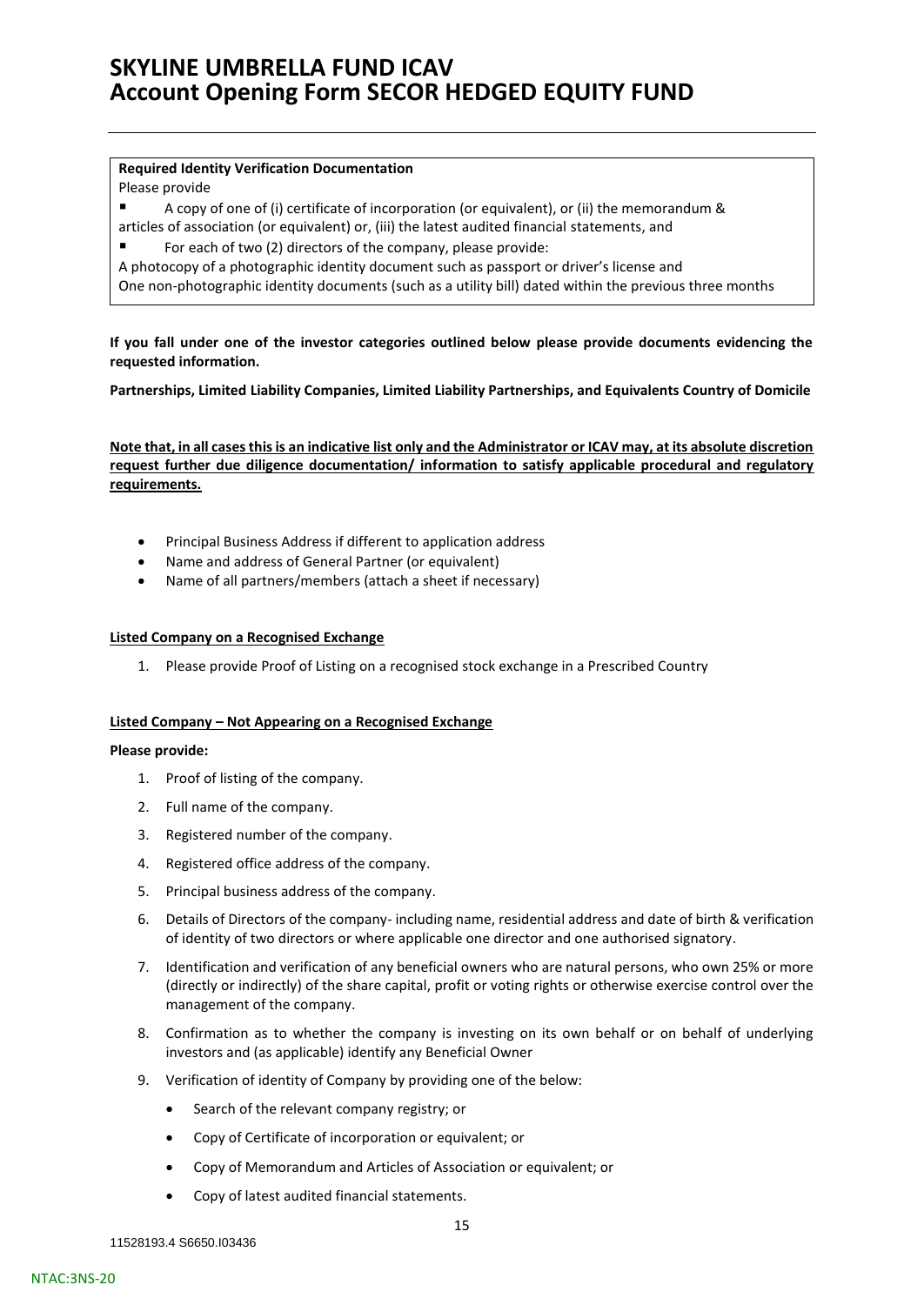#### **Wholly Owned Subsidiary of a Listed Company**

#### **Please provide**

- 1. Full name of the subsidiary company.
- 2. Registered number of the subsidiary company.
- 3. Registered office address of the subsidiary company.
- 4. Principal business address of the subsidiary company
- 5. Details of Directors of the company including name, residential address and date of birth & verification of identity of two directors or where applicable one director and one authorised signatory.
- 6. Identification and verification of any Beneficial Owner beneficially entitled to 25% or more (directly or indirectly) of the share capital, profit or voting rights or otherwise exercise control over the management of the entity. Where the Beneficial Owner is deemed high risk per NT risk rating requirements, the identity should be verified in line with its legal form.
- 7. Confirmations as to whether the company is investing on its own behalf or on behalf of underlying investors and (as applicable) provide identity detail for any Beneficial Owner.
- 8. Verification of identity of the subsidiary company by providing one of the below:
	- Search of the relevant company registry; or
	- Copy of Certificate of incorporation or equivalent; or
	- Copy of Memorandum and Articles of Association or equivalent; or
	- Copy of latest audited financial statements.

#### **Private Company**

#### **Please provide**

- 1. Full name of the company.
- 2. Registered number of the company.
- 3. Registered office address of the company.
- 4. Principal business address of the company.
- 5. Details of directors of the company- including name, residential address and date of birth.
- 6. Documentation to verify the identity of two directors or one director and one authorised signatory in line with legal form (If individuals, one proof of ID and one proof of address is required).
- 7. Identification and verification of any beneficial owners who are natural persons, own 25% or more (directly or indirectly) of the share capital, profit or voting rights or otherwise exercise control over the management of the company. Where the Beneficial Owner is deemed high risk per NT risk rating requirements, the identity should be verified in line with its legal form.
- 8. Verification of identity of the company by providing one of the below:
	- Search of the relevant company registry; or
	- Copy of Certificate of incorporation or equivalent; or
	- Copy of Memorandum and Articles of Association or equivalent; or
	- Copy of audited financial statements.

#### **Partnership**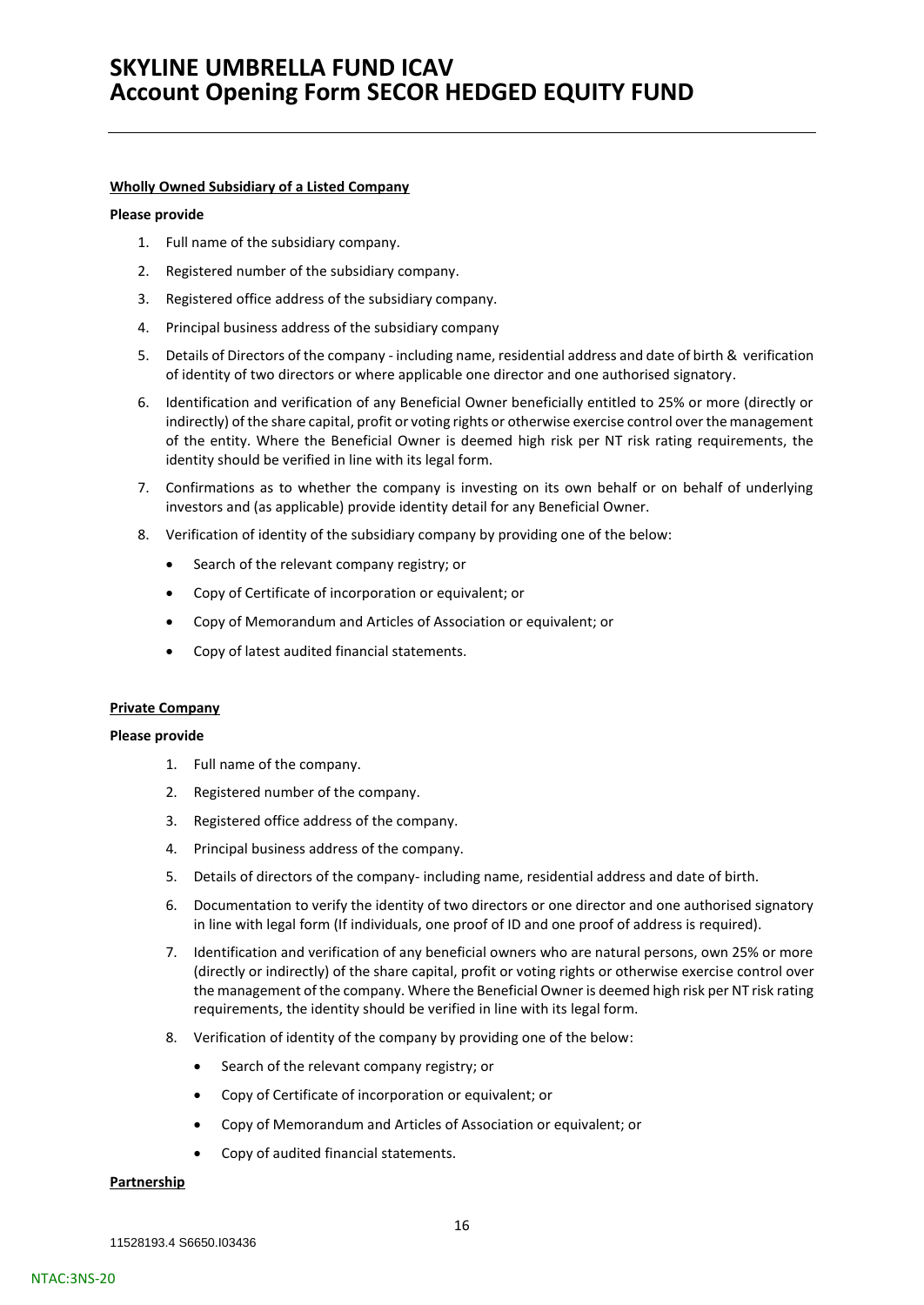#### **Please provide**

- 1. Full name of the partnership.
- 2. Registered office address
- 3. Principal business address of the partnership.
- 4. Detail of all partners- including name, residential address and date of birth.
- 5. Documentation to verify the identity of two partners general partner and a second partner or one partner and one authorised signatory (If individuals, one proof of ID and one proof of address is required)
- 6. Identification and verification of any partners who own 25% or more (directly or indirectly) of the partnership capital, profit or voting rights or otherwise exercise control over the management of the partnership. Where the Beneficial Owner is deemed high risk per NT risk rating requirements, the identity should be verified in line with its legal form. Note: Where the beneficial owner is a corporate entity, Northern Trust requires details of ultimate beneficial owners (this can be demonstrated through an organisation chart signed by an authorised signatory or shareholder register or other company documentation etc.).
- 7. Constitutional Document for the partnership (e.g. Partnership Agreement).

### **Required Identity Verification Documentation**

Please provide

copy of the partnership agreement or equivalent, and

The appropriate identity verification documentation\*, depending on their legal nature, for:

The General Partner (or equivalent), or Any two partners, or

Any one partner and one authorised signatory

*\* i.e. if they are a corporate entity, see Required Identity Verification Documentation within the Corporate Entities section above, or if they are a natural person, then the following is required: A photocopy of a photographic identity document such as passport or driver's license and Two non-photographic identity documents (such as a utility bill)*

### **Limited Liability Company**

### **Please provide**

- 1. Full name of the LLC.
- 2. Registered office address of the LLC.
- 3. Principal business address of the LLC.
- 4. Details of all Managing Members- including name, residential address and date of birth.
- 5. Documentation to verify the identity of two Managing Members or one Managing Member and one authorised signatory (If individuals, one proof of ID and one proof of address is required)
- 6. Identification and verification of any Member beneficially entitled to 25% or more (directly or indirectly) of the entity's share capital or otherwise exercise control over the management of the entity. Where the Beneficial Owner is deemed high risk per NT risk rating requirements, the identity should be verified in line with its legal form.
- 7. Constitutional Document
- 8. Operating Agreement.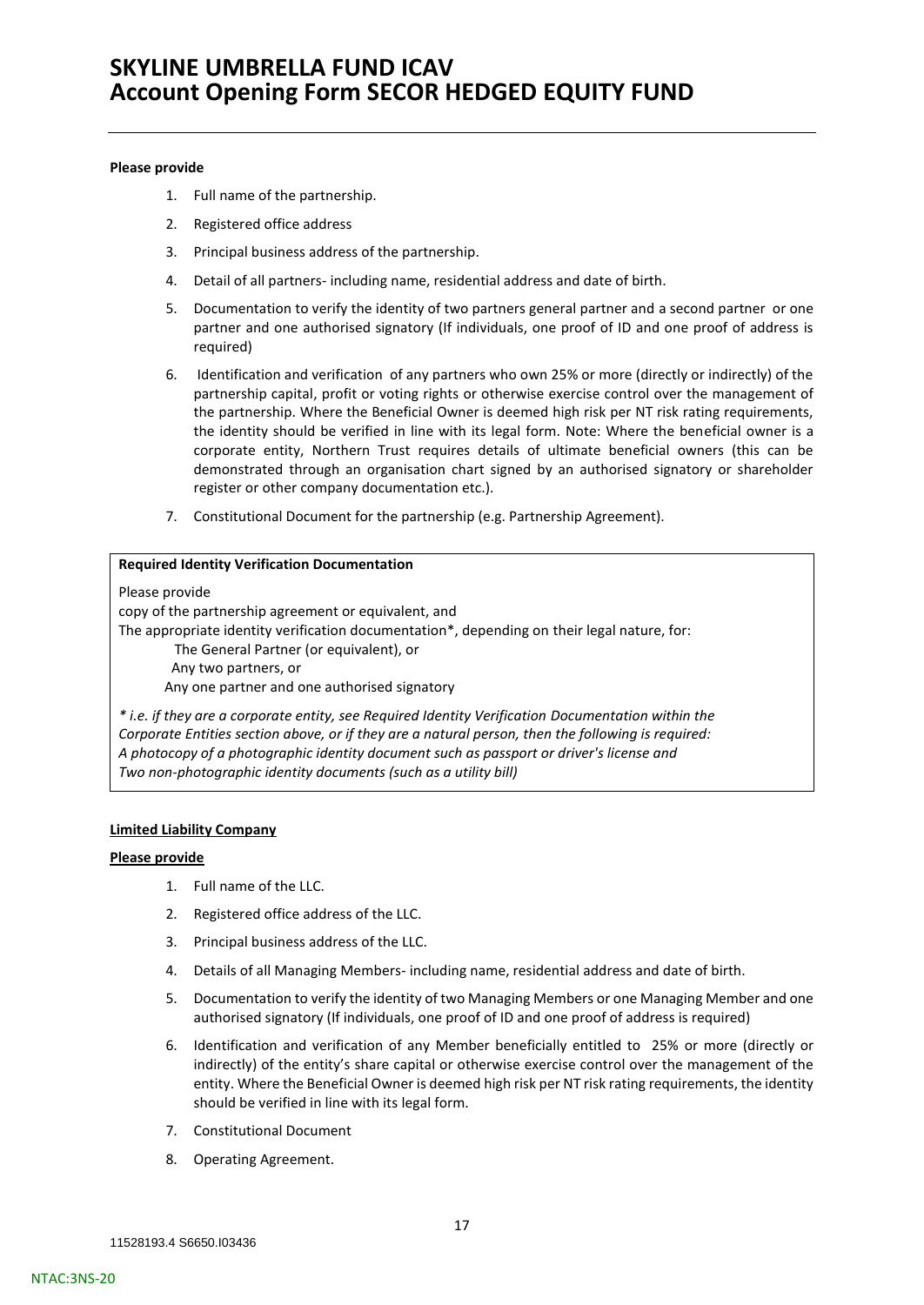### **Collective Investment Scheme ('CIS')**

### **Please provide**

- 1. Full name of CIS.
- 2. Registered address of CIS.
- 3. Prospectus or equivalent.
- 4. Name and address of scheme promoter.
- 5. Name and address of scheme administrator.
- 6. Name and address of entity carrying out anti-money laundering checks upon the scheme investors and confirmation that entity is regulated for AML purposes.
- 7. Identity detail for any investors who own 25% or more (directly or indirectly) of the share capital.

#### **Employee/ Superannuation Pension Scheme**

#### **Please provide**

1. Proof of registration from the relevant tax authorities

### **General Pension Scheme**

#### **Please provide**

- 1. Full name of the pension scheme.
- 2. Registered office address of the pension scheme.
- 3. Confirmation of registration (as appropriate) from the relevant tax authorities or pension's board **or**
- 4. Documentation to verify the identity of two Trustees / Directors/Governors/Board Members or one Trustee/ Director/Governor/ Board Member and one authorised signatory (If individuals, one proof of ID and one proof of address is required)
- 5. Constitutional/Formation Document (e.g. Trust Deed).

### **Pensions Only — please confirm the following:**

| The scheme provides retirement benefits to employees                     | Yes $\Pi$ No $\Pi$ |                 |
|--------------------------------------------------------------------------|--------------------|-----------------|
| ■ Contributions are made by an employer or by way of deduction from an   |                    |                 |
| employee's wages                                                         | Yes $\Pi$ No $\Pi$ |                 |
| ■ The scheme's rules do not permit the assignment of a member's interest |                    |                 |
| under the scheme                                                         | Yes □              | No <sub>1</sub> |

#### **Registered Charity**

#### **Please provide**

1. Extract from the relevant Charities Register e.g. UK Charities Commission

### **Unregistered Charity**

### **Please provide**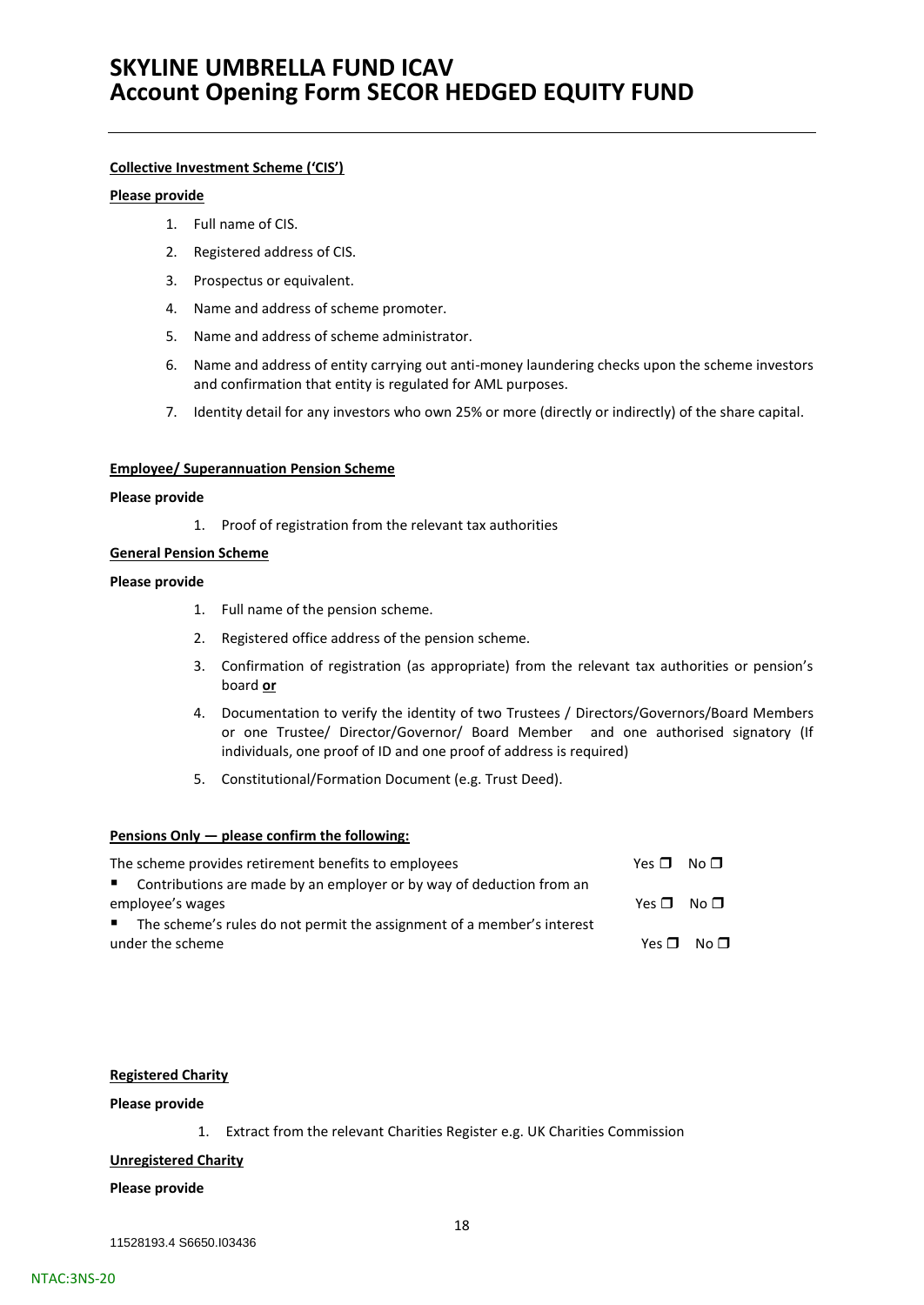- 1. Full name of the charity.
- 2. Nature and/or purpose of the trust, pension ,including the nature of the funding of the charity, etc
- 3. Registered office address of the charity.
- 4. Business Address if different to application address business.
- 5. Details of Trustees/Directors/ Governors/Board Members or equivalent.- including name, residential address and date of birth.
- 6. Documentation to verify the identity of two Trustees / Directors/Governors/Board Members or one Trustee/ Director/Governor/ Board Member and one authorised signatory (If individuals, one proof of ID and one proof of address is required)
- 7. Details of beneficiaries (where ascertainable).
- 8. Constitutional/Formation Document for the charity
- 9. Name of settler, sponsoring employer, or equivalent

### **Trust, Foundation or similar entity**

#### **Please provide**

- 1. Full name of trust, foundation or similar entity.
- 2. Registered address of trust, foundation or similar entity.
- 3. Legal form of the trust, foundation or similar entity.
- 4. Trust deed or equivalent or confirmation of the entity to an appropriate register.
- 5. Detail of Nature / purpose of the Trust, foundation or similar entity.
- 6. Details of all trustees- including name, residential address and date of birth.
- 7. Documentation to verify the identity of two trustees or one trustee and one authorised signatory (If individuals, one proof of ID and one proof of address is required)
- 8. Identification and verification for any beneficial owners who own 25% or more of the share capital or voting rights or otherwise exercises control over the trust. Where the Beneficial Owner is deemed high risk per NT risk rating requirements, the identity should be verified in line with its legal form. Note: Where the beneficial owner is a corporate entity, the Administrator requires details of ultimate beneficial owners (this can be demonstrated through an organisation chart signed by an authorised signatory or shareholder register or other company documentation etc.).
- 9. Identification and verification of settlor- including name, residential address and date of birth, as applicable
- 10. Identification and verification of protector (as appropriate)- including name, residential address and date of birth, as applicable

### **Required Identity Verification Documentation**

### Please Provide

A copy of the trust deed (or equivalent) or confirmation of the entity to an appropriate register, and The appropriate identity verification documentation\*, depending on their legal nature, for: Any two trustees / directors / governors / equivalent, or

Any one trustee / director / etc. and one authorised signatory

*\*i.e. if they are a corporate entity, see Required Identity Verification Documentation within the Corporate Entities section above, or if they are a natural person, then the following is required:*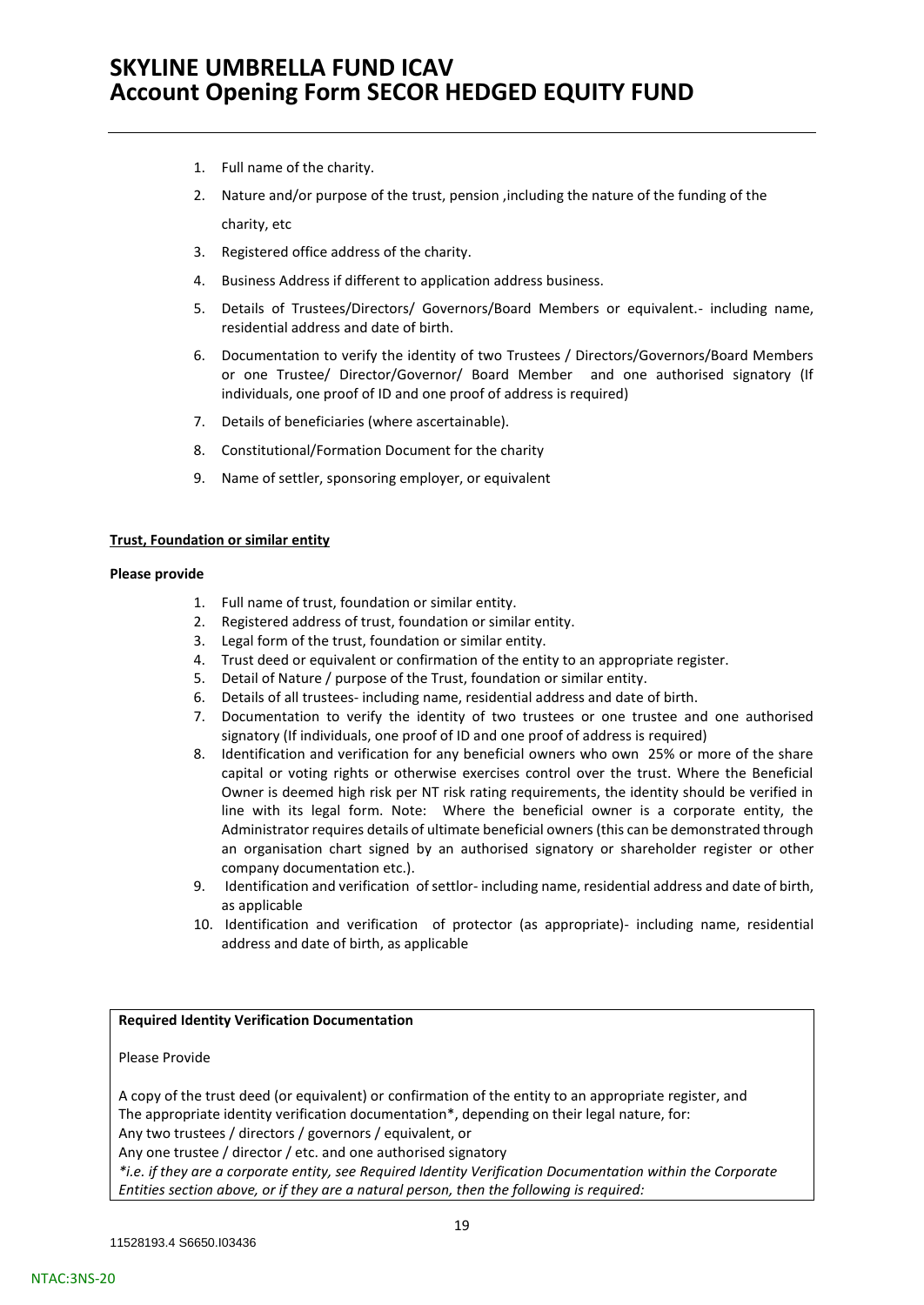*A photocopy of a photographic identity document such as passport or driver's license and Two non-photographic identity documents (such as a utility bill)*

### **None of the Above**

Please contact the Distributor or Administrator for requirements

#### **Club or Society**

#### **Please provide**

- 1. Full name of the club/society.
- 2. Registered office address of the club/society.
- 3. Nature/Purpose including the nature of funding of the club/society.
- 4. Confirmation of the legal status of the club/society.
- 5. Constitutional/Formation Document (e.g. Trust Deed) and / or copy of audited financial statements (if available).
- 6. Details of officers of the club/society.
- 7. Documentation to verify the identity of two officers of the Club/Society or one officer and one authorised signatory (If individuals, one proof of ID and one proof of address is required).
- 8. Names or classes of persons who stand to benefit from the Club or Society.
- 9. Where there is a named individual beneficiary with a 25% interest or more, verification of identity will be required.

#### **Government / Public Body in in Ireland**

#### **Please provide**

1. Background from a reliable source (e.g. internet search) .

#### **Government/ Public Body not in Ireland**

#### **Please provide**

- 1. Full name of the government/public authority.
- 2. Nature and status the government/public authority.
- 3. Registered office address of the government/public authority.
- 4. Name of the home state authority and nature of its relationship with the government/public authority.
- 5. Detail of ownership of the government/public authority.
- 6. Details of main public body officials- including name, residential address and date of birth & verification of identity of two officials or where applicable, one official and one authorised signatory.
- 7. Identity detail for all persons who own or control 25% or more of the entity's share capital, profit or voting rights or otherwise exercises control over the management of the entity.

Note: Where the beneficial owner is a corporate entity, the Administrator requires details of ultimate beneficial owners (this can be demonstrated through an organisation chart signed by an authorised signatory or shareholder register or other company documentation etc).

8. Appropriate background information on the entity (e.g. via internet search).

#### **School, College or University**

#### **Please provide**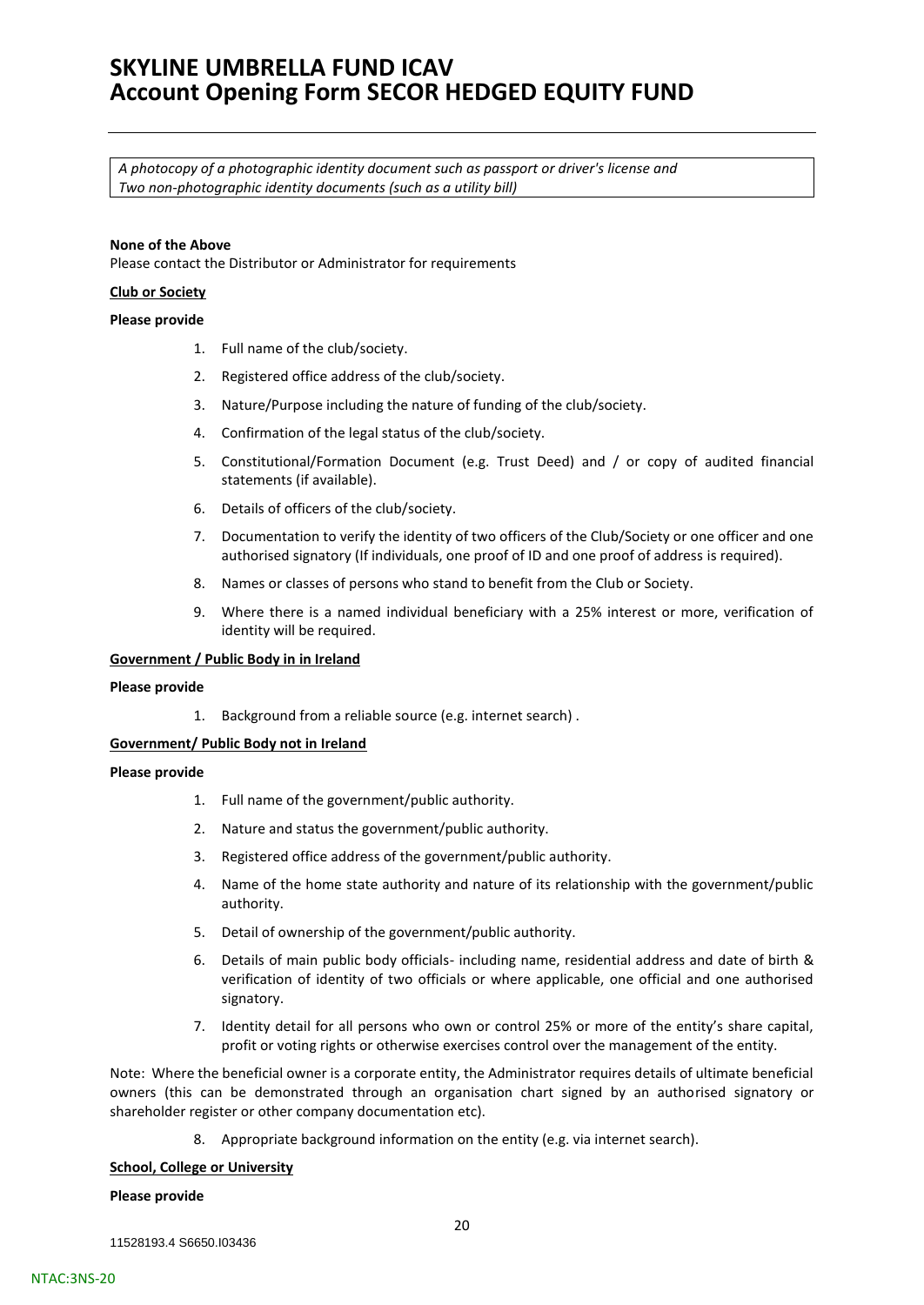- 1. Full name of school, college or university.
- 2. Registered office address school, college or university.
- 3. Detail to allow verification of identity of school, college or university from relevant registers and/or from obtaining appropriate background information (e.g. via internet search).
- 4. Documentation to verify the identity of two officials or one official and one authorised signatory (If individuals, one proof of ID and one proof of address is required) or 6 and 7 below.
- 5. Confirmation of ownership of the entity. In particular, confirmation of public ownership or independent ownership.
- 6. Where independently owned, identity detail of all persons who own or control 25% or more of the entity's share capital, profit or voting rights. Where the Beneficial Owner is deemed high risk per NT risk rating requirements, the identity should be verified in line with its legal form.
- 7. Detail of main officials of school, college or university- including name, residential address and date of birth.

#### **Church**

### **Please provide**

- 1. Full name of the Church.
- 2. Registered office address & principal business address of the church.
- 3. Confirmation of the nature/purpose of the Church with details of how the Church is funded.
- 4. Confirmation of a relevant church register or a copy of the revenue approval for the church;
- 5. Names of all trustees/directors (or equivalent) of the church.
- 6. Identify and verify the identity of the church secretary or equivalent or, where applicable, verify the identity of one of the trustees.
- 7. Names or classes of persons who stand to benefit from the objects of the church (where ascertainable).
- 8. Identify and verify the settlor where applicable.
- 9. Where there is a named individual beneficiary with a 25% interest or more, the beneficiary will need to be verified.

### **Trade Union**

#### **Please provide**

- 1. Full name of the Trade Union.
- 2. Registered address of the trade union.
- 3. Establish whether the trade union is registered or otherwise listed by a controlling body for regulatory or oversight purposes (e.g. Congress of Trade Unions).
- 4. Consider the legal form of the trade union, its stated purpose, aims and objectives using information from documents supplied for the trade union and through internet searches.
- 5. Deed or equivalent establishing the existence of the trade union (for example its constitution, bye-laws, rules).
- 6. Identify all persons and their functions who are empowered to make the investment on behalf of the trade union (president, secretary, treasurer and other senior committee members).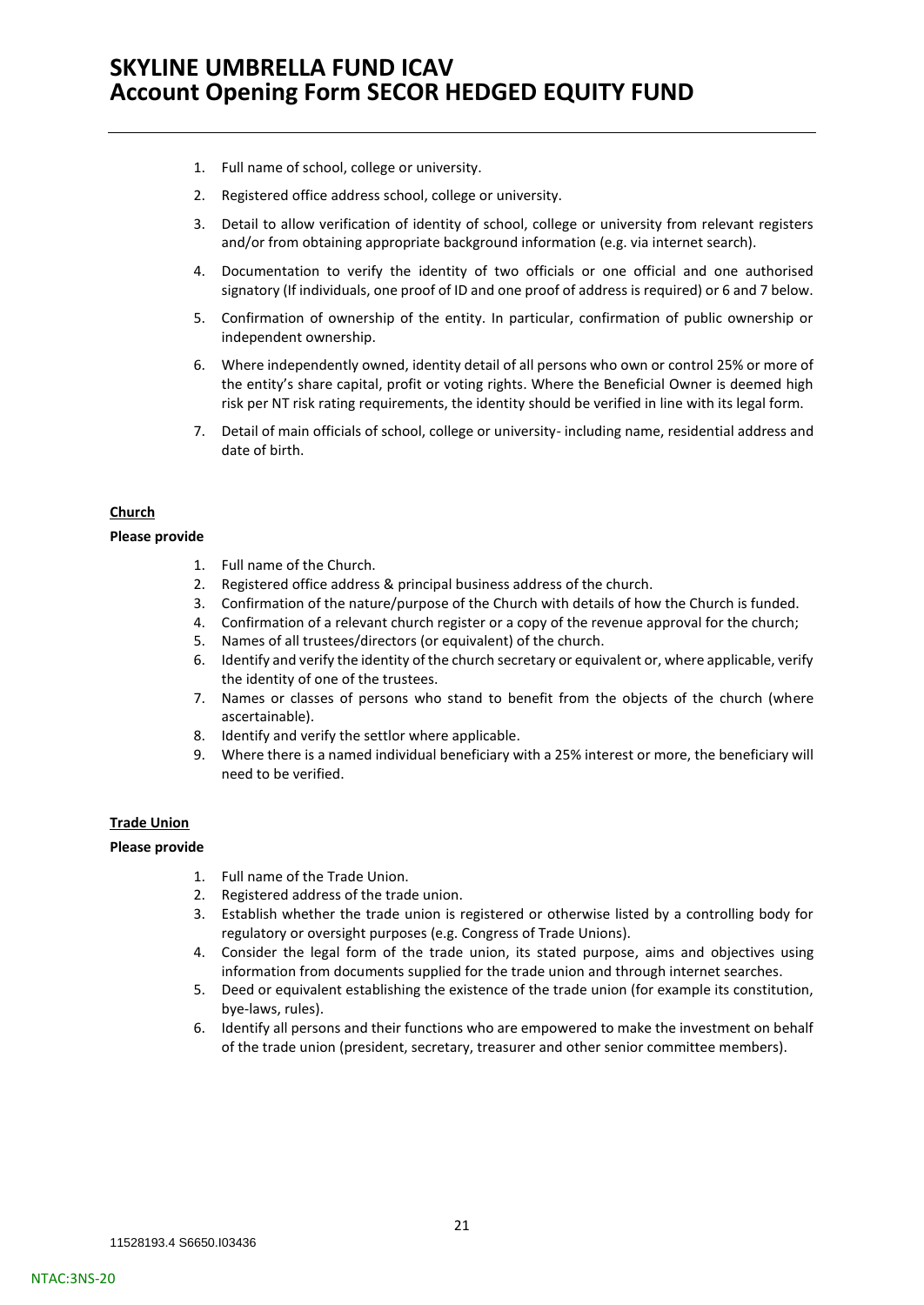### <span id="page-21-0"></span>5**. Benefit Plan Investors**

In order for the ICAV and each Fund to accurately monitor its "Benefit Plan Investor" participation, please review the following definition and make the appropriate representations by checking all applicable boxes following the definition

The Subscriber represents that it is:

- A.  $\Box$  not a Benefit Plan Investor<sup>[1]</sup>; or
- $B.$   $\square$  a Benefit Plan Investor that is:

1.  $\square$  subject to Part 4 of Title I of the Employee Retirement Income Security Act of 1974, as amended ("**ERISA**");

- 2.  $\Box$  subject to Section 4975 of the Internal Revenue Code of 1986, as amended (the "**Code**") (that has not checked B1);
- 3.  $\Box$  an entity whose underlying assets include "plan assets". The Subscriber also represents that the percentage of its "plan assets" compared to the value of its total assets is not more than:

|                          |              | $10\%$ * $\Box$ 20% * $\Box$ | $30\%$ $\Box$ | 40% |
|--------------------------|--------------|------------------------------|---------------|-----|
|                          | 50% ⊓        | 60% □ 70% □                  |               | 80% |
| $\overline{\phantom{0}}$ | $90\%$ 100%; |                              |               |     |

(\* applicable to entities with multiple classes, one of which exceeds the 25% threshold for Benefit Plan Investors)

4.  $\mathbb{Z}$  an insurance company general account (or is investing general account assets under the U.S. Department of Labor Advisory Opinion Letter 2005-19A). The Subscriber also represents that the percentage of "plan assets" included in the general account is not more than:

| 10% | 20% | 30% □ | 40% |
|-----|-----|-------|-----|
| 50% | 60% | 70% □ | 80% |

<sup>[1]</sup> A Benefit Plan Investor means (1) an "employee benefit plan" within the meaning of Section 3(3) of the Employee Retirement Income Security Act of 1974, as amended, that is subject to the provisions of Part 4 of Title I of ERISA, (2) an individual retirement account, Keogh plan or other plan described in Section 4975(e)(1) of the US Internal Revenue Code of 1986, as amended, (3) an entity whose underlying assets include "plan assets" by reason of 25% or more of any class of equity interests in the entity being held by plans described in (1) or (2) above, or (4) any other entity (such as an insurance company separate or general account or a group or common trust) whose underlying assets include "plan assets" by reason of an investment in the entity by plans described in (1) or (2) above.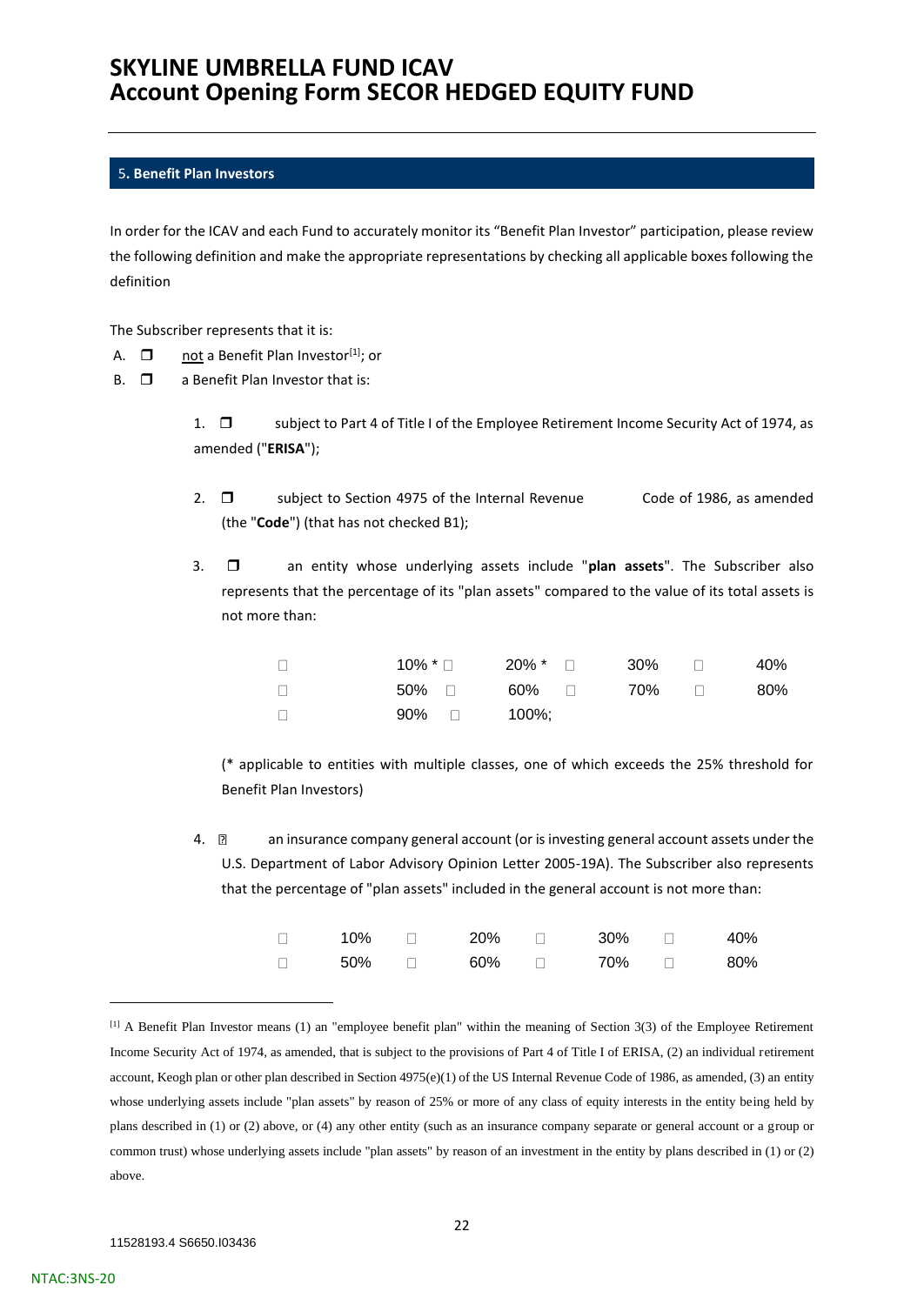$\Box$ 90% □ 100%.

The Subscriber agrees to promptly notify the Manager and the Administrator immediately if the above response changes and to provide any other information reasonably requested by the Fund, the Manager or the Administrator for the purposes of determining whether or not the Fund is holding "plan assets".

If the Subscriber is, or is acting on behalf of, an employee benefit plan (a "**Plan**") which is subject to ERISA, the Subscriber represents and warrants that: (a) it is aware of and has taken into consideration any applicable diversification requirements of Section 404(a)(1)(C) of ERISA; (b) it has concluded that its proposed investment in the Fund is a prudent one and has independently decided to invest in the Fund; (c) the fiduciary or other person signing this Subscription Agreement is independent of the Fund and parties providing services to the Fund (including without limitation the Manager); (d) this subscription and the investment contemplated hereby is in accordance with all requirements applicable to the Plan under its governing instruments and under ERISA; (e) the Subscriber acknowledges and agrees that parties providing services to the Fund shall not be a "fiduciary" (within the meaning of Section 3(21) of ERISA) with respect to any assets of the Plan by reason of the Subscriber's investment in the Fund; (f) the Subscriber represents and warrants that neither the Manager nor any affiliate thereof has acted as a fiduciary to the Subscriber with respect to the decision to invest in the Fund nor have such persons provided investment advice or a recommendation with respect to the decision of the Subscriber to invest in the Fund; and (g) the investment by the Subscriber in the Fund will not result in a "prohibited transaction" under Section 406 of ERISA or Section 4975(c) of the Code.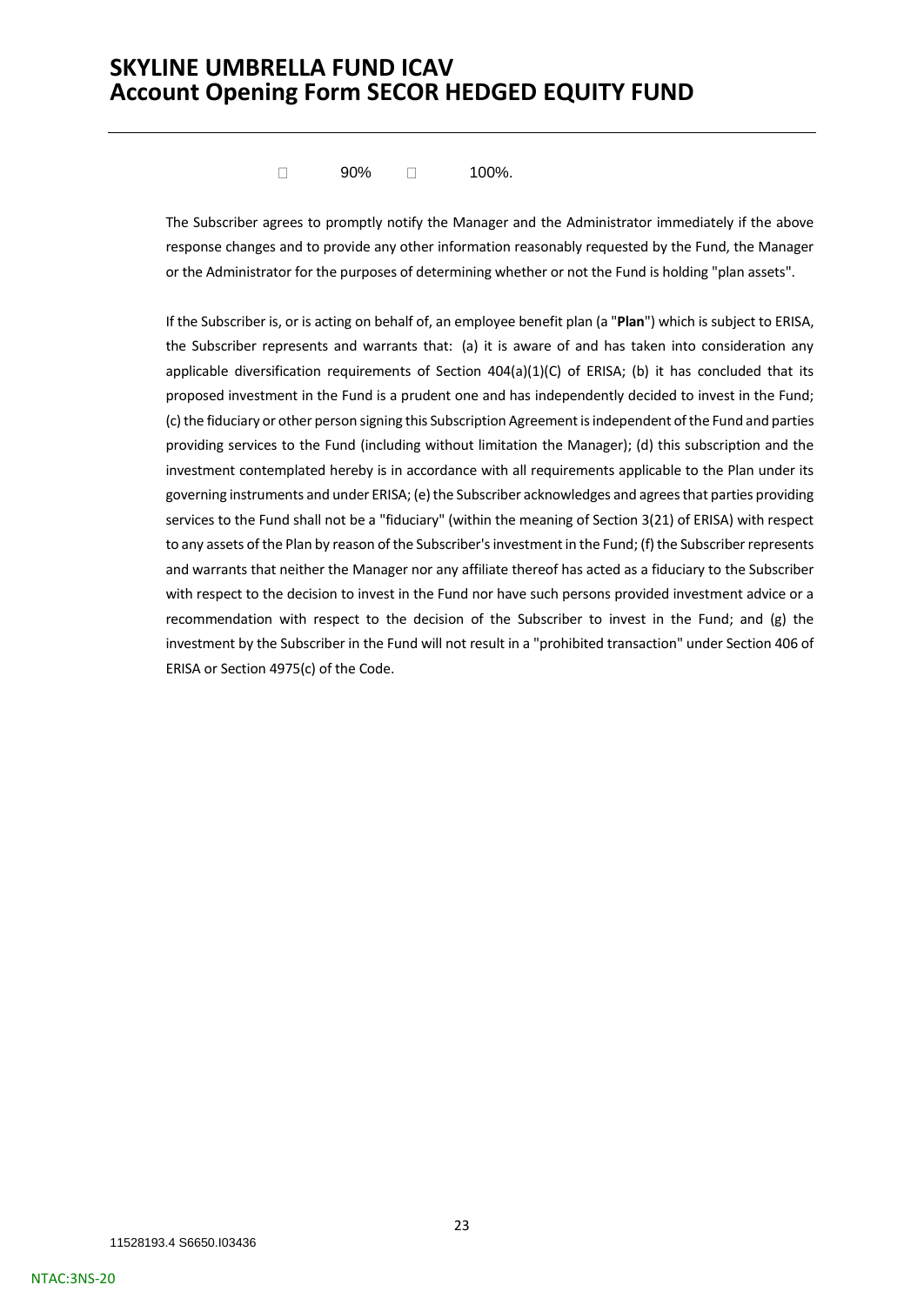#### <span id="page-23-0"></span>6**. Representations, Authorities, and Indemnities**

- 1. I/we confirm that I am / we are 18 years of age or over (delete if you are not a natural person).
- 2. If you are joint applicants We direct that, on the death of one of us, the Shares for which we are applying shall be held in the name of and to the order of the survivor(s) or the executor(s) or administrator of the last such survivor (delete if you are not a natural person or you are a sole investor).
- 3. I/we confirm that I am / we are not a US Person (as defined in the Prospectus) and am/are not acquiring Shares on behalf of, or for the benefit of, a US Person, nor do I/we intend transferring any Shares which I/we may purchase to any person who is a US Person. I/we confirm that I/we have the authority to make this investment whether the investment is our own or is made on behalf of another person or institution.
- 4. I/we indemnify the ICAV, Investment Manager, Depositary, Administrator and other Shareholders for any loss suffered by them as a result of me/us acquiring or holding Shares in the ICAV where, by virtue of my / our holding, I am / we are in breach of the laws of any competent jurisdiction.
- 5. I/we hereby acknowledge as part of this application that I/we have been provided with a copy of the Prospectus and applicable Supplement and where applicable the most recent annual or half-yearly reports and accounts for the ICAV and furthermore that this application is made on the terms thereof and subject to the provisions of the Instrument of Incorporation of the ICAV. In particular, I/we acknowledge that I am/we are aware of the potential risks associated with this investment and where appropriate have sought professional advice on matters of taxation and such other consequences applicable to the investment.
- 6. I/we hereby agree to indemnify and hold harmless the ICAV, the Manager, the Administrator, the Depositary, the Investment Manager, and their respective directors, officers and employees against any loss, liability, cost or expense (including without limitation legal fees, taxes and penalties) which may result directly or indirectly, from any misrepresentation or breach of any warranty, condition covenant or agreement set forth herein or in any document delivered to by me/us to the ICAV or the Administrator. The ICAV, the Investment Manager, and the Administrator will not be responsible or liable for the authenticity of instructions received from us or any authorised person and may rely upon any instruction from any such person representing himself to be a duly authorised person reasonably believed to be genuine.
- 7. The Administrator, the Investment Manager, and the ICAV are each authorised and instructed to accept and execute any instructions in respect of the Shares to which this Account Opening Form relates given by me/us in written form, or by facsimile.
- 8. I/we agree to indemnify each of the Administrator, the Manager, the Investment Manager, and the ICAV and agree to keep each of them indemnified against any loss of any nature whatsoever arising to any of them as a result of any of them acting upon a facsimile instruction. In circumstances where such instructions relate to a change in the Applicant's Banking Information referred to above, I/we confirm that I/we will provide you with an original instruction.
- 9. The Administrator, the Manager, the Investment Manager, and the ICAV may rely conclusively upon and shall incur no liability in respect of any action taken upon any notice, consent, request, instruction or other instrument believed in good faith to be genuine or to be signed by properly authorised persons.
- 10. I/we acknowledge that the ICAV and/or Administrator may refuse to accept any application to subscribe if a prospective investor delays in producing or fails to produce any information required for the purpose of verification as requested by the Administrator and, in that event, any funds received will be returned without interest to the account from which the moneys were originally debited. The ICAV and the Administrator shall not be held liable in this regard.
- 11. I/we acknowledge that the repurchase proceeds of Shares will only be paid on receipt by the Administrator of a repurchase request from me/us together with such other documentation that the Administrator may reasonably require. I/we further acknowledge that any failure to supply the ICAV or the Administrator with any documentation requested by them may result in a delay in the settlement of redemption proceeds. I/we acknowledge that in such circumstances, the Administrator will process any redemption request submitted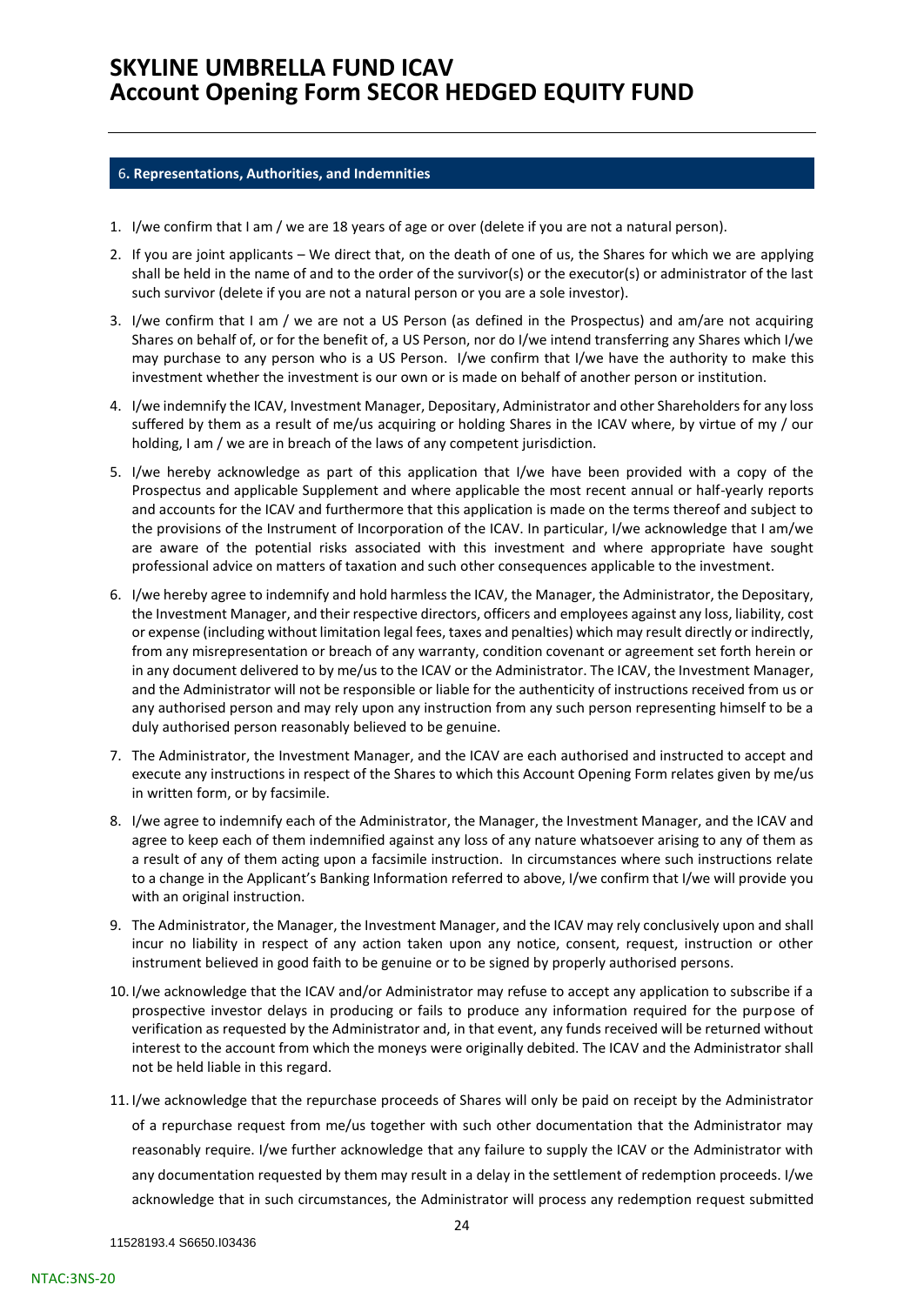by me/us and by doing so I/we will no longer be considered a Shareholder/s notwithstanding that I/we have not received the redemption proceeds.

- 12. I/we confirm that I/we will notify the ICAV and the Administrator if there are any material changes during the lifetime of this investment in the Beneficial Owner Detail which I/we have provided.
- 13. I/we acknowledge that the ICAV must obtain and hold details of its beneficial owners for the purposes of compliance with the European Union (Anti-Money Laundering: Beneficial Ownership Of Corporate Entities) Regulations 2016 (S.I. No. 560 of 2016) and that my/our personal details may be provided to a central register of beneficial ownership as part of this process.
- 14. I/we confirm that I/we have the capacity and am/are duly authorised to make this application and to make the representations and give the indemnities referred to in this Account Opening Form.
- 15. I/we shall provide the ICAV, the Manager and the Administrator with any additional information which it may reasonably request in connection with tax and or/FATCA and/or CRS regulations/reporting requirements or other similar requirements in order to substantiate any representations made by me/us or otherwise and I/we authorise the ICAV or its agents to disclose such information relating to this application to such persons as they consider appropriate. For the purposes of the Tax Reporting Services, the Administrator may assume that the Sub-Fund has obtained any and all effective consents, agreements, waivers or approvals that may be required from Shareholders or others to whom a duty of confidentiality is owed and the Administrator shall not be obliged to enquire further but shall be entitled to rely on any representation made by the Sub-Fund or its duly authorised representatives in this respect.

I/we agree to provide to the ICAV, the Manager and the Administrator at such times as each of them may request such declarations, certificates or documents as each of them may reasonably require (the "Tax Information") in connection with this investment (including for the purposes of tax and/or FATCA and/or CRS regulations/reporting requirements). Should any information furnished to any of them become inaccurate or incomplete in any way, I/we hereby agree to notify the ICAV or the Administrator immediately of any such change and further agree to request the redemption of Shares in respect of which such confirmations have become incomplete or inaccurate where requested to do so by the ICAV.

In addition to any information required to the Tax Information, I/we agree to promptly provide, and periodically update, at any times requested by the ICAV, any information (or verification thereof) the ICAV deems necessary to comply with any requirement imposed by Sections 1471-1474 of the U.S. Internal Revenue Code of 1986, as amended (the "Code"), and any Treasury Regulations, forms, instructions, or other guidance issued pursuant thereto in order to reduce or eliminate FATCA withholding taxes. The information required to be provided by the preceding sentence may include, but shall not be limited to, (A) information the ICAV deems necessary to determine whether the Shareholder is a "foreign financial institution" ("FFI") as defined in Code 1471(d)(4) or a "non-financial foreign entity" ("NFFE") as defined in Code 1472(d), (B) if I/we am/are an FFI, any certification, statement or other information the ICAV deems necessary to determine whether I/we meet the requirements of Code 1471(b) (including entering into an agreement with the IRS pursuant to Code 1471(b) (an "FFI Agreement") and complying with the terms thereof or, if the FFI is in a jurisdiction that has signed an intergovernmental agreement ("IGA") with the United States, complying with the terms of the IGA and any local laws or regulations implementing its terms) or is otherwise exempt from withholding required under Code 1471, (C) if I/we am/are an FFI, including an FFI in a jurisdiction that has signed an IGA, a Global Intermediary Identification Number ("GIIN") assigned by the IRS; and (D) if I/we am/are an NFFE, any certification, statement or other information the ICAV deems necessary to determine whether a shareholder meets the requirements of Code 1472(b) (which information may be given to the U.S. Internal Revenue Service ("IRS") pursuant to Code 1472(b)(3)) or is otherwise exempt from withholding required under Code 1472.

In addition to the Tax Information, I/we agree to promptly provide, at any times requested by the ICAV, any information (or verification thereof) the ICAV deems necessary for the ICAV to comply with the terms of the IGA and any Irish laws, regulations or other guidance implementing the IGA, and any information required to comply with the terms of that agreement on an annual or more frequent basis. I/we agree to waive any provision of foreign law that would, absent such a waiver, prevent compliance with such requests and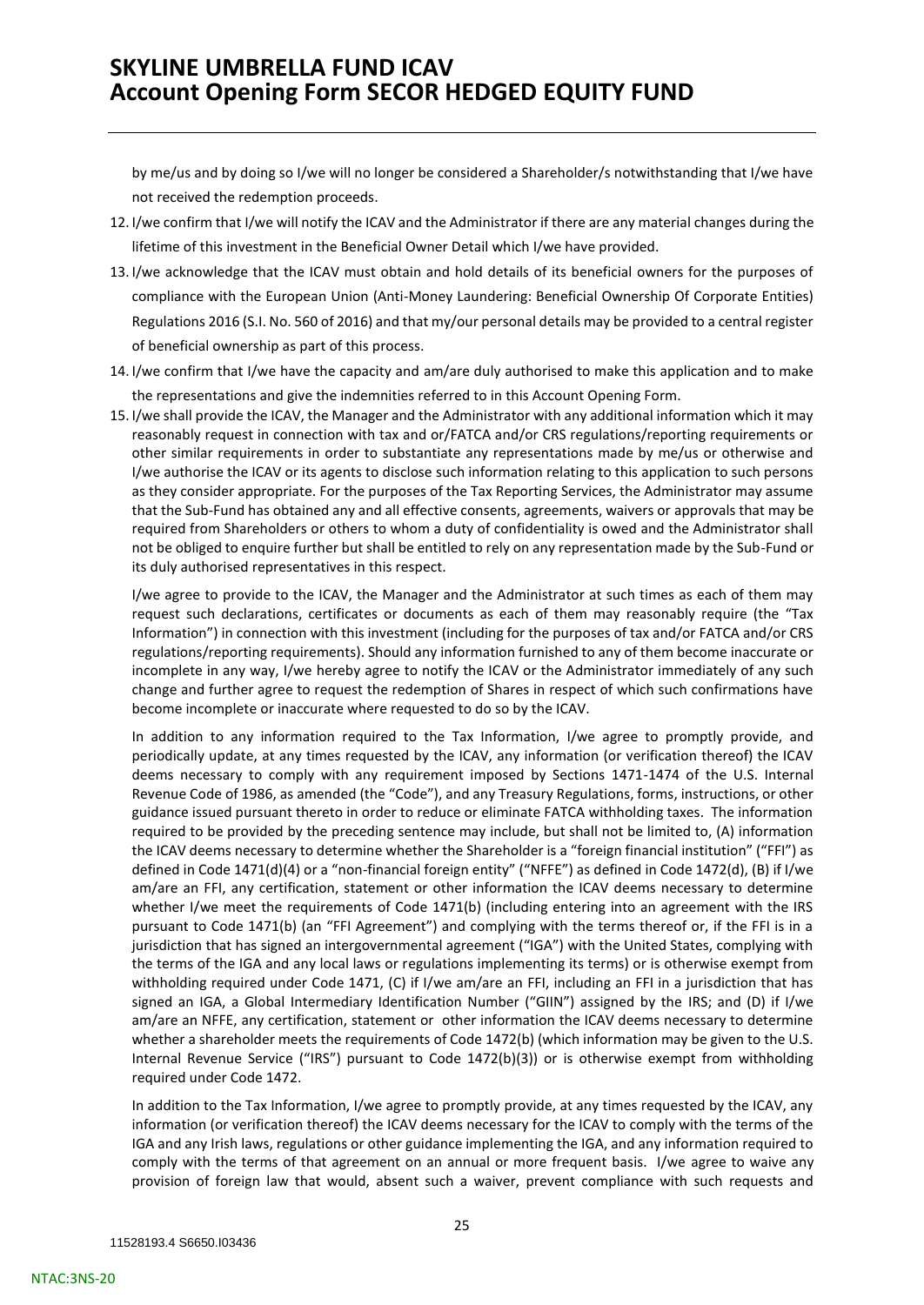acknowledges that, if it fails to provide such waiver, it may be required by the ICAV to withdraw from the Sub-Fund if necessary to comply with FATCA and/or CRS and the IGA.

By providing the Tax Information, I/we represent and warrant the completeness and accuracy of such information (as at the date of submission) and authorise the ICAV to act upon such information in good faith, including, but not limited to, disclosing or submitting such information to the Irish tax authorities. The ICAV shall have no obligation to carry out any investigation with respect to the truth, accuracy or completeness of the Tax Information provided by us and I/we will, on demand, hold the ICAV harmless from any liability resulting from the my/our failure to provide complete and accurate Tax Information.

I/we hereby acknowledge that if I/we fail to provide the Tax Information on a timely basis, I/we may be subject to 30% U.S. withholding tax on the investor's share of "withholdable payments" (as defined for purposes of FATCA) received by the ICAV.

I/we hereby acknowledge that if I/we fail to provide the Tax Information and such failure results in the ICAV being unable to comply with FATCA, the IGA or CRS, the ICAV may exercise its right to completely redeem an applicant (at any time upon any or no notice). I/we further acknowledge and agree to indemnify the ICAV and its other investors for any losses resulting from our failure to meet its obligations under this Section, including any U.S. withholding tax imposed on the ICAV.

- 16. I/we hereby acknowledge that any notice or document may be served by the ICAV or Administrator on me/us in the manner specified from time to time in the Prospectus and, for the purposes of the Electronic Commerce Act 2000, if I have provided an e-mail address or fax number to the ICAV or its delegate, consent to any such notice or document being sent to me/us by fax or electronically to the fax number or e-mail address previously identified to the ICAV or its delegate which I/we acknowledge constitutes effective receipt by me/us of the relevant notice or document. I/we acknowledge that I/we am/are not obliged to accept electronic communication and may at any time choose to revoke my/our agreement to receive communications by fax or electronically by notifying the ICAV in writing at the above address, provided that my/our agreement to receive communications by fax or electronically shall remain in full force and effect pending receipt by the ICAV of written notice of such revocation.
- 17. I/we request that the Shares issued pursuant to this application are registered in the name and address set out on page 1 hereof.
- 18. I/we accept such lesser number of Shares if any, than may be specified above in respect of which this application may be accepted.
- 19. I/we acknowledge that all telephone calls with the Investment Manager, the Manager, the Administrator or Depositary may be recorded and consent to such recording.
- 20. I/we agree (i) to provide these representations to the ICAV and/or the Manager at such times as the ICAV and/or the Manager may request, and (ii) to provide on request such certifications, documents or other evidence as the ICAV and/or the Manager may reasonably require to substantiate such representations.
- 21. I/we agree to notify the ICAV and/or the Manager immediately if I/we become aware that any of the representations made is no longer accurate and complete in all respects. I/we agree immediately either to sell or to tender to the ICAV for redemption of a sufficient number of Shares to allow the representations to be made again.
- 22. I/we acknowledge that in respect of a fund which has invested in equity related securities, all or part of that fund's fee and expenses may be charged to the capital of the fund and that this policy will have the effect of lowering the capital value of my/our investment.
- 23. I/we understand that the confirmations, representations, declarations and warranties made herein are continuing and apply to all subsequent purchases of Shares by me/us in the ICAV.
- 24. I/we understand that subscription monies paid by me/us into a Subscription/Redemption account will become the property of the Sub-Fund upon receipt and during the period between receipt of subscription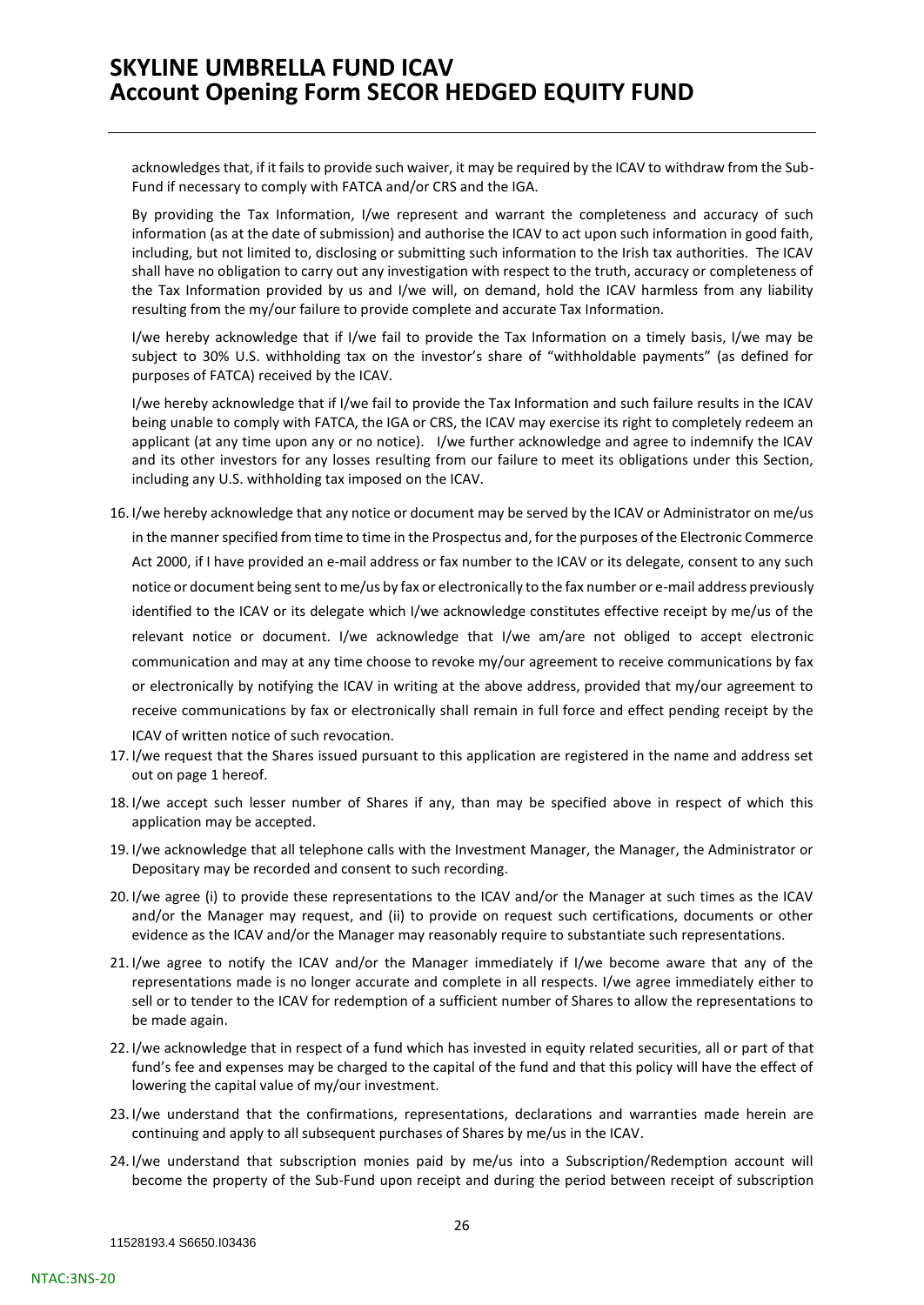monies and the Dealing Day on which Shares are issued, I/we will be treated as an unsecured creditor of the Sub-Fund

- 25. I/we understand that any redemption proceeds held for any time in a Subscription/Redemption account shall remain an asset of the Sub-Fund. In the event of the insolvency of the ICAV or the Sub-Fund, I/we will rank as an unsecured creditor of the ICAV until such time as the Administrator is satisfied that its anti-moneylaundering procedures have been fully complied with, following which redemption proceeds will be released to me/us.
- 26. I/we understand that this application for shares in the Sub-Fund shall be irrevocable unless the Directors of the Company or their delegate in their sole discretion otherwise agree. I/we understand that once issued Shares may be redeemed in accordance with the terms set out in the Supplement.

#### **Key Investor Information Document ("KIID")**

- 1. I/we hereby acknowledge and confirm that I/we have received, read and understood the KIID for the Sub-Fund and Class(es) to which this Account Opening Form relates in good time prior to completing this Account Opening Form. I/we hereby confirm that for any subsequent investments I/we will obtain and read the latest version of the appropriate KIID prior to each subscription and that any future investments to any other subfund or share class of the ICAV can also be transacted based on this confirmation. The KIID is available on [https://www.davygfm.com/funds-factsheets/management-company-services.](https://www.davygfm.com/funds-factsheets/management-company-services)
- 2. I/we represent and acknowledge that:

I/we have regular access to the internet and acknowledge and agree that the provision of the KIID by way of email or website is appropriate in the context in which the business between the ICAV, its delegate(s) and me/us is, or is to be, carried on and that the provision by me/us of my/our email address to the ICAV or its delegate(s) is evidence of this.

I/we have been offered the choice of receiving the prospectus and the KIID on paper and in electronic form by means of a website or by email and hereby specifically consent to receiving the KIID in electronic form by email or by accessing the latest version of the document online at [https://www.davygfm.com/funds](https://www.davygfm.com/funds-factsheets/management-company-services)[factsheets/management-company-services](https://www.davygfm.com/funds-factsheets/management-company-services) (or such other website as may be notified to me/us from time to time).

I/we have also been notified electronically of this website address and the place on the website where the KIID can be accessed.

I/we received or accessed by electronic means the KIID.

I/we consent to accessing the KIID by electronic means before making any subsequent and/or future subscriptions for Shares in any Class of the Sub-Fund.

The KIID shall be reviewed at least every 12 months and that the up-to-date version of the KIID at any given time shall be made available on [https://www.davygfm.com/funds-factsheets/management-company](https://www.davygfm.com/funds-factsheets/management-company-services)[services](https://www.davygfm.com/funds-factsheets/management-company-services) (or such other website as may be notified to me/use from time to time. I/We agree that I/we will inspect the KIID by accessing the website in good time before making any subsequent and/or future subscriptions for Shares in any Class of the Sub-Fund. I/We agree that I/we bear sole responsibility for ensuring that I/we have inspected the up-to-date version of the KIID and that, in any event, I/we consent to be, and shall be deemed to have been, provided with the up-to-date KIID by means of the website in good time before any subsequent or future subscriptions.

Where I/we are acquiring the Shares for or on behalf of any person in my/our capacity as a sub-distributor of the ICAV, I/we certify that prior to accepting any order for the acquisition of Shares, I/we will ensure that the investor will be provided with the current KIID for the relevant Share Class. Where permitted by applicable law, "provided" shall include informing the investor of the applicable website where the KIID may be obtained, which is <https://www.davygfm.com/funds-factsheets/management-company-services> (or such other website address as may be notified to me/us from time to time).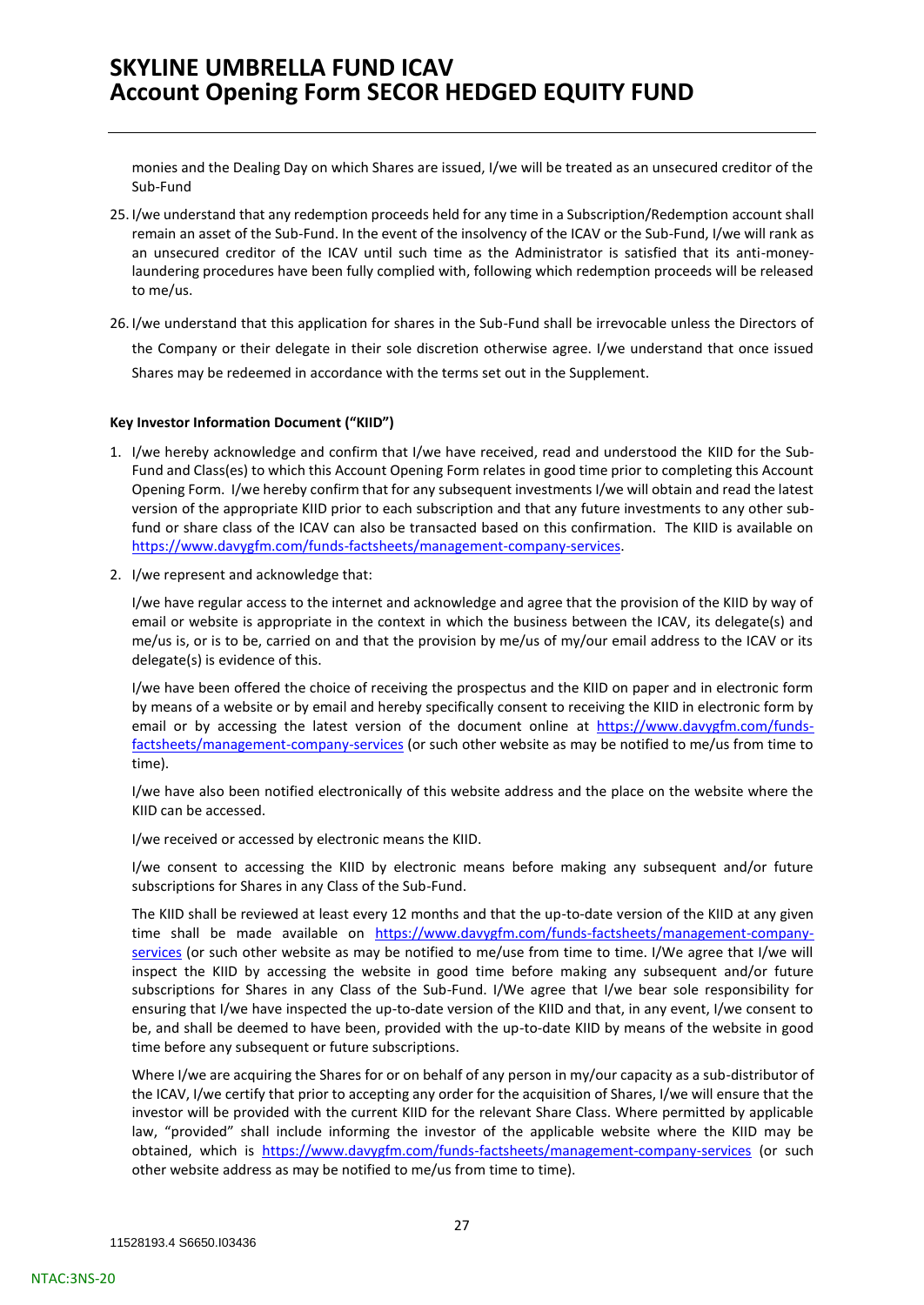I/we may at any time request a hard copy of any such documentation from the Sub-Fund free of charge and/or revoke, in writing or other authorised manner, the consent given to receive such information electronically or to subscribe or redeem Shares of the Sub-Fund electronically.

### **Data Protection**

- A. I/We consent to personal information obtained in relation to me/us being handled by the Administrator, the ICAV, the Manager, or the Investment Manager and their delegates, agents or affiliates in accordance with the Irish Data Protection Acts 1988 to 2003. Information in relation to me/us will be held, used, disclosed and processed for the purposes of (a) managing and administering my/our holdings in the Sub-Fund and any related account on an ongoing basis; (b) for any other specific purposes where I have given specific consent to do so; (c) to carry out statistical analysis and market research (d) to comply with any applicable legal, tax or regulatory obligations including legal obligations under company law, tax law and anti-money laundering legislation and (e) for disclosure and transfer whether in Ireland or elsewhere (including companies situated in countries outside of the European Economic Area which may not have the same data protection laws as in Ireland) to third parties including my/our financial adviser (where appropriate), regulatory bodies, taxation authorities, auditors, technology providers or to the Sub-Fund and its delegates and its or their duly appointed agents and any of their respective related, associated or affiliated companies for the purposes specified above; (f) For other legitimate business interests of the Sub-Fund. I/We hereby acknowledge my/our right of access to and the right to amend and rectify my/our personal data, as provided herein. I/We understand that the Sub-Fund is a data controller and will hold any personal information provided by me/us in confidence and in accordance with the Data Protection Act 1988 to 2003. The Administrator may only transfer personal data outside of the EEA by using an EU-approved 'model contract' by means of which the non-EEA data receiver agrees to abide by the instructions of the data controller (the Administrator), and agrees to comply with security measures which are appropriate to the circumstances of the data transfer, and which are specified in the contract itself.
- B. I/We consent to the recording of telephone calls that I/we make to and receive from the Administrator, the ICAV, the Manager or the Investment Manager and their delegates or duly appointed agents and any of their respective related, associated or affiliated companies for record keeping, security and/or training purposes. I/We consent to the ICAV, the Manager or the Investment Manager sending information about other investment services to me/us by letter, telephone or other reasonable means of communication. I/We understand that I/we have a right to request not to receive such information. The Administrator or ICAV may disclose personal information to the Depositary and/or the Investment Manager and/or the Manager and/or third parties where necessary or for legitimate business interests. This may include disclosure to third parties such as auditors and the Central Bank of Ireland or agents of the Administrator who process the personal information for anti-money laundering purposes or for compliance with foreign regulatory requirements. The Administrator may and will hold all or part of the information in relation to your shareholding in accordance to legal and regulatory requirements even after you have fully redeemed from the fund.
- C. I/we consent to the processing of my/our information and the disclosure of my/our information as outlined above and to the Manager and/or the Investment Manager and where necessary or in the ICAV's legitimate interests to any company in the Investment Manager's group of companies or agents of the ICAV including companies situated in countries outside the European Economic Area, which may not have the same data protection laws as in Ireland.
- D. From time to time, the Manager and/or the Investment Manager may send you information about other products or services which they offer. You have a right to request not to receive such information.

If you do wish to receive such information and/or marketing material, **please tick here**: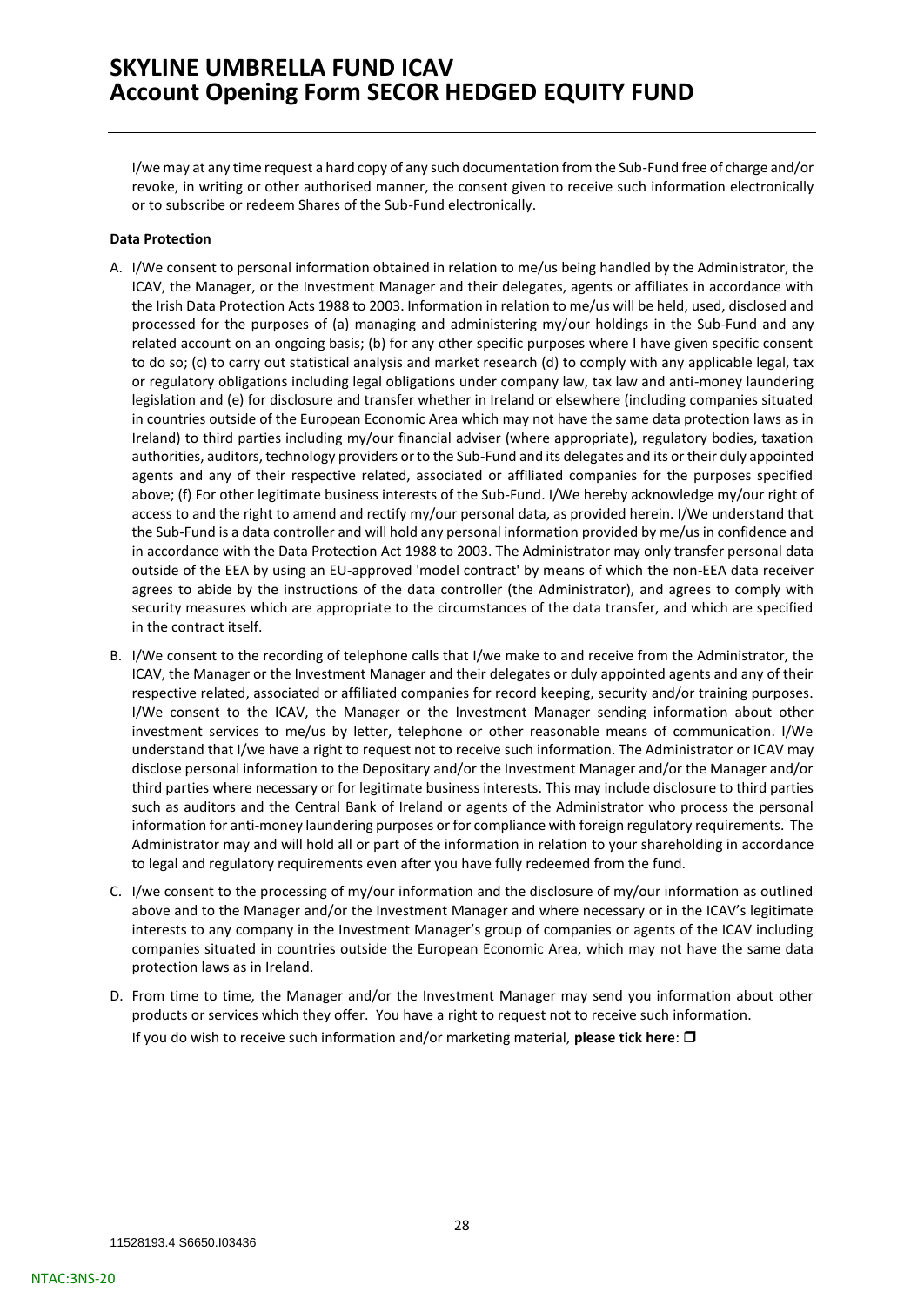### <span id="page-28-0"></span>**7a. Entity Self-Certification for FACTA and CRS**

#### **Instructions for completion and data protection notice.**

We are obliged under Section 891E, Section 891F, and Section 891G of the Taxes Consolidation Act 1997 (as amended) and regulations made pursuant to those sections to collect certain information about each account holder's tax arrangements. Please complete the sections below as directed and provide any additional information that is requested. Please note that by completing this application form you are providing personal information, which may constitute personal data within the meaning of the Data Protection Acts, 1988 and 2003 of Ireland. Please note that in certain circumstances we may be legally obliged to share this information, and other financial information with respect to an account holder's interests in the Sub-Fund, with the Irish tax authorities, the Revenue Commissioners. They in turn may exchange this information, and other financial information with foreign tax authorities, including tax authorities located outside the EU.

If you have any questions about this form or defining the account holder's tax residency status, please speak to a tax adviser or local tax authority.

For further information on FATCA or CRS please refer to the Irish Revenue or the OECD website at: *http://www.revenue.ie/en/business/aeoi/index.html* or the following link:

*http://www.oecd.org/tax/automatic-exchange/* in the case of CRS only.

**\*Section 1**: **Account holder Identification** 

*If any of the information below about the account holder's tax residence or FATCA/CRS classification changes in the future, please ensure that we are advised of these changes promptly.*  (Mandatory fields are marked with an \*)

### *Account holders that are Individuals or Controlling Persons should not complete this form and should complete the form entitled "Individual (including Controlling Persons) Self-Certification for FATCA and CRS".*

| <b>BELLION 1. ACCOUNT NOIGET IGENTIFICATION</b>                                  |  |
|----------------------------------------------------------------------------------|--|
|                                                                                  |  |
|                                                                                  |  |
| *Current (Resident or Registered) Address:                                       |  |
|                                                                                  |  |
|                                                                                  |  |
| Postal/ZIP Code: ________________________Country: ______________________________ |  |
| Mailing address (if different from above):                                       |  |
|                                                                                  |  |
|                                                                                  |  |
| Postal/ZIP Code: ________________________Country: ______________________________ |  |
| *Section 2: FATCA Declaration:                                                   |  |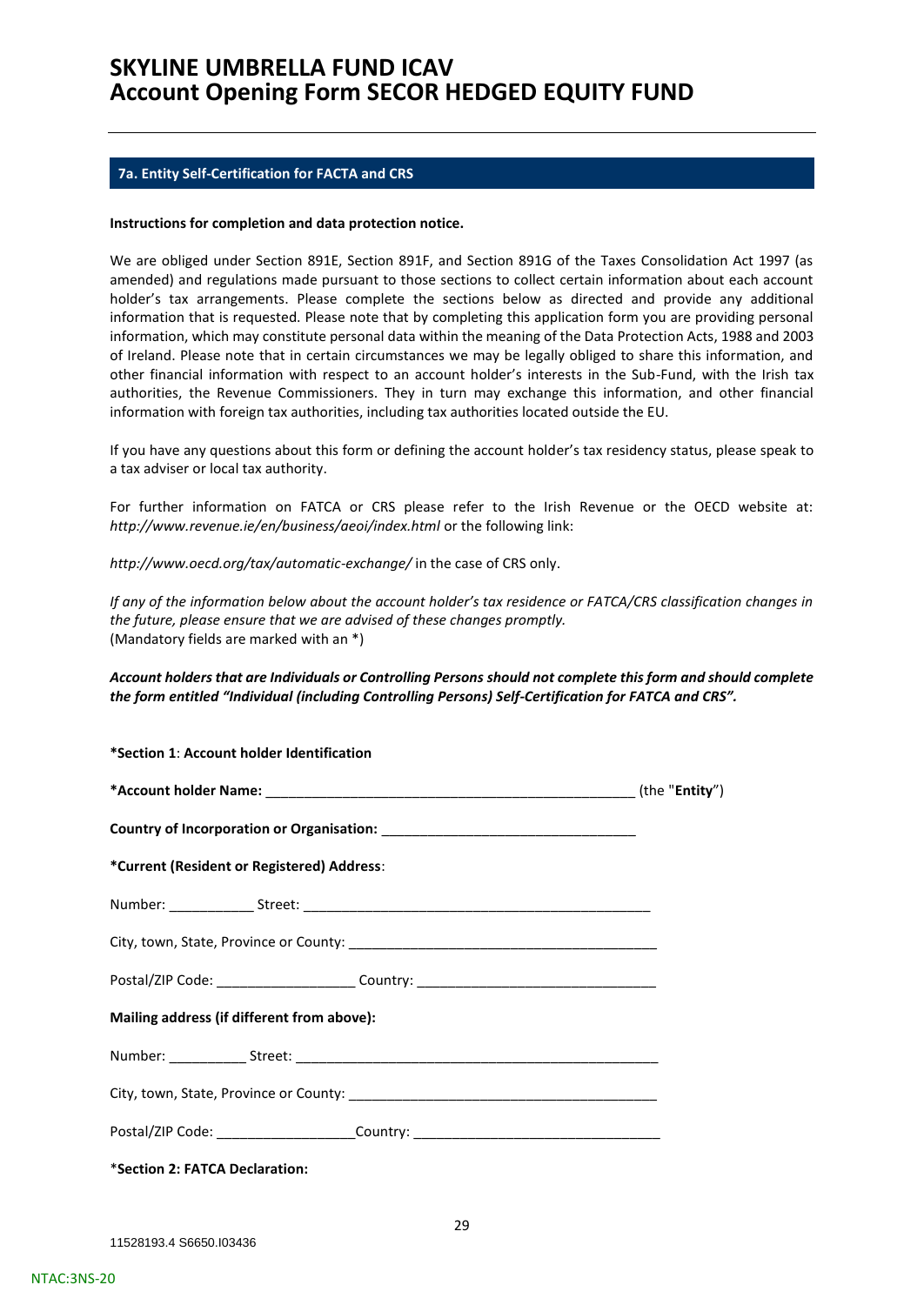Please tick either (a), (b) or (c) below and complete as appropriate.

**a)** The Entity **is** a *Specified U.S. Person* and the Entity's U.S. Federal Taxpayer Identifying number (U.S. TIN) is as follows:

| U.S. TIN:                                                                                               |  |
|---------------------------------------------------------------------------------------------------------|--|
| Or                                                                                                      |  |
| b) The Entity is not a Specified U.S. Person (Please also complete Sections 3, 4 and 5)                 |  |
| Or                                                                                                      |  |
| c) The Entity is a US person but not a Specified U.S. Person (Please also complete<br>Sections 4 and 5) |  |
| Indicate exemption:                                                                                     |  |

**\*Section 3: Entity's FATCA Classification (the information provided in this section is for FATCA, please note your FATCA classification may differ from your CRS classification in Section 5):** 

#### **3.1 Financial Institutions under FATCA:**

If the Entity is a *Financial Institution***,** please tick one of the below categories and provide the Entity's GIIN at 3.2 or indicate at 3.3 the reason why you are unable to provide a GIIN.

|      | Irish Financial Institution or a Partner Jurisdiction Financial Institution |  |
|------|-----------------------------------------------------------------------------|--|
| Н.   | Registered Deemed Compliant Foreign Financial Institution                   |  |
| III. | Participating Foreign Financial Institution                                 |  |
|      |                                                                             |  |

**3.2** Please provide the Entity's *Global Intermediary Identification number ("GIIN")* 

# ⎕⎕⎕⎕⎕⎕.⎕⎕⎕⎕⎕.⎕⎕.⎕⎕⎕

**3.3 If the Entity is a** *Financial Institution* **but unable to provide a** *GIIN***,** please tick one of the below reasons:

| The Entity has not yet obtained a GIIN but is sponsored by another entity which |  |
|---------------------------------------------------------------------------------|--|
| does have a GIIN∞ Please provide the sponsor's name and sponsor's GIIN :        |  |
| <b>Sponsor's Name:</b>                                                          |  |
| Sponsor's GIIN:                                                                 |  |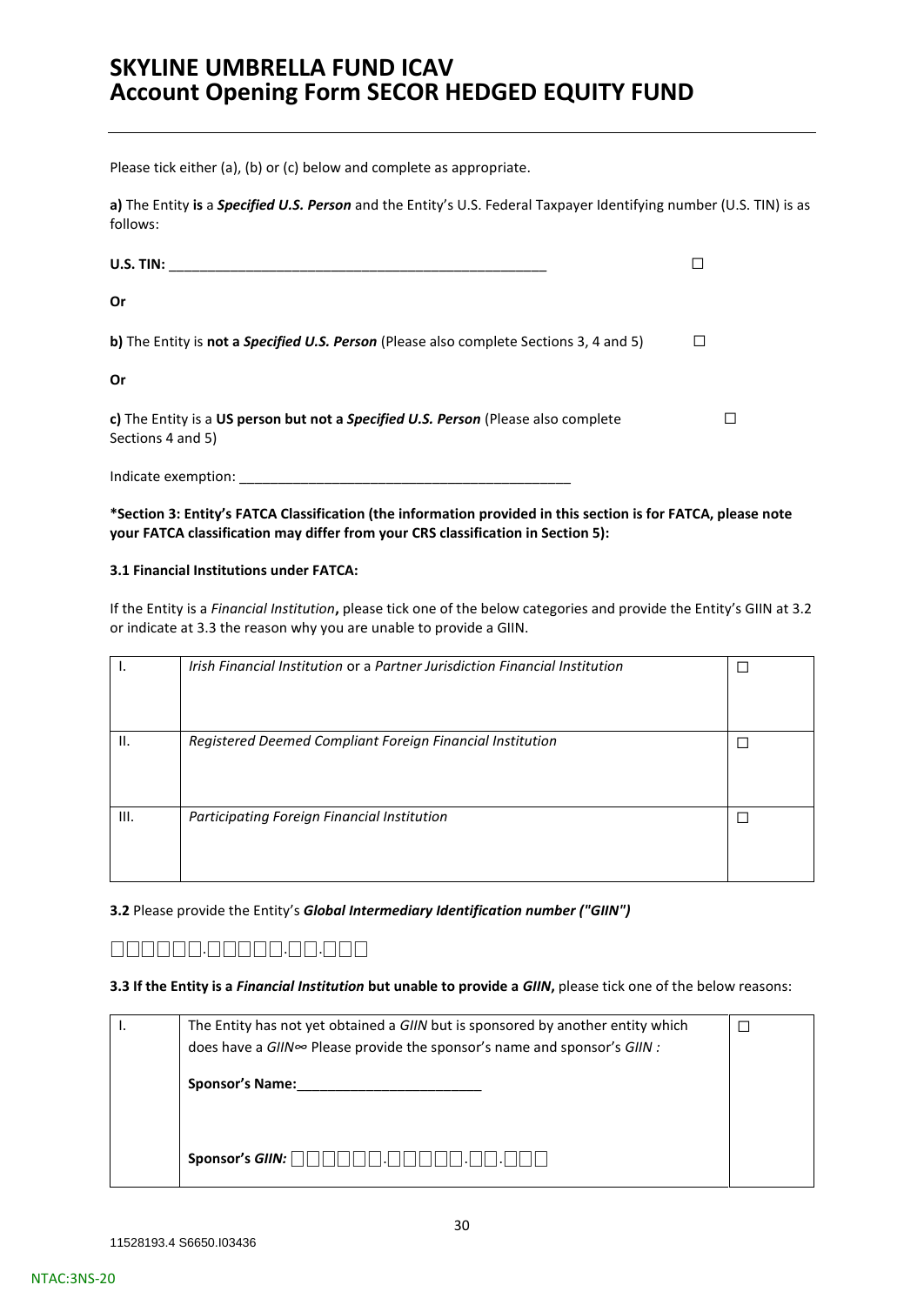$\overline{\phantom{a}}$ 

|     | <b>«NOTE:</b> this option is only available to Sponsored Investment Entities in Model 1<br>IGA jurisdictions. Sponsored Investment Entities that do not have U.S. reportable<br>accounts are not required to register and obtain a GIIN with the IRS unless and until<br>U.S. reportable accounts are identified. |        |
|-----|-------------------------------------------------------------------------------------------------------------------------------------------------------------------------------------------------------------------------------------------------------------------------------------------------------------------|--------|
| II. | The Entity is an Exempt Beneficial Owner,                                                                                                                                                                                                                                                                         | ⊔      |
|     | Please tick and confirm the category of Exempt Beneficial Owner;<br>I. □Government Entity<br>II. □International Organisation<br>III. □Foreign Central Bank                                                                                                                                                        |        |
|     | IV.□ Exempt Retirement Fund                                                                                                                                                                                                                                                                                       |        |
|     | V. □Collective Investment Vehicle Wholly Owned by Exempt Beneficial Owners.                                                                                                                                                                                                                                       |        |
| Ш.  | The Entity is a Certified Deemed Compliant Foreign Financial Institution (including<br>a deemed compliant Financial Institution under Annex II of the IGA Agreement)                                                                                                                                              | $\Box$ |
|     | Indicate exemption:                                                                                                                                                                                                                                                                                               |        |
| IV. | The Entity is a Non-Participating Foreign Financial Institution                                                                                                                                                                                                                                                   | □      |
| V.  | The Entity is an Excepted Foreign Financial Institution                                                                                                                                                                                                                                                           | $\Box$ |
|     |                                                                                                                                                                                                                                                                                                                   |        |
| VI. | The Entity is a Trustee Documented Trust. Please provide your Trustee's name and<br><b>GIIN</b>                                                                                                                                                                                                                   | $\Box$ |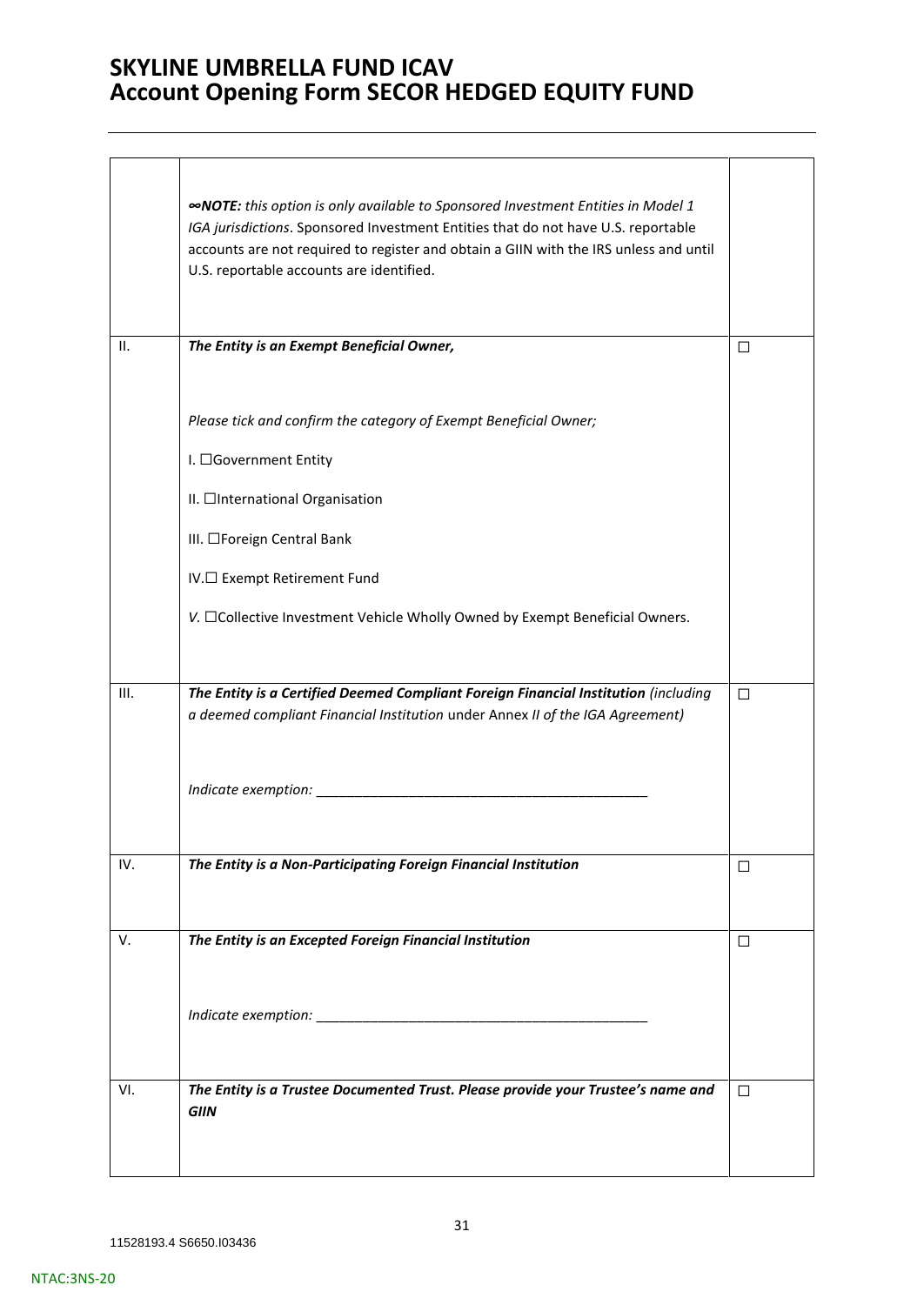*Trustee's Name:* \_\_\_\_\_\_\_\_\_\_\_\_\_\_\_\_\_\_\_\_\_\_\_\_\_\_\_\_\_\_\_\_\_\_\_\_\_\_\_\_\_\_\_

*Trustee's GIIN:* ⎕⎕⎕⎕⎕⎕.⎕⎕⎕⎕⎕.⎕⎕.⎕⎕⎕

### **3.4. Non-Financial Institutions (Non-Foreign Financial Entity/NFFE) under FATCA:**

If the Entity is **not** a Financial Institution, please confirm the Entity's FATCA classification below by ticking one of the categories

| ۱.  | <b>Active Non-Financial Foreign Entity</b>                                                                                                                                       | $\Box$ |
|-----|----------------------------------------------------------------------------------------------------------------------------------------------------------------------------------|--------|
|     |                                                                                                                                                                                  |        |
| II. | <b>Passive Non-Financial Foreign Entity (NFFE)</b>                                                                                                                               | $\Box$ |
|     | (Please tick the box that applies)                                                                                                                                               |        |
|     |                                                                                                                                                                                  |        |
|     | I. Passive Non-Financial Foreign Entity with no Controlling Persons that are<br>specified U.S Persons.                                                                           |        |
|     |                                                                                                                                                                                  |        |
|     | II. Passive Non-Foreign Financial Entity with Controlling Persons that are specified<br>U.S Persons. (If this box is ticked, please indicate the name of all natural Controlling |        |
|     | Person(s) of the Entity in section 6.1 below and separately complete                                                                                                             |        |
| Ш.  | <b>Excepted Non-Financial Foreign Entity</b>                                                                                                                                     | $\Box$ |
|     |                                                                                                                                                                                  |        |
| IV. | <b>Direct Reporting NFFE</b>                                                                                                                                                     | $\Box$ |
|     |                                                                                                                                                                                  |        |
|     | Please provide your GIIN                                                                                                                                                         |        |
|     |                                                                                                                                                                                  |        |
|     |                                                                                                                                                                                  |        |
|     |                                                                                                                                                                                  |        |
|     |                                                                                                                                                                                  |        |

### **\*Section 4: Common Reporting Standard ("CRS") Declaration of Tax Residency (Note that Entities may have more than one country of Tax Residence)**

**Please indicate the Entity's country of tax residence for CRS purposes**, (if resident in more than one country please detail all countries of tax residence and associated tax identification numbers ("**TIN**")). Please refer to the OECD CRS Web Portal for AEOI for more information on Tax Residence. [https://www.oecd.org/tax/automatic-exchange/crs-implementation-and-assistance/tax-identification](https://www.oecd.org/tax/automatic-exchange/crs-implementation-and-assistance/tax-identification-numbers/)[numbers/](https://www.oecd.org/tax/automatic-exchange/crs-implementation-and-assistance/tax-identification-numbers/)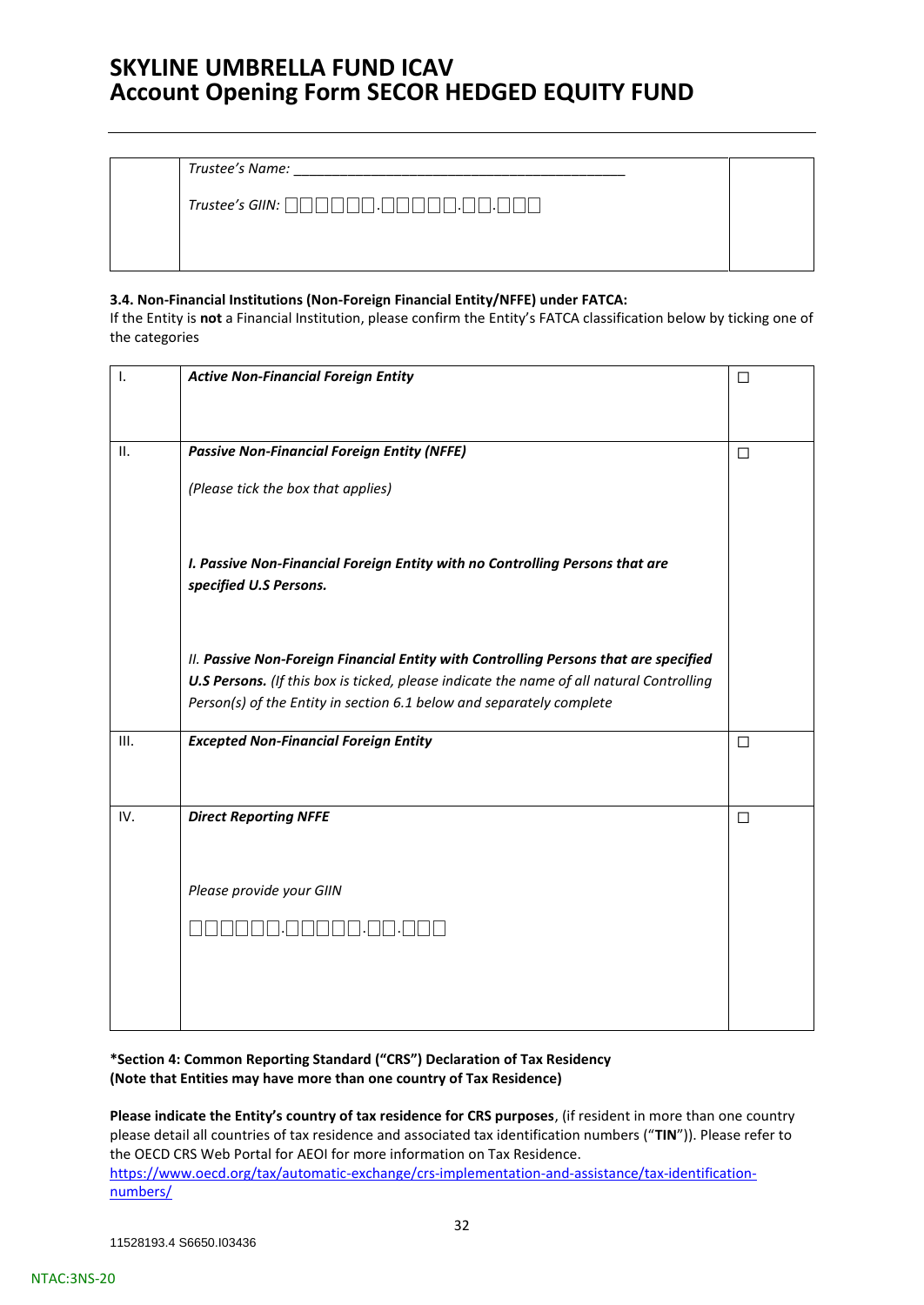If the Entity is not tax resident in any jurisdiction (e.g., because it is fiscally transparent), please indicate that below and provide its place of effective management or country in which its principal office is located.

**NOTE:** Under the Irish legislation implementing the CRS, provision of a Tax ID number (TIN) is required to be provided unless:

**a)** You are tax resident in a Jurisdiction that does not issue a (TIN)

Or

**b)** You are tax resident in a non-reportable Jurisdiction (i.e. Ireland or the USA)

| <b>Country of Tax Residency</b> | <b>Tax ID Number</b> | ∞If TIN unavailable Select (A, B or C) and<br>check box below |
|---------------------------------|----------------------|---------------------------------------------------------------|
|                                 |                      |                                                               |
|                                 |                      |                                                               |
|                                 |                      |                                                               |

**∞If a TIN is unavailable**, please provide the appropriate reason **A, B** or **C where indicated below**:

*\_\_\_\_\_\_\_\_\_\_\_\_\_\_\_\_\_\_\_\_\_\_\_\_\_\_\_\_\_\_\_\_\_\_\_\_\_\_\_\_\_\_\_\_\_\_\_\_\_\_\_\_\_\_\_\_\_\_\_\_\_\_\_\_\_\_\_\_\_\_\_\_\_\_\_\_\_\_\_\_*

\_\_\_\_\_\_\_\_\_\_\_\_\_\_\_\_\_\_\_\_\_\_\_\_\_\_\_\_\_\_\_\_\_\_\_\_\_\_\_\_\_\_\_\_\_\_\_\_\_\_\_\_\_\_\_\_\_\_\_\_\_\_\_\_\_\_\_\_\_\_\_\_\_\_\_\_\_\_\_\_\_

- □ **Reason A** The country/jurisdiction where the Account Holder is resident does not issue TINs or TIN equivalents to its residents
- ☐ *Reason B -* The Account Holder is otherwise unable to obtain a TIN *(Please explain why you are unable to obtain a TIN if you selected Reason B)*

☐ *Reason C -* No TIN is required. (Note: Only select this reason if the domestic law of the relevant country/jurisdiction does not require the collection of the TIN issued by such country/jurisdiction)

**\*Section 5: Entity's CRS Classification** (The information provided in this section is for CRS. Please note an Entity's CRS classification may differ from its FATCA classification in Section 3 above). In addition please note that the information that the Entity has to provide may differ depending on whether they are resident in a participating or non-participating CRS Jurisdiction. For more information please see the OECD CRS Standard and associated commentary. http://www.oecd.org/tax/automatic-exchange/common-reportingstandard/common-reporting-standard-and-related-commentaries/#d.en.345314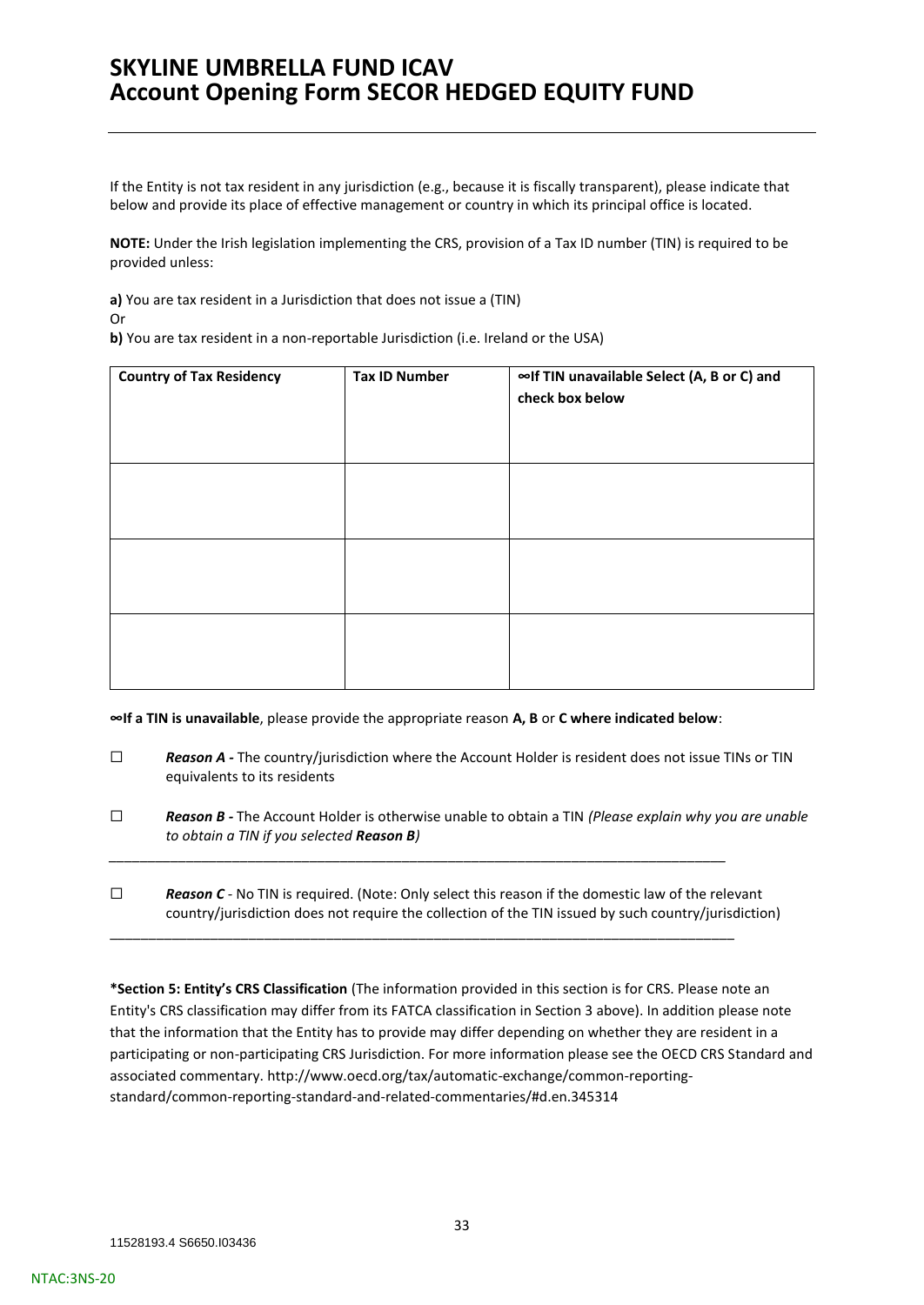### **5.1 Financial Institutions under CRS:**

If the Entity is a *Financial Institution***, Resident in either a Participating or Non-Participating CRS Jurisdiction**  please review and tick one of the below categories that applies **and** specify the type of Financial Institution below.

*Note: Please check the Irish Revenue AEOI portal at the time of completion of this form to confirm whether your country of Tax Jurisdiction is considered Participating or Non-Participating for the purposes of CRS Due-Diligence in Ireland.<http://www.revenue.ie/en/business/aeoi/participating-jurisdictions.pdf>*

| I.   | A Reporting Financial Institution resident in a participating CRS jurisdiction                                                                                                                                                                                                                                                                   | □      |
|------|--------------------------------------------------------------------------------------------------------------------------------------------------------------------------------------------------------------------------------------------------------------------------------------------------------------------------------------------------|--------|
| н.   | A Financial Institution Resident in a Non-Participating Jurisdiction.                                                                                                                                                                                                                                                                            | $\Box$ |
|      | $\Box$ An Investment Entity resident in a Non-Participating Jurisdiction and managed<br>by another Financial Institution (If this box is ticked, please indicate the name of<br>any Controlling Person(s) of the Entity in section 6 below and complete a separate<br>individual self-certification forms for each of your Controlling Persons") |        |
|      | $\Box$ An Investment Entity resident in a Non-Participating Jurisdiction that is not<br>managed by another Financial Institution                                                                                                                                                                                                                 |        |
|      | □Other Financial Institution, including a Depository Financial Institution, Custodial<br>Institution or Specified Insurance Company                                                                                                                                                                                                              |        |
| III. | Non-Reporting Financial Institution under CRS. Specify the type of Non-Reporting<br><b>Financial Institution below:</b>                                                                                                                                                                                                                          | □      |
|      | □Governmental Entity<br>□International Organization                                                                                                                                                                                                                                                                                              |        |
|      | □Central Bank                                                                                                                                                                                                                                                                                                                                    |        |
|      | □Broad Participation Retirement Fund                                                                                                                                                                                                                                                                                                             |        |
|      | □Narrow Participation Retirement Fund                                                                                                                                                                                                                                                                                                            |        |
|      | □Pension Fund of a Governmental Entity, International Organization, or Central<br>Bank                                                                                                                                                                                                                                                           |        |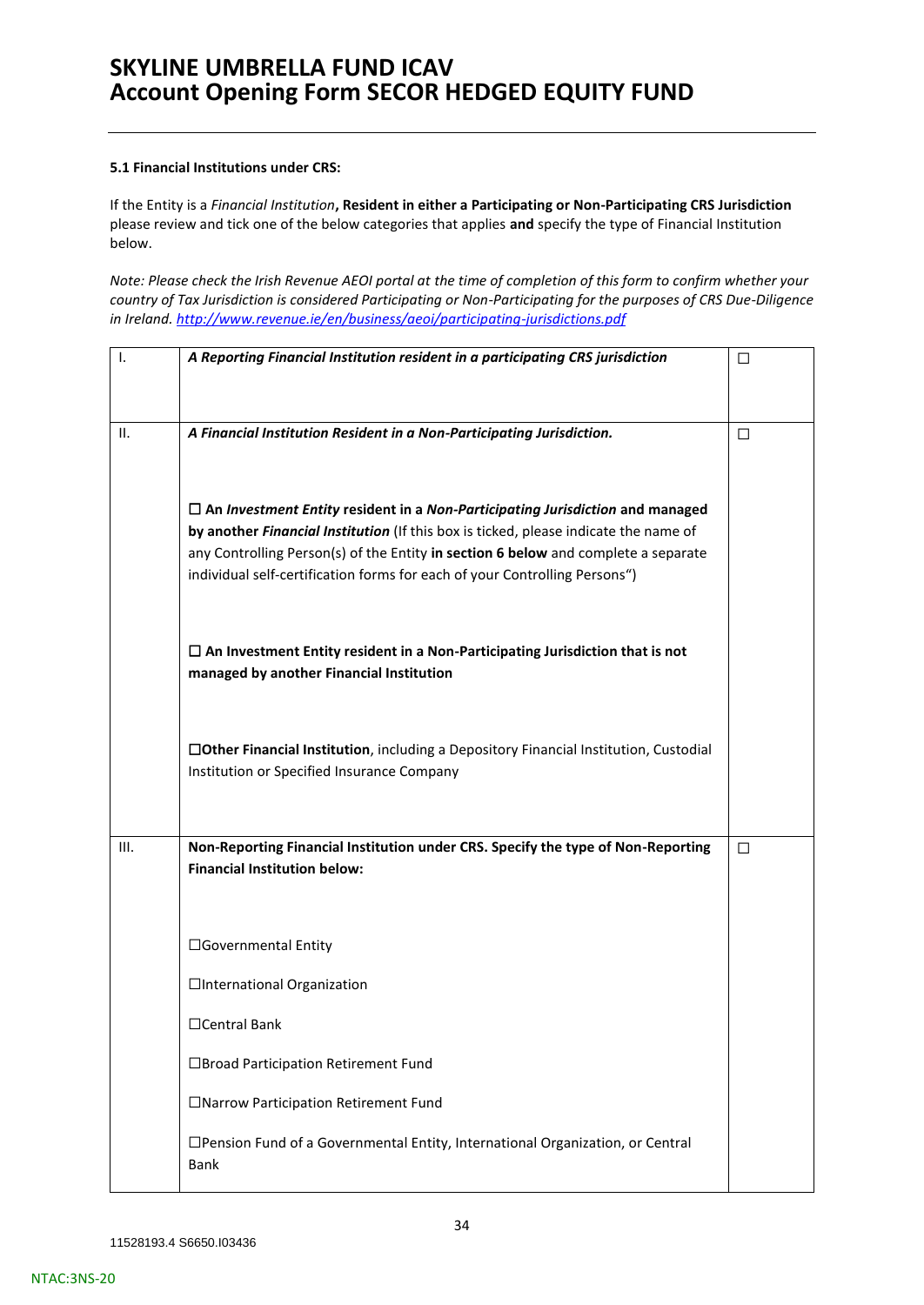| □Exempt Collective Investment Vehicle                                                                |  |
|------------------------------------------------------------------------------------------------------|--|
| □Trust whose trustee reports all required information with respect to all CRS<br>Reportable Accounts |  |
| $\Box$ Qualified Credit Card Issuer                                                                  |  |
| $\Box$ Other Entity defined under the domestic law as low risk of being used to evade<br>tax.        |  |
| Specify the type provided in the domestic law:                                                       |  |
|                                                                                                      |  |
|                                                                                                      |  |
|                                                                                                      |  |
|                                                                                                      |  |

### **5.2 Non Financial Institutions ("NFE") under CRS:**

If the Entity is a *not defined as a Financial Institution under CRS then***,** please tick one of the below categories confirming if you are an Active or Passive NFE.

| I.   | <b>Active Non-Financial Entity – a corporation the stock of which is regularly traded</b><br>on an established securities market.<br>Please provide the name if the established securities market on which the<br>corporation is regularly traded: | П      |
|------|----------------------------------------------------------------------------------------------------------------------------------------------------------------------------------------------------------------------------------------------------|--------|
| II.  | Active Non-Financial Entity $-$ if you are a Related Entity of a regularly traded<br>corporation.                                                                                                                                                  | П      |
|      | Please provide the name of the regularly traded corporation that the Entity is a                                                                                                                                                                   |        |
|      | Please provide details of the securities market that the entity is listed on :                                                                                                                                                                     |        |
| III. | Active Non-Financial Entity - a Government Entity or Central Bank                                                                                                                                                                                  | $\Box$ |
|      |                                                                                                                                                                                                                                                    |        |
| IV.  | Active Non-Financial Entity - an International Organisation                                                                                                                                                                                        | П      |
| V.   | Active Non-Financial Entity - other than those listed in I, II, III or IV above.                                                                                                                                                                   | □      |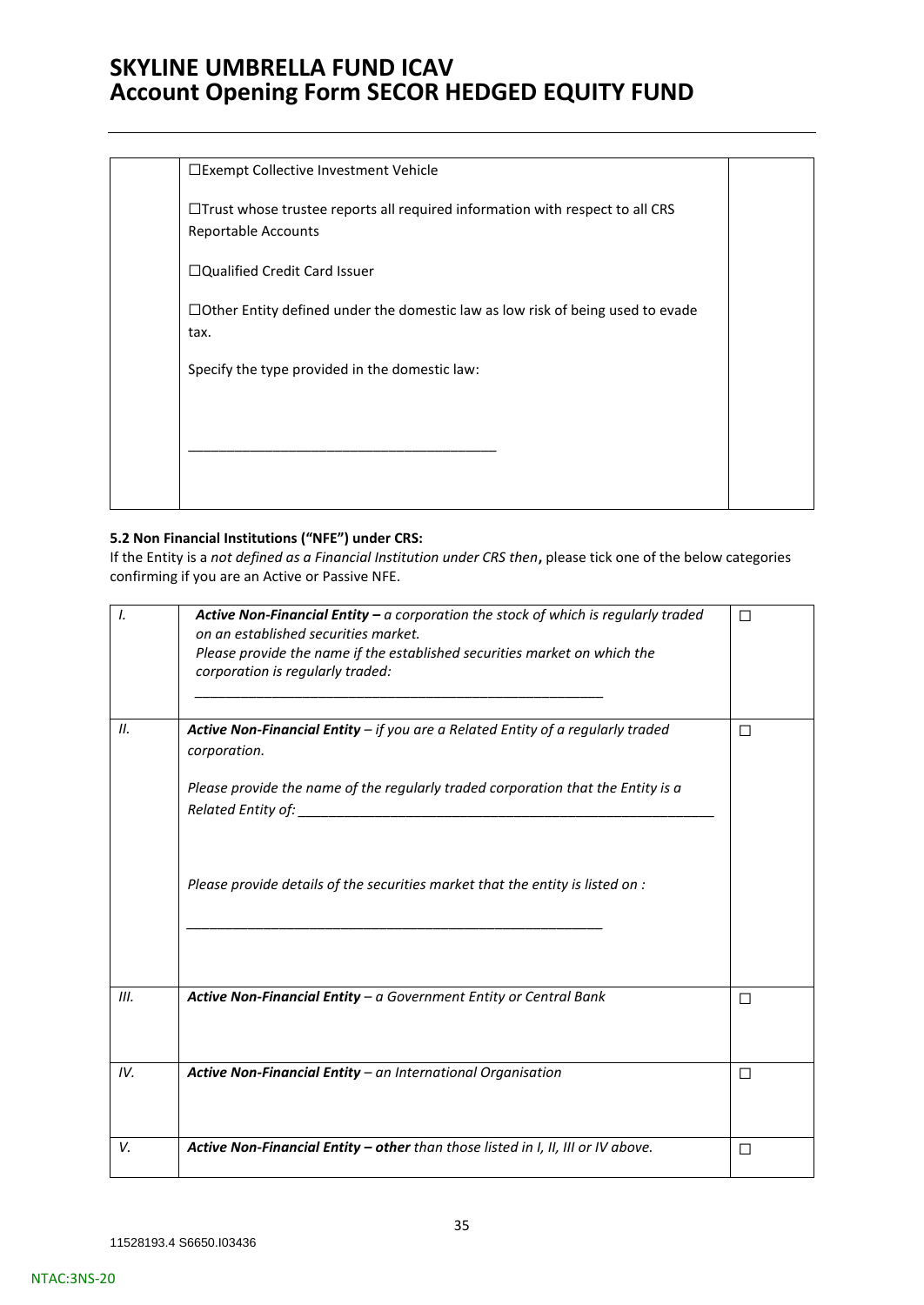|     | (for example a start-up NFE or a non-profit NFE)                                                                                                                                                                                                                                          |  |
|-----|-------------------------------------------------------------------------------------------------------------------------------------------------------------------------------------------------------------------------------------------------------------------------------------------|--|
| VI. | <b>Passive Non-Financial Entity</b> ("""If this box is ticked, please also complete Section<br>6.1 below and indicate the name of all natural Controlling Person(s) of the Entity and<br>complete a separate Individual Self-Certification Form for each of your Controlling<br>Person(s) |  |

### **Section 6: Controlling Persons**

**NB: Please note that each Controlling Person must complete a Separate Individual Self-Certification form.** 

**If there are no natural person(s) who exercise control of the Entity then the Controlling Person will be the natural person(s) who hold the position of senior managing official of the Entity.** 

*For further information on Identification requirements under CRS for Controlling Persons, see the Commentary to Section VIII of the CRS Standard. [http://www.oecd.org/tax/automatic-exchange/common-reporting-standard/common-reporting-standard-and](http://www.oecd.org/tax/automatic-exchange/common-reporting-standard/common-reporting-standard-and-related-commentaries/#d.en.345314)[related-commentaries/#d.en.345314](http://www.oecd.org/tax/automatic-exchange/common-reporting-standard/common-reporting-standard-and-related-commentaries/#d.en.345314)* 

### **Name of All Controlling Person(s) of the Account Holder:**

If you have ticked sections 5.1 VI above, then please complete section 6.1 and 6.2 below:

### **6.1 Indicate the name of all Controlling Person(s) of the Account Holder:**

| П. |  |  |  |
|----|--|--|--|
|    |  |  |  |
| Ш. |  |  |  |
|    |  |  |  |

**Note: In case of a trust**, Controlling Persons means the settlor(s), the trustee(s), the protector(s) (if any), the beneficiary (ies) or class(es) of beneficiary(ies), **AND** any other natural person(s) exercising ultimate effective control over the trust. With respect to an Entity that is a legal person, if there are no natural person(s) who exercise control over the Entity, then the Controlling Person will be the natural person who holds the position of senior managing official of the Entity.

### **6.2 Complete a separate Individual (Controlling Person's) Self-Certification for FATCA and CRS for each Controlling Person listed in Section 6.1.**

### **\*Section 7: Declarations and Undertakings**

I/We declare (as an authorised signatory of the Entity) that the information provided in this form is, to the best of my/our knowledge and belief, accurate and complete.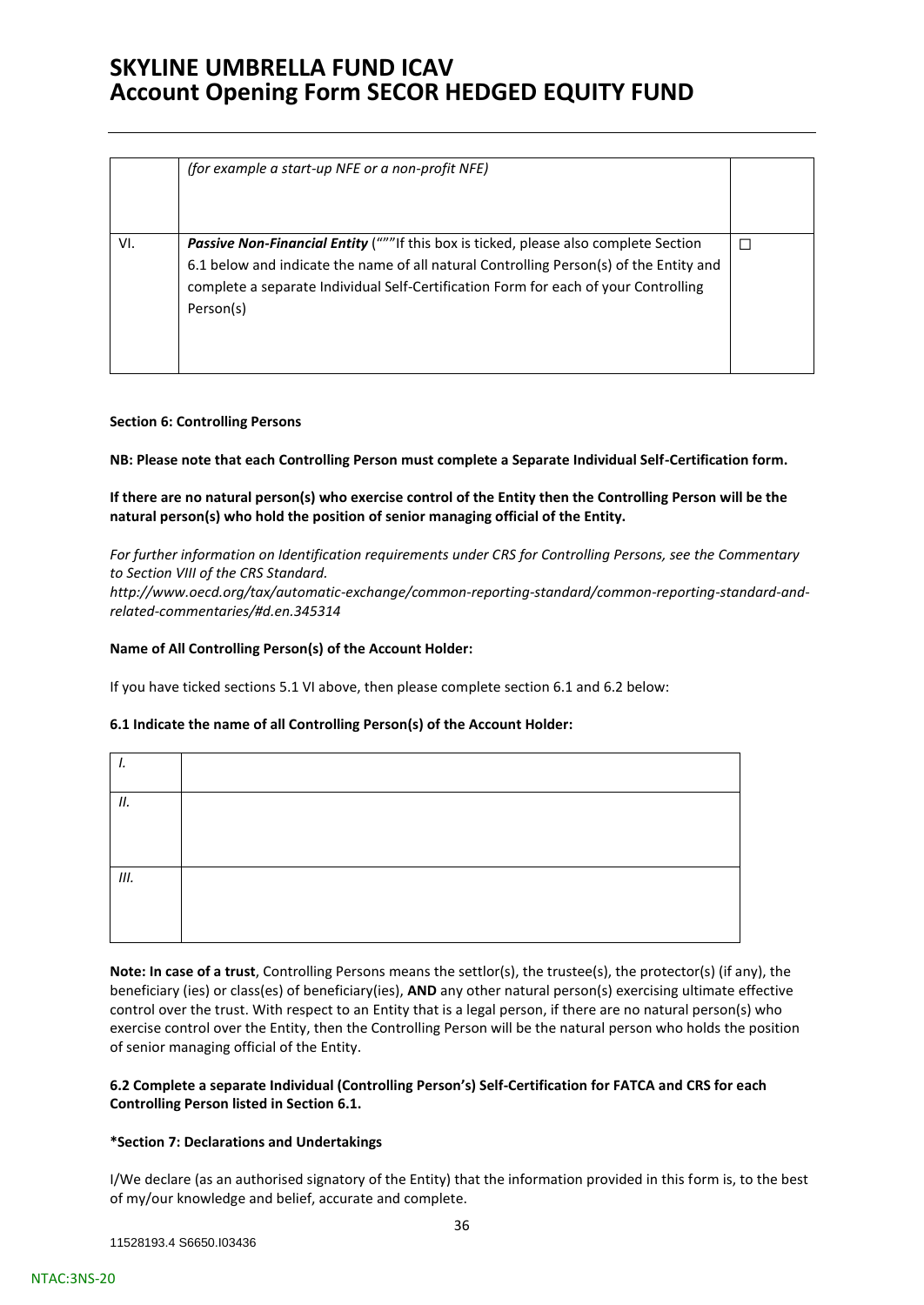**I acknowledge and consent** to the fact that the information contained in this form and information regarding the Account Holder may be reported to the tax authorities of the country in which this account(s) is/are maintained and exchanged with tax authorities of another country or countries in which the Account Holder may be tax resident where those countries (or tax authorities in those countries) have entered into Agreements to exchange financial account information.

I/We on behalf of the Entity undertake to advise the recipient promptly and provide an updated Self-Certification form within 30 days where any change in circumstance (for guidance refer to Irish Revenue or OECD website) occurs which causes any of the information contained in this form to be incorrect.

\_\_\_\_\_\_\_\_\_\_\_\_\_\_\_\_\_\_\_\_\_\_\_\_\_\_\_\_\_\_\_\_\_\_\_\_\_ \_\_\_\_\_\_\_\_\_\_\_\_\_\_\_\_\_\_\_\_\_\_\_\_\_\_\_\_\_\_\_\_\_\_\_\_\_\_\_

\_\_\_\_\_\_\_\_\_\_\_\_\_\_\_\_\_\_\_\_\_\_\_\_\_\_\_\_\_\_\_\_\_\_\_\_\_ \_\_\_\_\_\_\_\_\_\_\_\_\_\_\_\_\_\_\_\_\_\_\_\_\_\_\_\_\_\_\_\_\_\_\_\_\_\_\_

\_\_\_\_\_\_\_\_\_\_\_\_\_\_\_\_\_\_\_\_\_\_\_\_\_\_\_\_\_\_\_\_\_\_\_\_\_ \_\_\_\_\_\_\_\_\_\_\_\_\_\_\_\_\_\_\_\_\_\_\_\_\_\_\_\_\_\_\_\_\_\_\_\_\_\_\_

**\*Authorised Signature(s):** 

**\*Print Name(s):** 

**\*Capacity in which declaration is made**:

**\*Date: (dd/mm/yyyy):** \_\_\_\_\_\_\_\_\_\_\_\_\_\_\_\_\_\_\_\_\_\_\_\_\_\_\_\_\_\_\_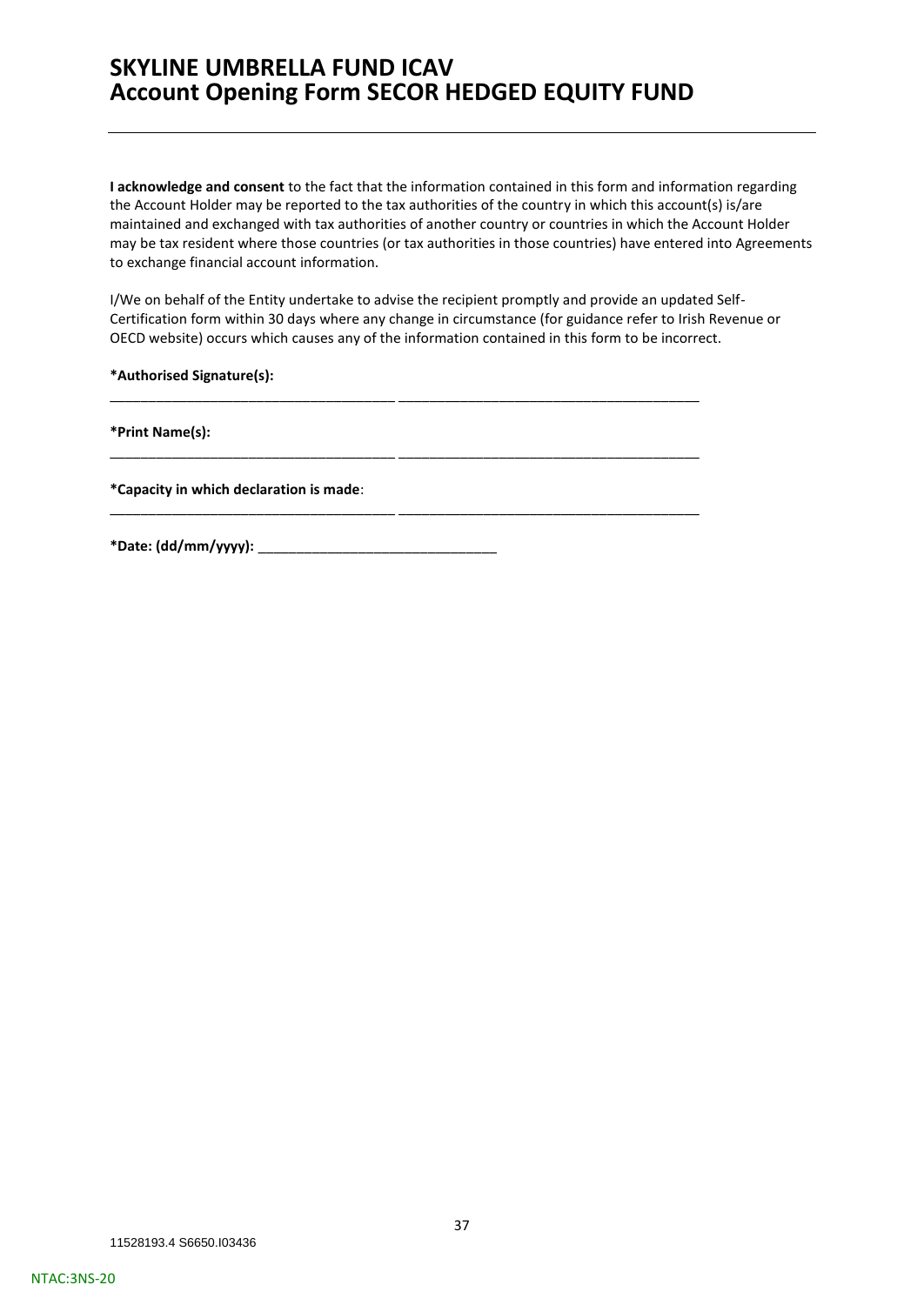### <span id="page-37-0"></span>**7b. Individual (including Controlling Persons) Self-Certification for FATCA and CRS**

#### **Instructions for completion and data protection notice**

We are obliged under Section 891E, Section 891F and Section 891G of the Taxes Consolidation Act 1997 (as amended) and regulations made pursuant to those sections to collect certain information about each account holder's tax arrangements. Please complete the sections below as directed and provide any additional information that is requested. Please note that by completing this form you are providing personal information which may constitute personal data within the meaning of the Data Protection Acts, 1998 and 2003 of Ireland. Please note that in in certain circumstances we may be legally obliged to share this information, and other financial information with respect to an account holder's interests in the Sub-Fund, with Revenue, the Irish tax authority. They may in turn exchange this information, and other financial information with foreign tax authorities, including tax authorities outside the EU.

If you have any questions about this form or defining the account holder's tax residency status, please speak to a tax adviser or local tax authority.

For further information on FATCA or CRS please refer to the Irish Revenue or OECD websites at: *http://www.revenue.ie/en/business/aeoi/index.html* or the following link to the OECD CRS Information Portal at: *http://www.oecd.org/tax/automatic-exchange/* in the case of CRS only.

*If any of the information below about the account holder's tax residence or FATCA/CRS classification changes in the future, please advise of these changes promptly.*

*Please note that where there are joint account holders each account holder is required to complete a separate Self-Certification form.* 

*Section 1, 2, 3 and 5 must be completed by all Account holders or Controlling Persons.*

*Section 4 should only be completed by any individual who is a Controlling Person of an entity account holder which is a Passive Non-Financial Entity, or a Controlling Person of an Investment Entity located in a Non-Participating Jurisdiction and managed by another Financial Institution.* 

*For further guidance see:http://www.oecd.org/tax/automatic-exchange/common-reporting-standard/commonreporting-standard-and-related-commentaries/#d.en.345314* 

*Unless otherwise defined in the Account Opening Form, capitalised terms used in this Individual Self-Certification Form shall have the same meaning as set-out under FATCA and/or CRS, as applicable.*

| (Mandatory fields are marked with an *) |  |
|-----------------------------------------|--|
|-----------------------------------------|--|

**\*Section 1**: **Account Holder/Controlling Person Identification** 

**\*Account Holder / Controlling Person Name:** \_\_\_\_\_\_\_\_\_\_\_\_\_\_\_\_\_\_\_\_\_\_\_\_\_\_\_\_\_\_\_\_\_\_\_\_\_\_\_\_\_\_\_\_

**\*Current Residential Address**:

Number: \_\_\_\_\_\_\_\_\_\_\_ Street: \_\_\_\_\_\_\_\_\_\_\_\_\_\_\_\_\_\_\_\_\_\_\_\_\_\_\_\_\_\_\_\_\_\_\_\_\_\_\_\_\_\_\_\_\_\_\_\_\_\_\_\_\_\_\_\_\_\_\_

City, Town, State, Province or County: \_\_\_\_\_\_\_\_\_\_\_\_\_\_\_\_\_\_\_\_\_\_\_\_\_\_\_\_\_\_\_\_\_\_\_\_\_\_\_\_\_\_\_\_\_\_\_\_\_\_\_

Postal/ZIP Code: \_\_\_\_\_\_\_\_\_\_\_\_\_\_\_\_\_\_\_\_\_\_\_ Country: \_\_\_\_\_\_\_\_\_\_\_\_\_\_\_\_\_\_\_\_\_\_\_\_\_\_\_\_\_\_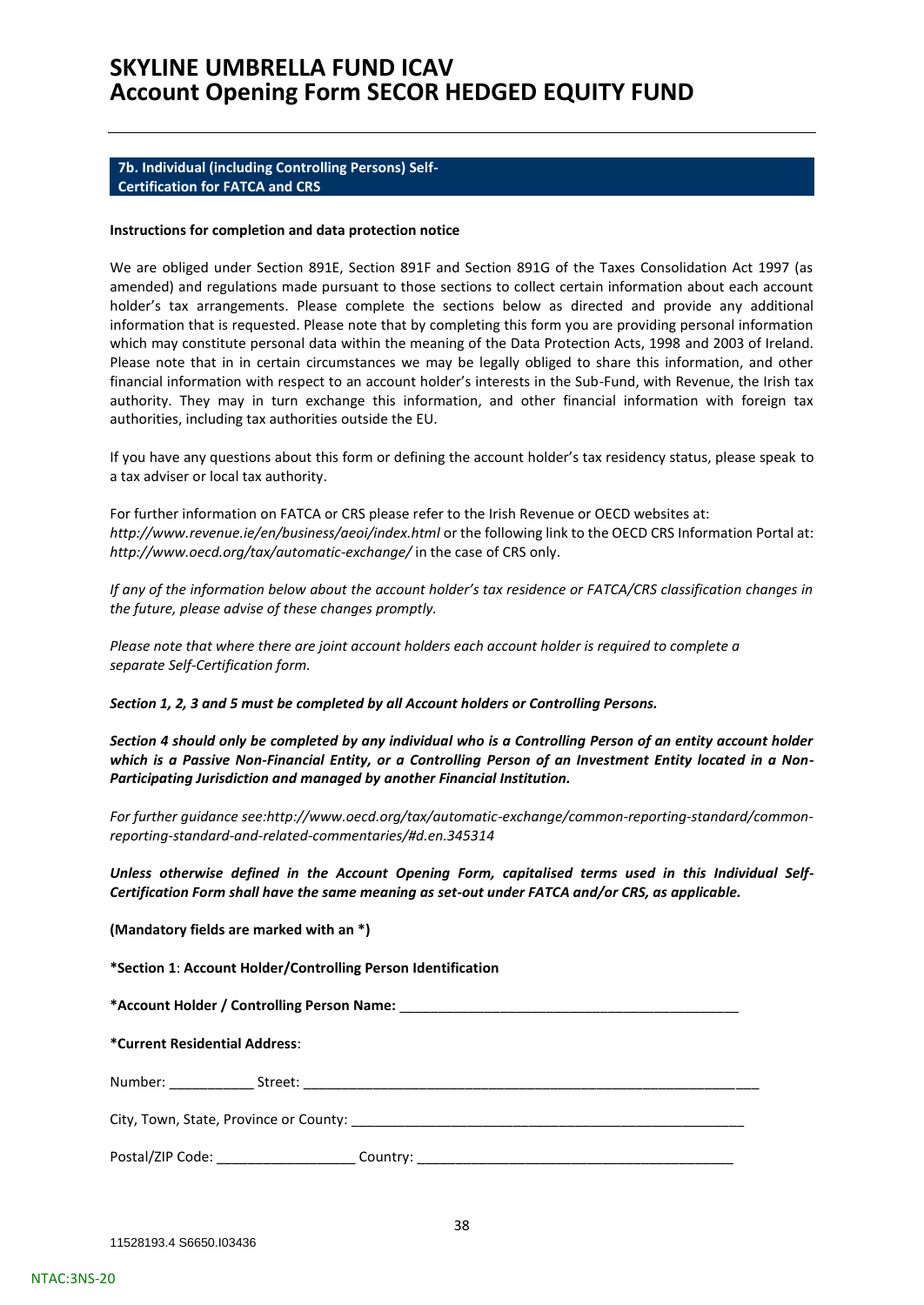| Mailing address (if different from above):                 |                                                                                                         |
|------------------------------------------------------------|---------------------------------------------------------------------------------------------------------|
|                                                            |                                                                                                         |
|                                                            |                                                                                                         |
|                                                            |                                                                                                         |
| *Place and Date Of Birth                                   |                                                                                                         |
|                                                            |                                                                                                         |
| *Date of Birth: ______________________                     |                                                                                                         |
|                                                            | *Section 2: FATCA Declaration of U.S. Citizenship or U.S. Residence for Tax purposes:                   |
| Please tick either (a) or (b) and complete as appropriate. |                                                                                                         |
| taxpayer identifying number (U.S. TIN) is as follows:      | (a) a confirm that I am a U.S. citizen and/or resident in the U.S. for tax purposes and my U.S. federal |

# **OR**

(b) I confirm that **I am not** a U.S. citizen or resident in the U.S. for tax purposes.

\_\_\_\_\_\_\_\_\_\_\_\_\_\_\_\_\_\_\_\_\_\_\_\_\_\_\_\_\_\_\_\_\_\_\_\_\_\_\_\_\_\_\_\_\_\_

### **\*Section 3: CRS Declaration of Tax Residency/Residencies (please confirm all Tax Residencies)**

Please indicate your country of tax residence (if resident in more than one country please detail all countries of tax residence and associated tax identification numbers ("**TINs**")). For further guidance please refer to the OECD CRS Information Portal [\(http://www.oecd.org/tax/automatic-exchange/\)](http://www.oecd.org/tax/automatic-exchange/).

**NOTE:** Under the Irish legislation implementing the CRS, provision of a Tax ID number (TIN) is required to be provided unless:

**a)** You are tax resident in a Jurisdiction that does not issue a (TIN), or, **b)** You are tax resident in a non-reportable Jurisdiction (i.e. Ireland or the USA)

| <b>Country of Tax Residency</b> | <b>Tax ID Number</b> | ∞If TIN unavailable Select (A, B<br>or C) and check box below |
|---------------------------------|----------------------|---------------------------------------------------------------|
|                                 |                      |                                                               |
|                                 |                      |                                                               |
|                                 |                      |                                                               |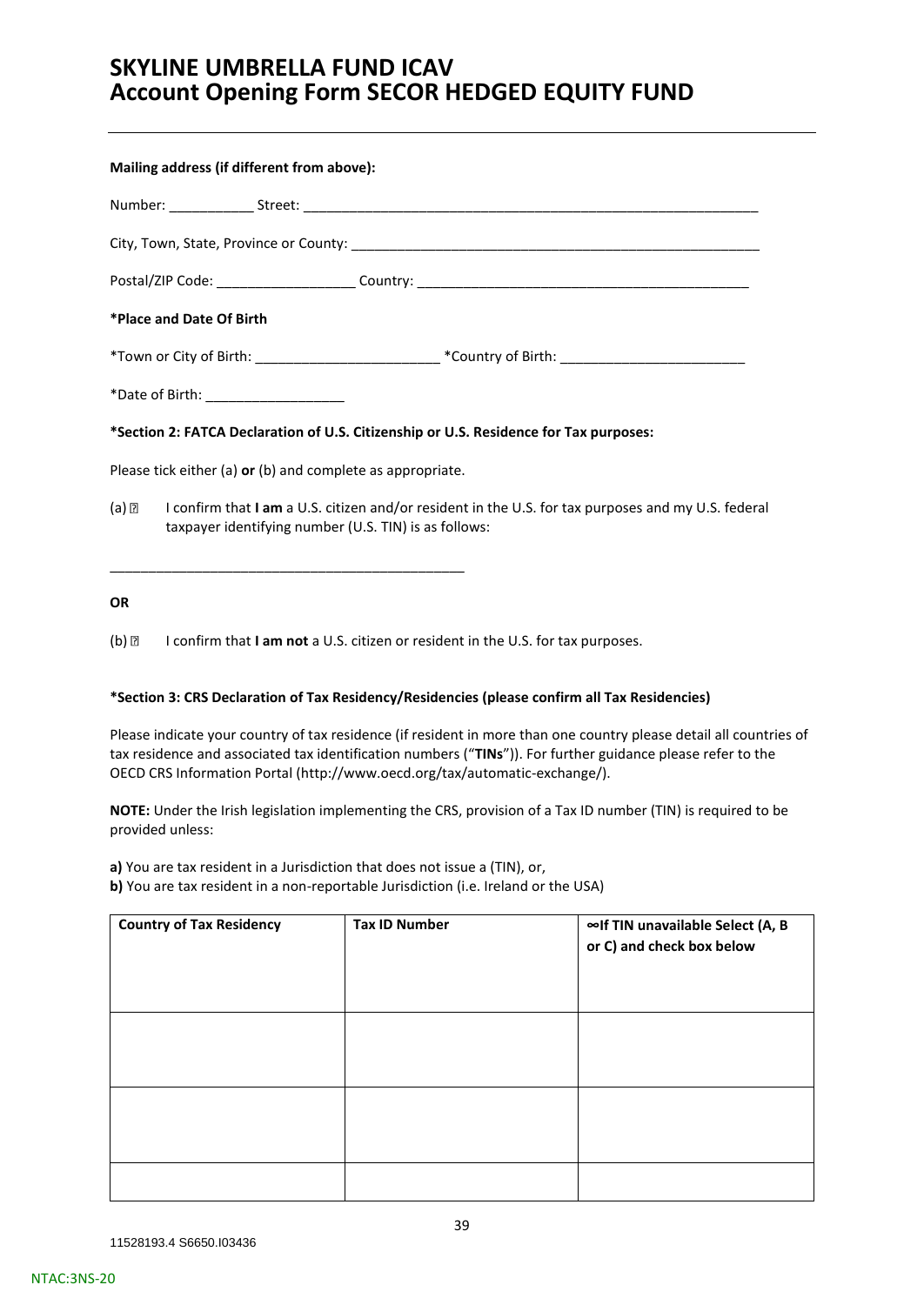**∞If a TIN is unavailable**, please provide the appropriate reason **A, B** or **C where indicated below**:

- $\Box$ *Reason A -* The country/jurisdiction where the Account Holder is resident does not issue TINs or TIN equivalents to its residents
- $\Box$ *Reason B -* No TIN is required. (Note: Only select this reason if the domestic law of the relevant country/jurisdiction does not require the collection of the TIN issued by such country/jurisdiction)

*\_\_\_\_\_\_\_\_\_\_\_\_\_\_\_\_\_\_\_\_\_\_\_\_\_\_\_\_\_\_\_\_\_\_\_\_\_\_\_\_\_\_\_\_\_\_\_\_\_\_\_\_\_\_\_\_\_\_\_\_\_\_\_\_\_\_\_\_\_\_\_\_*

*Reason C -* The Account Holder is otherwise unable to obtain a TIN *(Please explain why you are unable*   $\Box$ *to obtain a TIN if you selected Reason C)* 

### **Section 4 – Type of Controlling Person**

(**ONLY** to be completed by an individual who is a Controlling Person of an entity which is a Passive Non-Financial Entity or an Investment Entity located in a Non-Participating Jurisdiction and managed by another Financial Institution)

For Joint or multiple Controlling Persons please use a separate Self-Certification form for each Controlling Person.

| Please Confirm the type of Controlling Person applicable under CRS that applies to<br>you/the Account holder by ticking the appropriate box | <b>Please</b><br>tick | <b>Entity Name</b> |
|---------------------------------------------------------------------------------------------------------------------------------------------|-----------------------|--------------------|
| Controlling Person of a legal person - control by ownership                                                                                 |                       |                    |
| Controlling Person of a legal person - control by other means                                                                               |                       |                    |
| Controlling Person of a legal person - senior managing official                                                                             |                       |                    |
| Controlling Person of a trust - settlor                                                                                                     |                       |                    |
| Controlling Person of a trust - trustee                                                                                                     |                       |                    |
| Controlling Person of a trust - protector                                                                                                   |                       |                    |
| Controlling Person of a trust - beneficiary                                                                                                 |                       |                    |
| Controlling Person of a trust - other                                                                                                       |                       |                    |
| Controlling Person of a legal arrangement (non-trust) - settlor-equivalent                                                                  |                       |                    |
| Controlling Person of a legal arrangement (non-trust) - trustee-equivalent                                                                  |                       |                    |
| Controlling Person of a legal arrangement (non-trust) - protector-equivalent                                                                |                       |                    |
| Controlling Person of a legal arrangement (non-trust) - beneficiary-equivalent                                                              |                       |                    |
| Controlling Person of a legal arrangement (non-trust) - other-equivalent                                                                    |                       |                    |

### **\*Section 5: Declaration and Undertakings:**

I declare that the information provided in this form is, to the best of my knowledge and belief, accurate and complete.

I acknowledge and consent to the fact that the information contained in this form and information regarding the Account Holder may be reported to the tax authorities of the country in which this account(s) is/are maintained and exchanged with tax authorities of another country or countries in which the Account Holder may be tax resident where those countries (or tax authorities in those countries) have entered into Agreements to exchange financial account information.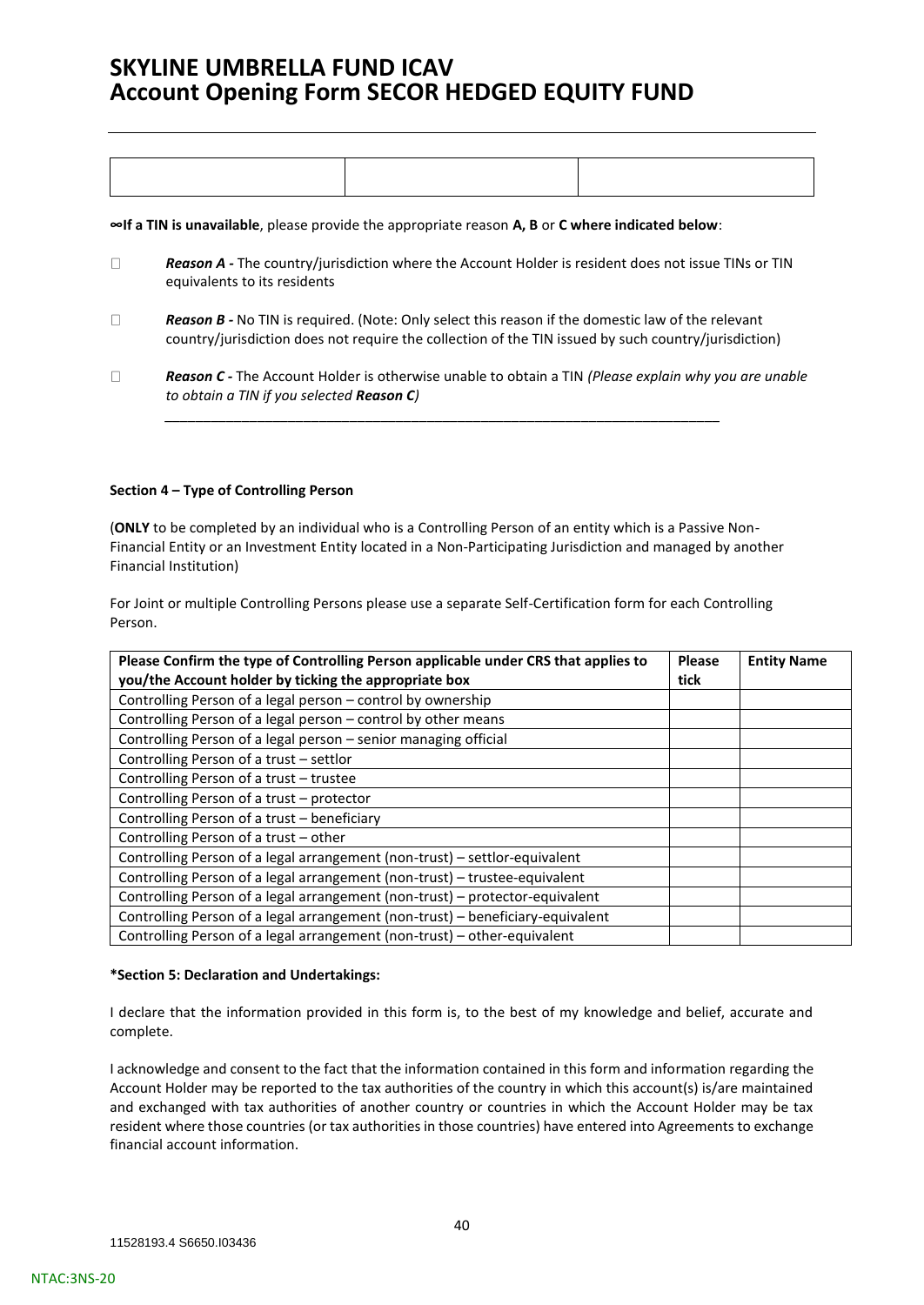I undertake to advise the recipient promptly and provide an updated Self-Certification form within 30 days where any change in circumstances occurs which causes any of the information contained in this form to be incorrect.

#### **Data Protection - Customer Information Notice:**

The Common Reporting Standard ("**CRS**"), formally referred to as the Standard for Automatic Exchange of Financial Account Information, is an information standard for the automatic exchange of information ("**AEoI**"), developed in the context of the Organisation for Economic Co-operation and Development ("**OECD**").

The standard requires that Financial Institutions in participating jurisdictions gather certain information from account holders (and, in particular situations, also collect information in relation to relevant Controlling Persons of such account holders).

Under CRS account holder information (and, in particular situations, information in relation to relevant Controlling Persons of such account holders) is to be reported to the relevant tax authority where the account is held, which, if a different country to that in which the account holder resides, will be shared with the relevant tax authority of the account holder's resident country, if that is a CRS-participating jurisdiction.

Information that may be reported includes name, address, date of birth, place of birth, account balance, any payments including redemption and dividend/interest payments, Tax Residency(ies) and TIN(s).

Further information is available on the OECD website: http://oecd.org/tax/automatic-exchange/ and on the Irish Revenue website - [http://www.revenue.ie/en/business/aeoi/\)](http://www.revenue.ie/en/business/aeoi/)

\*Authorised Signature: \_\_\_\_\_\_\_\_\_\_\_\_\_\_\_\_\_\_\_\_\_\_\_\_\_\_\_\_\_\_\_\_\_\_\_\_\_\_\_\_

\*Print Name: \_\_\_\_\_\_\_\_\_\_\_\_\_\_\_\_\_\_\_\_\_\_\_\_\_\_\_\_\_\_\_\_\_\_\_\_\_\_\_\_

\*Date: (dd/mm/yyyy): \_\_\_\_\_\_\_\_\_\_\_\_\_\_\_\_\_\_\_\_\_\_\_\_\_\_\_\_\_\_\_\_\_\_\_\_\_\_\_\_

\*Capacity (if Controlling Person): \_\_\_\_\_\_\_\_\_\_\_\_\_\_\_\_\_\_\_\_\_\_\_\_\_\_\_\_\_\_\_\_\_\_\_\_\_\_\_\_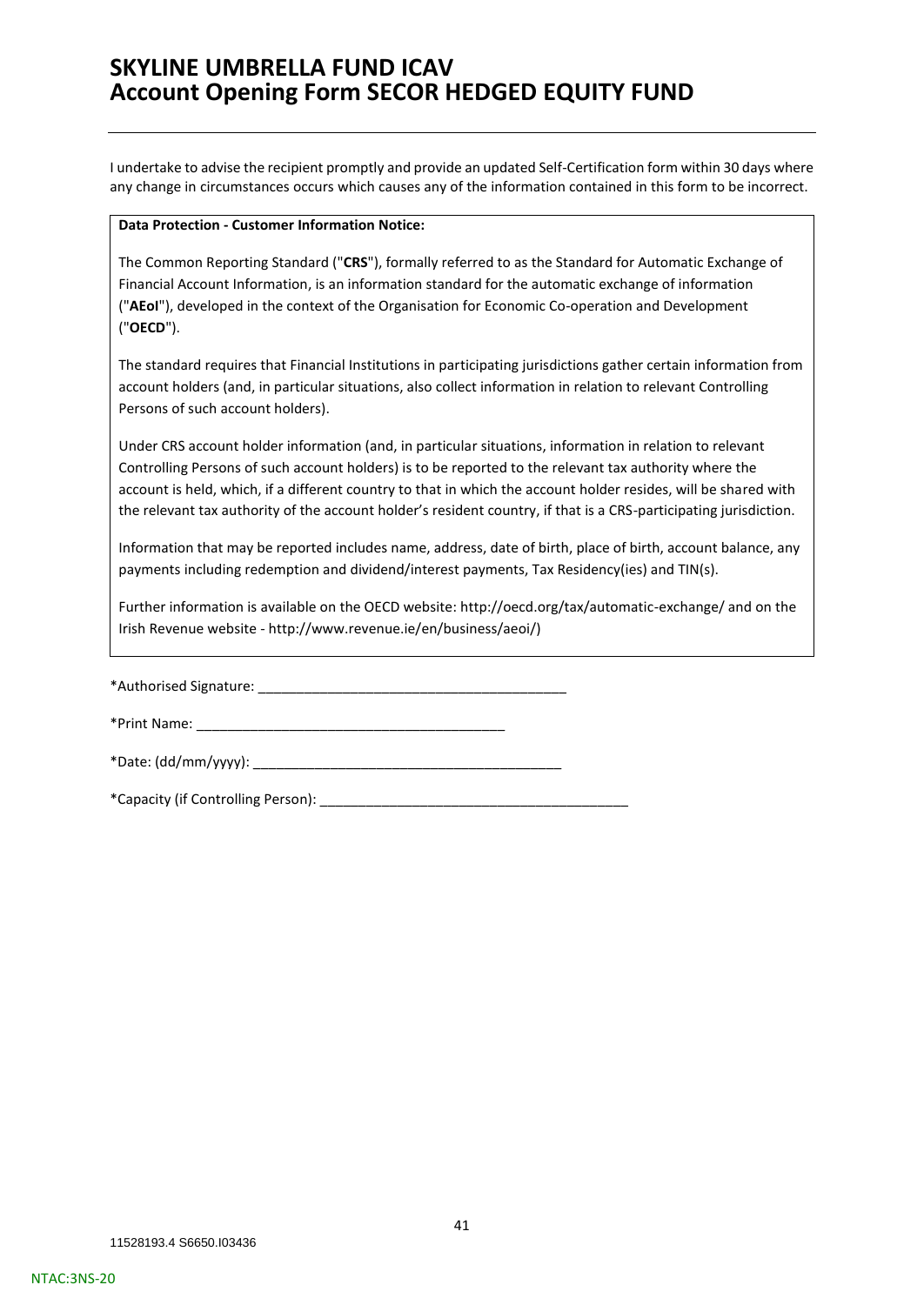#### <span id="page-41-0"></span>**8. Return of Values (Investment Undertakings) Regulations 2013 (for Irish resident investors only)**

Pursuant to the Return of Values (Investment Undertakings) Regulations 2013 (S.I. 245 of 2013) (the "Return Regulations"), the Sub-Fund is required to collect certain information from certain Irish residents. All applicants, whether individuals, bodies corporate or unincorporated bodies of persons, which are Irish resident or ordinarily resident should review the list of Exempt Irish Investors in the Prospectus. If the applicant is Irish resident or ordinarily resident and is not an Exempt Irish Investor, please provide the relevant Tax Identification Number (TIN) / PPS Number together with any one original or copy of the following additional documents: P60, P45, P21 Balancing Statement, Payslip (where employer is identified by name or tax number), Drug Payment Scheme Card, Tax Assessment, Tax Return Form, PAYE Notice of Tax Credits, Child Benefit Award Letter / Book, Pension book, Social Services Card, or Public Services Card. In addition, printed documentation issued by the Irish Revenue Commissioners or the Department of Social Protection which includes the applicant's name, address and tax reference number is also acceptable. In the case of joint account holders, the additional documentation is required for each applicant. By signing this Account Opening Form the applicant acknowledges that information relating to its investment in Shares in the Sub-Fund, the value of such investment and its name(s), address(es) and tax reference / PPS number may be subject to disclosure to the Revenue Commissioners in accordance with the Return Regulations.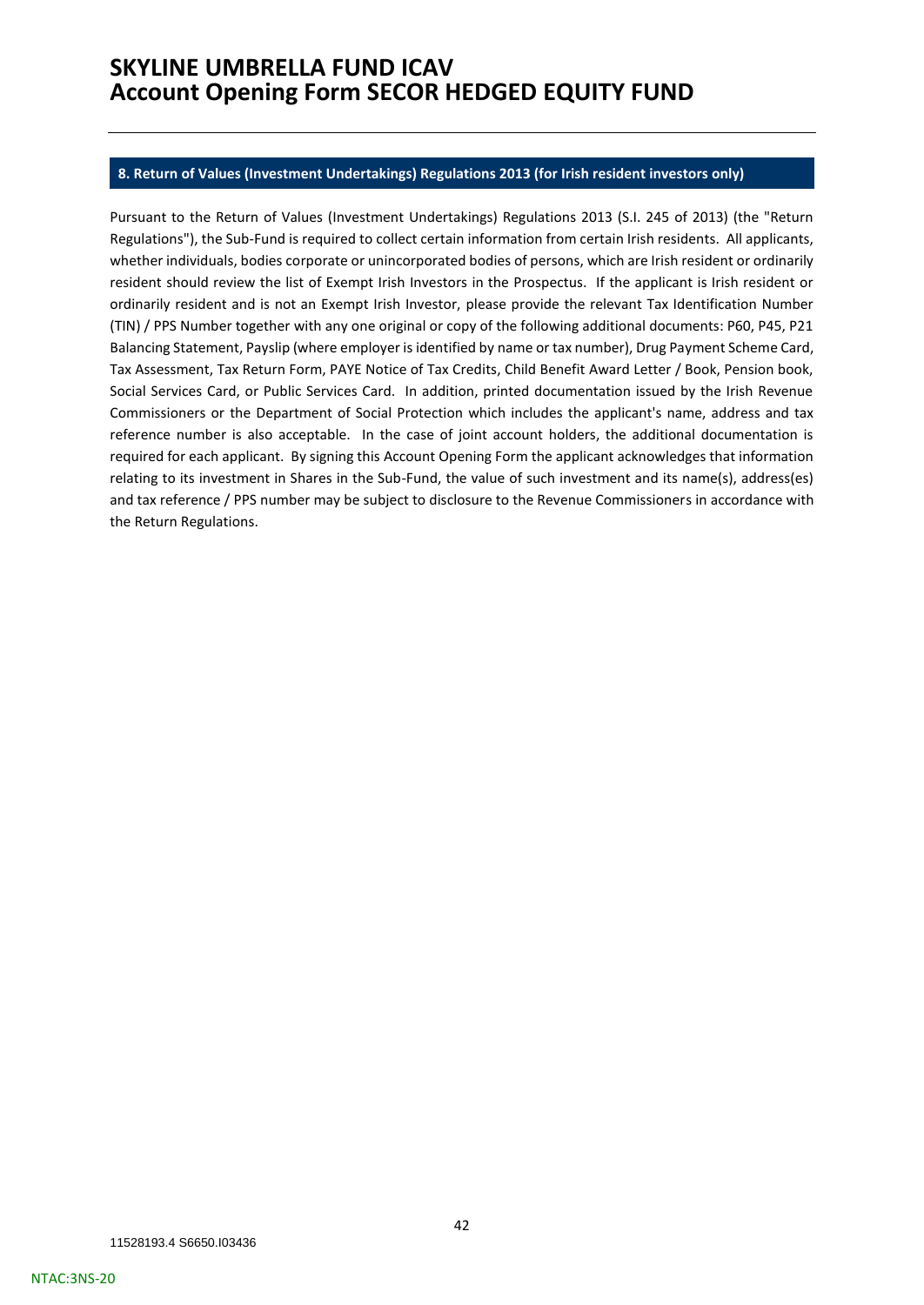### <span id="page-42-0"></span>**9. Applicant Signatures** *Please sign*

| Checklist prior to submission of the Account Opening Form to the Administrator (please tick $(\forall)$                                                                           |  |
|-----------------------------------------------------------------------------------------------------------------------------------------------------------------------------------|--|
| when complete where applicable)                                                                                                                                                   |  |
| Section 1: Are all registration details completed?                                                                                                                                |  |
| Section 1: Are all registration details completed in relation to an authorised contactee/agent?                                                                                   |  |
| Section 2: Have all details been completed to include the amount of shares in figures and<br>words?                                                                               |  |
| Section 2: Are all bank account details provided?                                                                                                                                 |  |
| Section 3: Have you completed the Declaration of residency form (to include the tax exempt<br>declaration, where relevant) and completed and attached all relevant documentation? |  |
| Section 4: Have you completed the Identity verification section fully and attached the required<br>identity verification documentation?                                           |  |
| Section 6: Have you read and understood the Representations & Warranties section? Have<br>you signed it?                                                                          |  |
| Section 7a: Have you completed the FATCA form if completing on behalf of an entity?                                                                                               |  |
| Section 7b: Have you completed the FATCA form if you are an individual investor?                                                                                                  |  |
| Section 7a: Have you completed the CRS form if completing on behalf of an entity?                                                                                                 |  |
| Section 7b: Have you completed the CRS form if you are an individual investor?                                                                                                    |  |
| Section 8: Have you completed the Return of values (investment undertakings) section fully?<br>(Irish resident investors only)                                                    |  |
| Section 9: Have you fully signed and dated this Account Opening Form?                                                                                                             |  |
|                                                                                                                                                                                   |  |
| If applicable, have you attached supporting evidence for anti-money laundering purposes?                                                                                          |  |

I/we agree to be bound by the representations and statements set out in this Account Opening Form. If applicable, attach an authorised signatory list of those entitled to instruct on this investment.

**Signature Joint Applicant (if applicable) Signature**

**Date Date**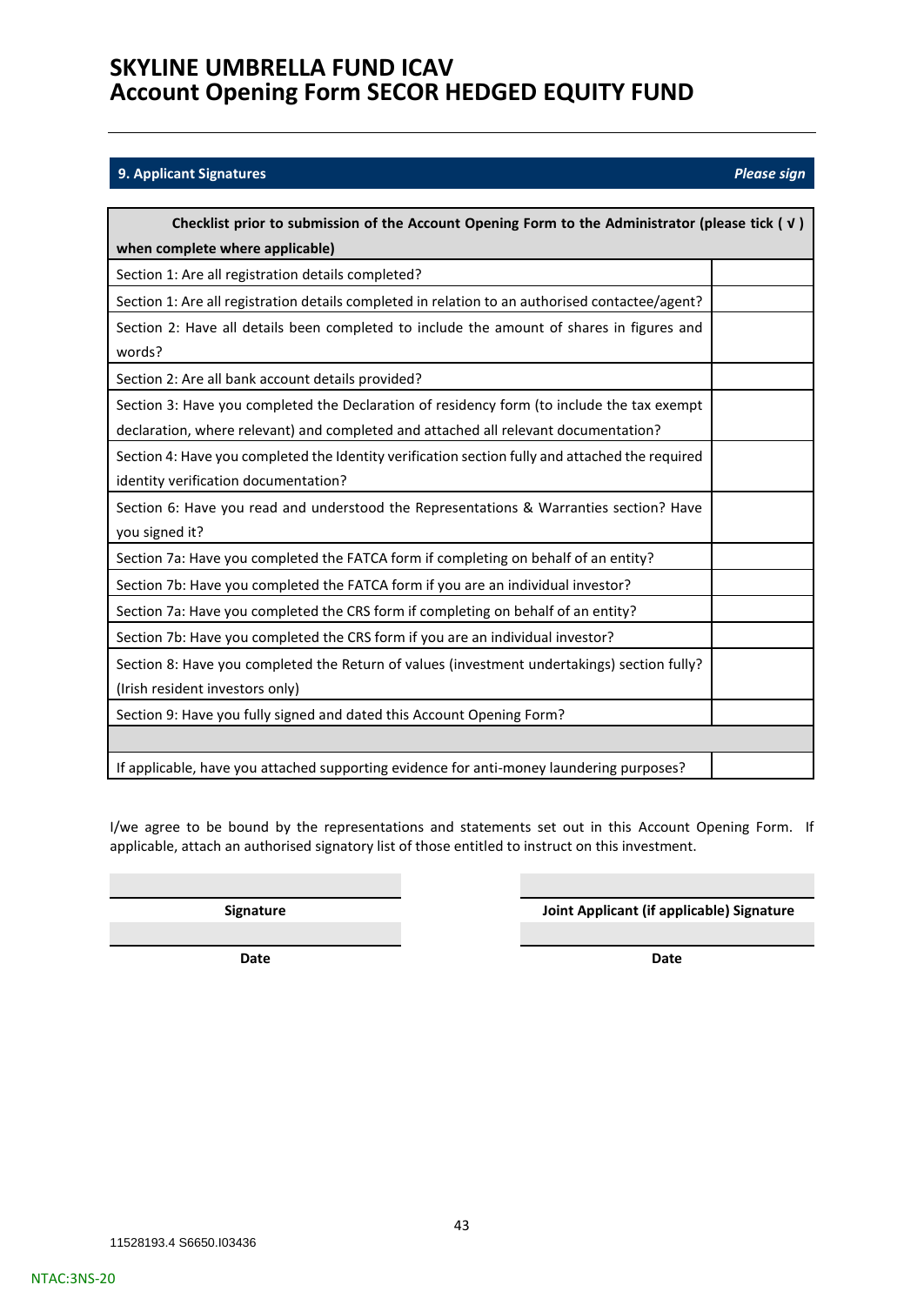### <span id="page-43-0"></span>**Appendix I – SUBSCRIPTION FORM**

**This Subscription Form is for investors wishing to subscribe for shares or additional shares in the Sub-Fund(s) indicated below.**

The completed Subscription Form should be completed in compliance with the Prospectus and delivered to the Administrator, at the address below, by post, facsimile or as provided for in the Prospectus.

#### **ADDRESS FOR DOCUMENTATION**

| <b>Attention: Transfer Agency</b>                                               |
|---------------------------------------------------------------------------------|
| c/o Northern Trust International Fund Administration Services (Ireland) Limited |
| 2 <sup>nd</sup> Floor, Block A                                                  |
| <b>City East Plaza</b>                                                          |
| <b>Towlerton, Ballysimon</b>                                                    |
| Limerick                                                                        |
| <b>V94 X2N9</b>                                                                 |
| Ireland                                                                         |
|                                                                                 |
| T+353 14345124                                                                  |
| F+353 14345285                                                                  |
| E davy ta queries@ntrs.com                                                      |
|                                                                                 |

I/we hereby apply to purchase Shares in the amount of which sum will be paid by telegraphic transfer, and agree to be bound by the Instrument of Incorporation of the ICAV and its material contracts as set out in the Prospectus. I/we restate(s) all of the declarations made in the original Account Opening Form ("**Original Account Opening**") and certify that all of the information in the Original Account Opening remains accurate and complete.

| <b>Share Class Name</b> |            | <b>Monetary</b><br>Amount* | Monetary<br>words* | Amount in | <b>Number of Shares*</b> |
|-------------------------|------------|----------------------------|--------------------|-----------|--------------------------|
| A1 Institutional        | USD        |                            |                    |           |                          |
| A2 Institutional        | <b>EUR</b> |                            |                    |           |                          |
| A3 Institutional        | GBP        |                            |                    |           |                          |

#### **\* Please complete EITHER monetary amount/monetary amount in words OR number of shares**

The minimum initial subscription and minimum subsequent subscription amounts are set out below:

|                         |            | <b>Minimum initial</b> | Minimum subsequent |
|-------------------------|------------|------------------------|--------------------|
| <b>Share Class Name</b> |            | subscription           | subscription       |
| A1 Institutional        | USD.       | \$1,000,000            | \$100,000          |
| A2 Institutional        | <b>EUR</b> | €1.000.000             | €100,000           |
| A3 Institutional        | <b>GBP</b> | £1,000,000             | £100,000           |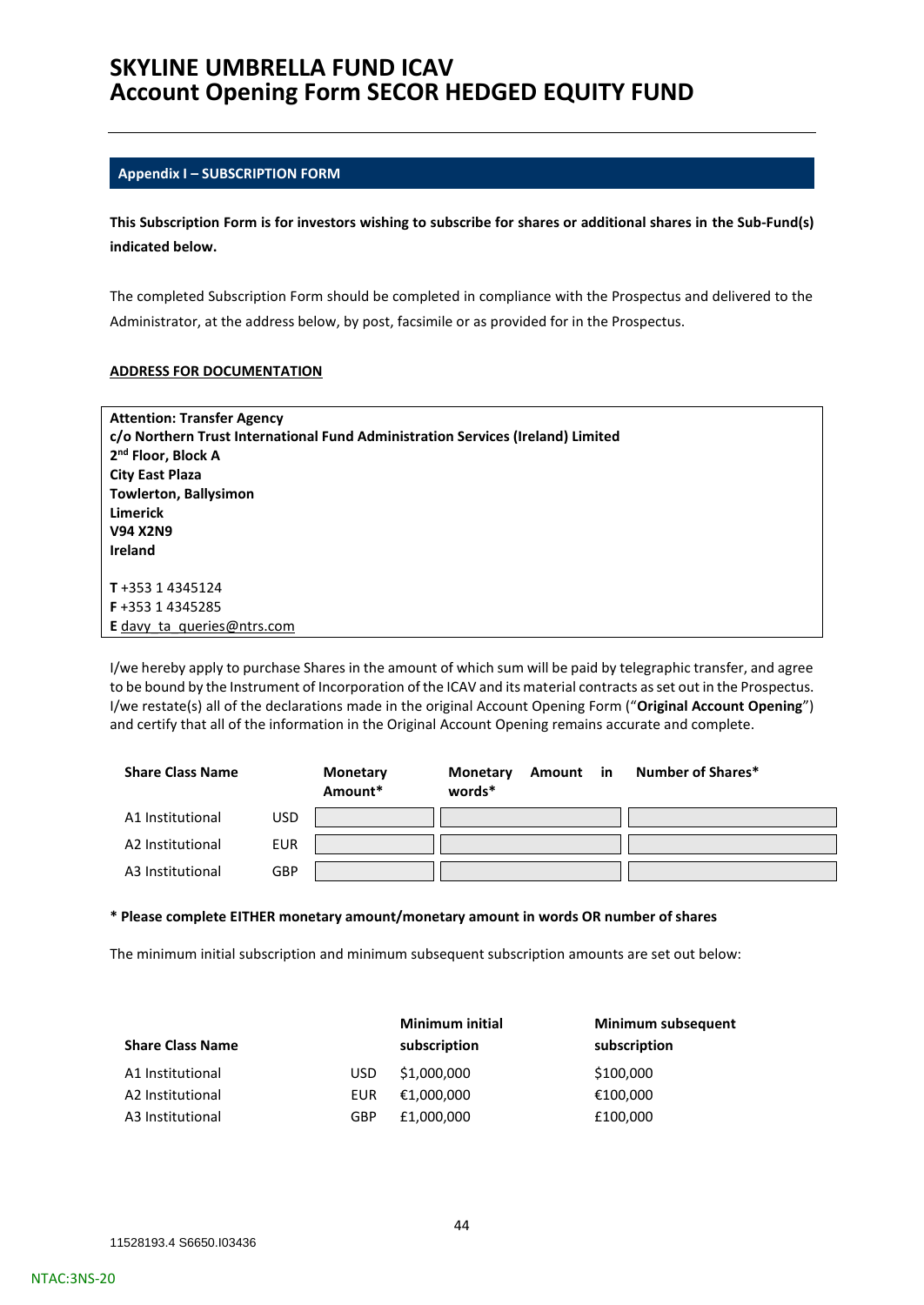| Signature:         | Signature:         |
|--------------------|--------------------|
| <b>Print name:</b> | <b>Print name:</b> |

Position (only if signing on behalf of the beneficial owner)

#### *Please complete in full*

Cleared subscription monies must be received no later than **3.00p.m. (Irish time) on the Business Day preceding the relevant Dealing Day** (the "**Settlement Deadline**"). Subscription monies received after the Settlement Deadline will be applied to the next Dealing Day.

If payment in full in cleared funds is not received within the required number of Business Days any provisional allotment of shares may be cancelled.

**Please note any subscription proceeds paid in currencies other than the Base Currency of the relevant Sub-Fund or the designated currency of the relevant Share Class will be converted into that currency at prevailing exchange rates. This foreign exchange transaction will be arranged by the Administrator at the cost and risk of the relevant investor.**

### **Bank account details for USD Subscription Payments**

Pay subscription monies in USD to the following bank account:

| <b>U.S. Dollar</b>                                                                 |
|------------------------------------------------------------------------------------|
| Beneficiary Bank: The Northern Trust International Banking Corporation, New Jersey |
| <b>SWIFT: CNORUS33</b>                                                             |
| <b>Fedwire ABA: 026001122</b>                                                      |
| <b>CHIPS ABA: 0112</b>                                                             |
| Beneficiary: Secor Hedged Equity Fund - 193128-20010 (USD)                         |
| Reference: (add applicable reference information)                                  |

#### **Note: Currency subscription settlement times**

GBP 16:00 GMT EURO 14:30 GMT USD 16:00 GMT

#### **Bank account details for EUR Subscription Payments**

Pay subscription monies in EUR to the following bank account:

| $Euro - EUR$                                                                              |
|-------------------------------------------------------------------------------------------|
| <b>Intermediary Bank: Barclays Bank plc, Frankfurt</b>                                    |
| <b>SWIFT: BARCDEFF</b>                                                                    |
| <b>Beneficiary Bank:</b> The Northern Trust International Banking Corporation, New Jersey |
| <b>SWIFT: CNORUS33</b>                                                                    |
| <b>Account Number: 0210472800</b>                                                         |
| Beneficiary: Secor Hedged Equity Fund - 648923-20019 (EUR)                                |
| <b>Reference:</b> (add applicable reference information)                                  |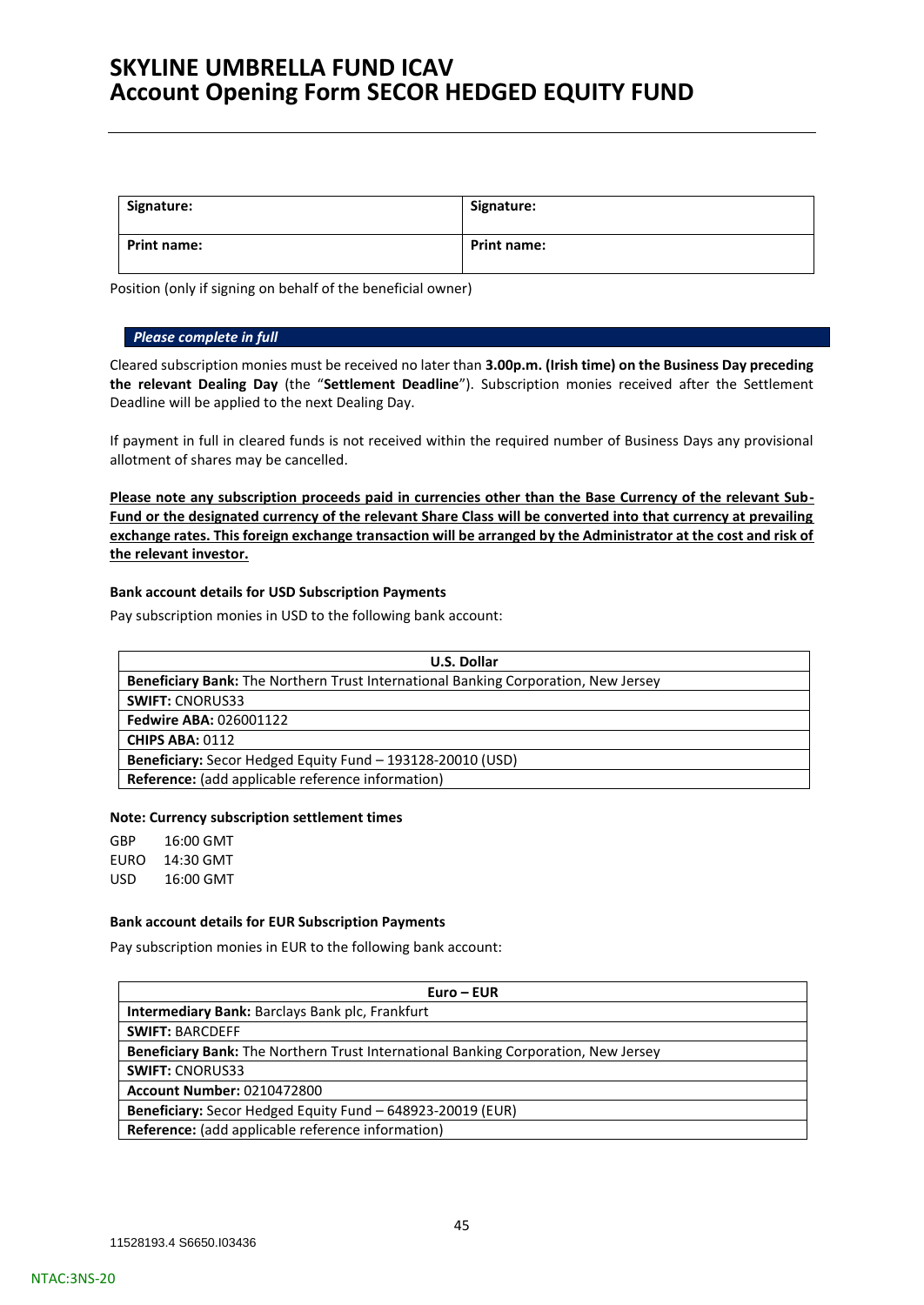### **Bank account details for GBP Subscription Payments**

Pay subscription monies in GBP to the following bank account:

| <b>British Pound - GBP</b>                                                         |
|------------------------------------------------------------------------------------|
| <b>Intermediary Bank: Barclays Bank plc, London</b>                                |
| <b>SWIFT: BARCGB22</b>                                                             |
| Beneficiary Bank: The Northern Trust International Banking Corporation, New Jersey |
| <b>Account Number: 53529495</b>                                                    |
| <b>GBP Sort Code: 203253</b>                                                       |
| <b>SWIFT: CNORUS33</b>                                                             |
| <b>Beneficiary:</b> Secor Hedged Equity Fund - 648915-20019 (GBP)                  |
| Reference: (add applicable reference information)                                  |

### **REGISTERED INFORMATION**

Registered Account Name

Account Number<sup>1</sup>

Your Company Contact

Name: Phone No: Fax No:

<span id="page-45-0"></span>**Appendix II – REDEMPTION FORM**

<sup>&</sup>lt;sup>1</sup> Please note you would have received this by email from the Administrator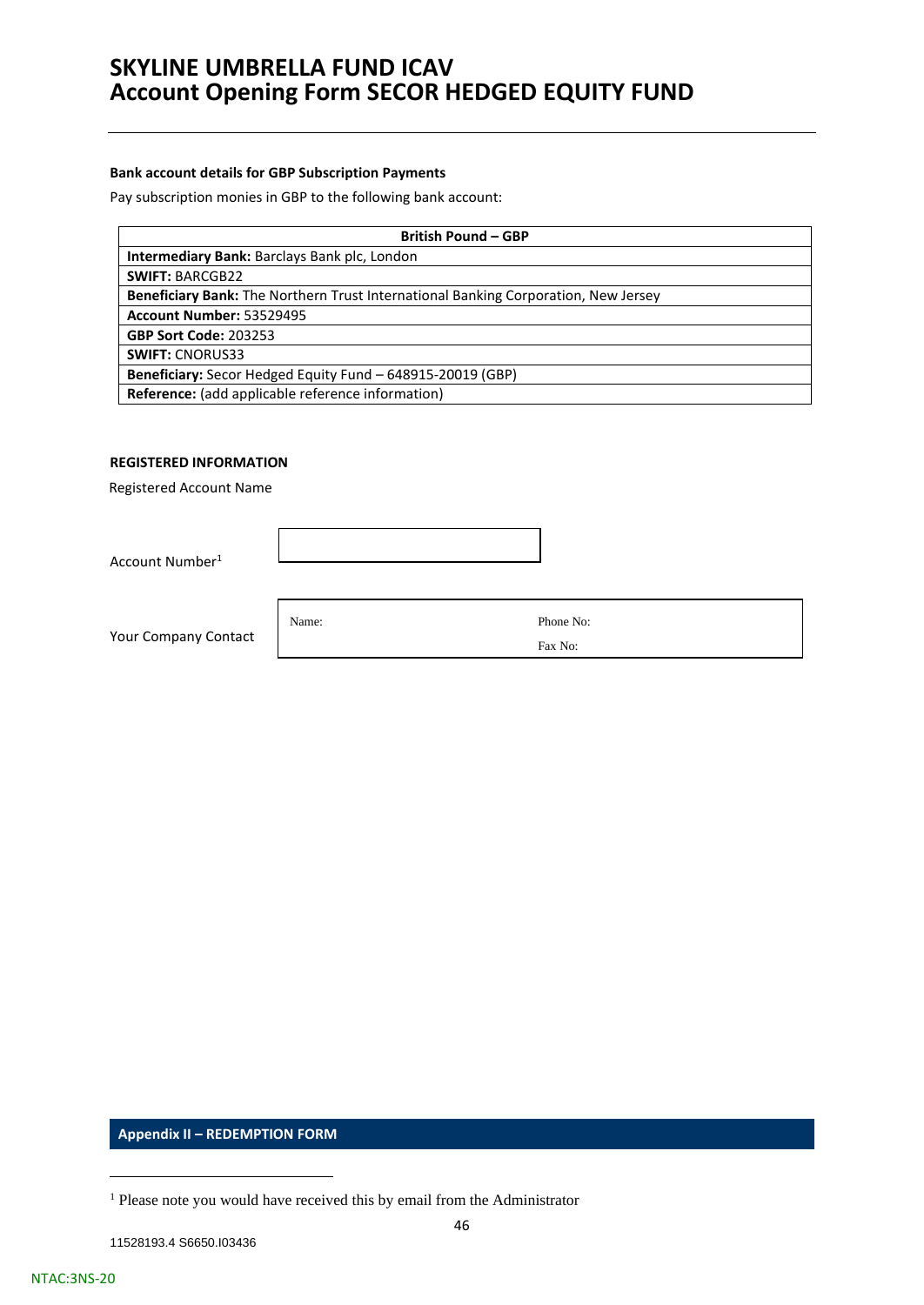#### **This Redemption Form is for client(s) redeeming Shares from the Sub-Fund(s) below.**

This completed Redemption Form should be posted or sent by facsimile to the Administrator at the address below no later than the Dealing Deadline. Redemptions will not be processed on non-cleared/verified accounts.

### **ADDRESS FOR DOCUMENTATION**

**Attention: Transfer Agency c/o Northern Trust International Fund Administration Services (Ireland) Limited 2 nd Floor, Block A City West Plaza Towlerton, Ballysimon Limerick V94 X2N9 Ireland T** +353 1 4345124 **F** +353 1 4345285 **E** [davy\\_ta\\_queries@ntrs.com](mailto:davy_ta_queries@ntrs.com)

Please see the Prospectus for full details of how to apply for a redemption of shares.

Any redemption request which would reduce the value of your aggregate shareholding below the Minimum Subscription amounts specified in the Prospectus may be refused or may result in the redemption of all of your shares.

It should be noted that any outstanding unpaid interest that you owe, arising due to late settlement of subscription monies, may be deducted from the redemption proceeds.

Redemption monies for the Classes of Shares in the ICAV will be remitted in the designated currency of the Class of Shares (or such other currency as the Directors may from time to time determine).

I/We, having received and read a copy of the Prospectus and Instrument of Incorporation of the ICAV wish to redeem Shares in the ICAV as indicated in the table below:

| A1 Institutional | USD        |  |  |
|------------------|------------|--|--|
| A2 Institutional | <b>EUR</b> |  |  |
| A3 Institutional | <b>GBP</b> |  |  |

The minimum initial subscription and minimum subsequent subscription amounts are set out below: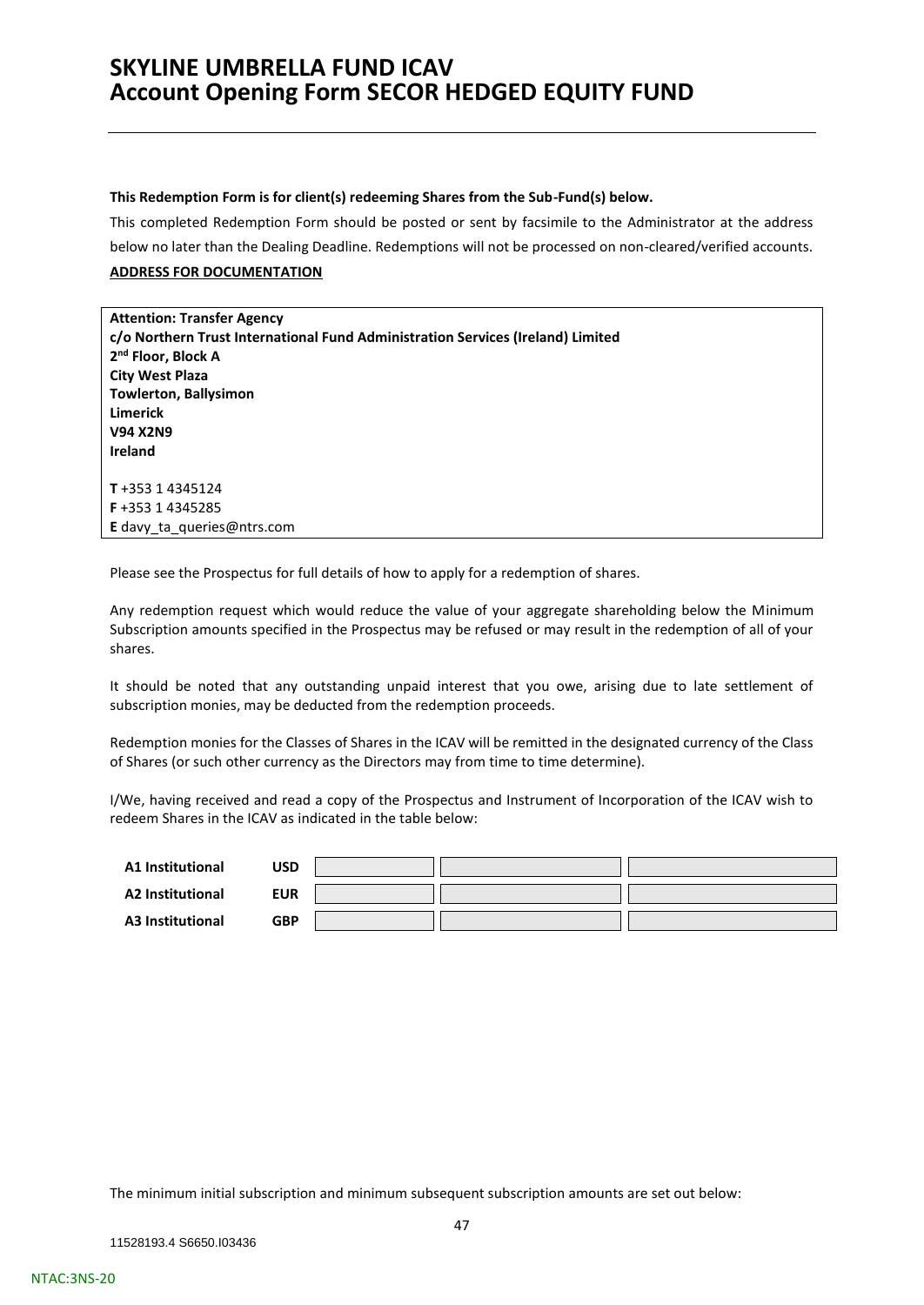| <b>Share Class Name</b> |            | <b>Minimum initial</b><br>investment amount | <b>Minimum</b><br>subsequent<br>subscription |
|-------------------------|------------|---------------------------------------------|----------------------------------------------|
| A1 Institutional        | <b>USD</b> | \$1,000,000                                 | \$100,000                                    |
| A2 Institutional        | EUR        | €1,000,000                                  | €100,000                                     |
| A3 Institutionl         | GBP        | £1,000,000                                  | £100,000                                     |

Payments will be made by default to the details provided at the time of registration. If these details have changed please complete the following and contact the Administrator.

**Bank Details (for the purposes of receiving redemption monies):**

| <b>Bank Name:</b>      |  |
|------------------------|--|
| <b>Branch Name:</b>    |  |
| IBAN:                  |  |
| BIC:                   |  |
| <b>Account Name:</b>   |  |
| <b>Account Number:</b> |  |
| <b>Sort Code:</b>      |  |

I/we acknowledge and agree that if all of the relevant anti-money laundering ("**AML**") information and Tax information requested under Account Opening Form has not been supplied to the Administrator, that my/our shareholding will be redeemed but that the related monies will be held by the Administrator until such documentation requested has been supplied.

| Signature:         | Signature:         |
|--------------------|--------------------|
| <b>Print name:</b> | <b>Print name:</b> |

Position (only if signing on behalf of the beneficial owner)

| Date: / |  |  | Date: / | $\overline{\phantom{a}}$ |
|---------|--|--|---------|--------------------------|
|         |  |  |         |                          |

#### **REGISTERED INFORMATION**

Registered Account Name

Account Number<sup>2</sup> Your Company Contact Name: Phone No: Fax No:

<span id="page-47-0"></span>**Appendix III – DATA PROTECTION DISCLOSURE STATEMENT**

<sup>2</sup> Please note you would have received this by email from the Administrator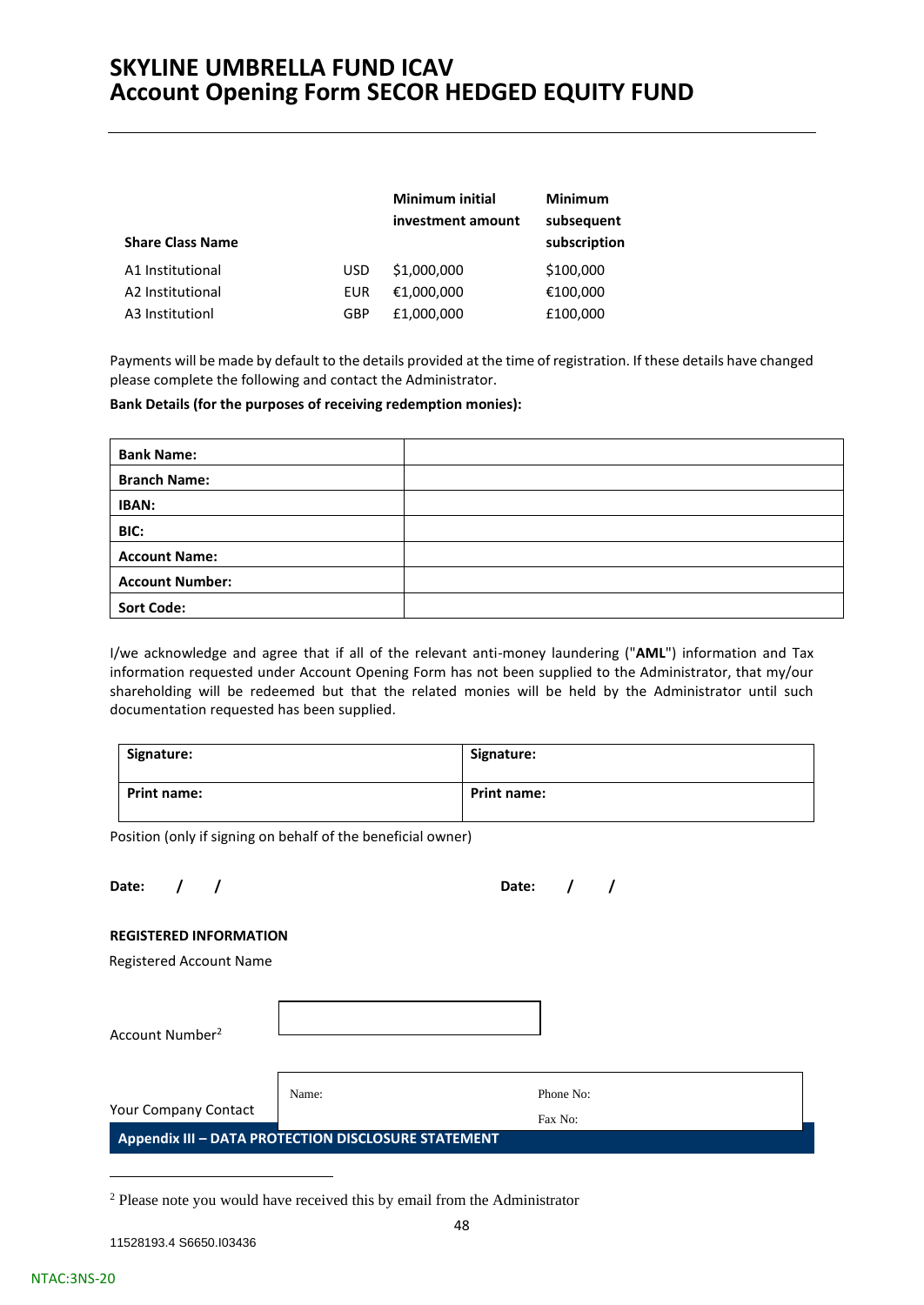#### **Introduction**

This document outlines our data protection obligations and your data protection rights as they relate to your investment in the Fund under the EU data protection regime introduced by the General Data Protection Regulation (Regulation 2016/679, the "**Data Protection Legislation**").

The Fund will be characterised as a "data controller" under the Data Protection Legislation. The Management Company, the Investment Manager and the Investment Advisor and its affiliates and delegates may act as "data processors" under the Data Protection Legislation.

In this document, "we", "us" and "our" refers to the Fund, the Management Company, the Investment Manager and the Investment Advisor and its affiliates and delegates.

#### **Your personal data**

You understand that by virtue of making an investment in the Fund and your associated interactions with us (including this application, and including the recording of electronic communications or phone calls where applicable) or by virtue of you otherwise providing us with personal information on individuals connected with you as an investor (for example directors, trustees, employees, representatives, shareholders, investors, clients, beneficial owners or agents), you will provide us with certain personal information which constitutes personal data within the meaning of the Data Protection Legislation. This includes, but is not restricted to, data such as your name, residential address, email address, place of birth, date of birth, bank account details and details relating to your investment activity.

### **Why we may use your personal data**

You understand that we may collect, store and use this data for lawful purposes including, in particular: (i) where this is necessary for the performance of the contract to purchase shares in the Fund; (ii) where this is necessary for compliance with a legal obligation to which we are subject (such as the anti-money laundering obligation to verify the identity of our customers (and, if applicable their beneficial owners) and retain copies of materials in respect thereof for five years after the relationship terminates); and/or (iii) where this is necessary for the purposes of the legitimate interests of us or a third party and such legitimate interests are not overridden by your interests, fundamental rights or freedoms.

It is noted that the Data Protection Legislation states that the use of personal data for direct marketing purposes (that is, providing you with information on products and services that may be of interest) may be regarded as being for the purposes of a legitimate interest. Analysing personal data for quality control, business and statistical analysis, tracking fees and costs, training and related purposes are also legitimate interests for using your personal data.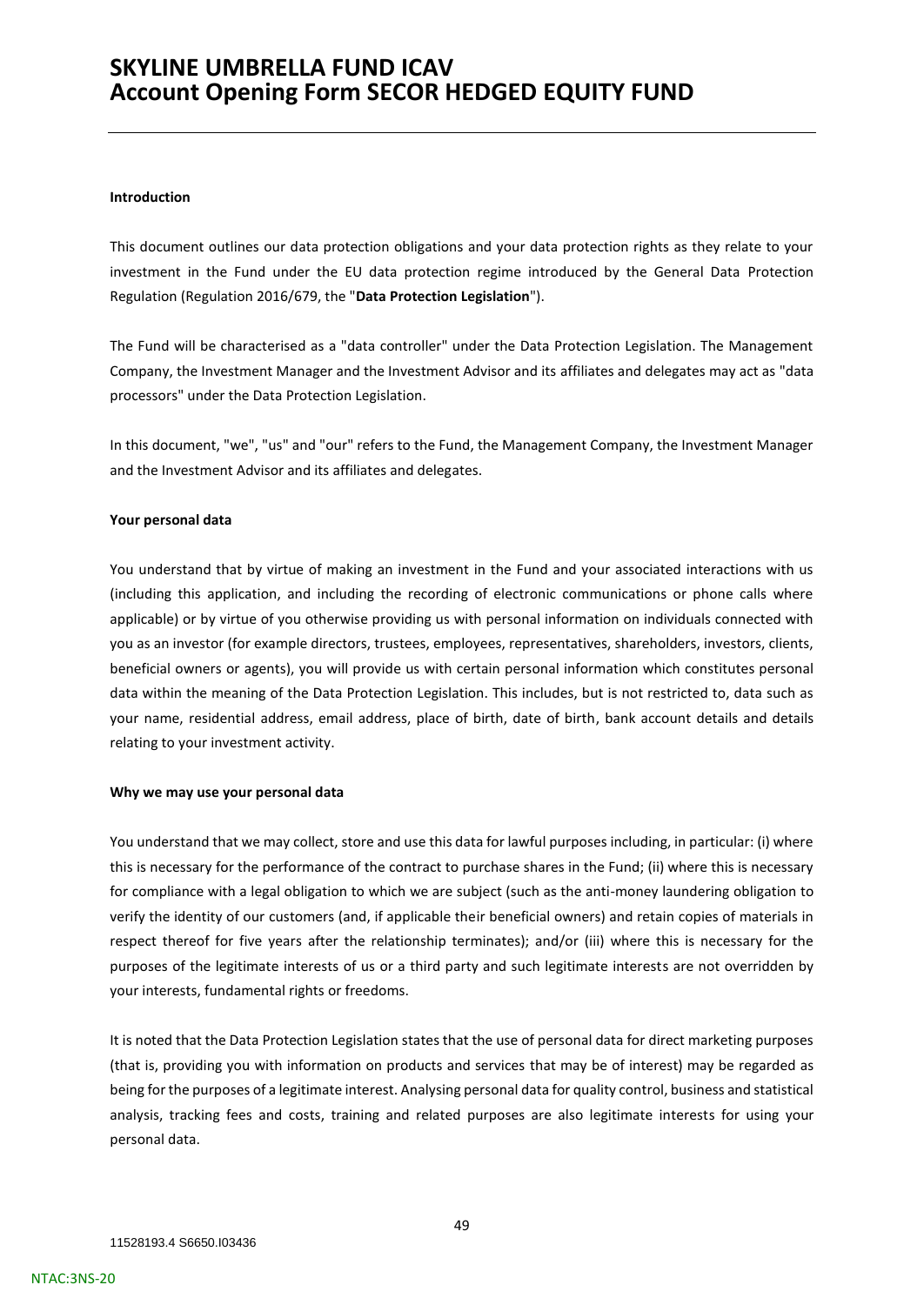Accordingly, you understand that we may use your personal data for such purposes as described above, provided that we are acting in a fair, transparent and accountable manner and have taken appropriate steps to prevent such activity having any unwarranted impact on you and also noting your right to object to such use, as discussed below.

Given the specific purposes for which we envisage using your personal data, under the provisions of the Data Protection Legislation, we do not anticipate being required to obtain your consent to do so. Should we wish to use your personal data for other specific purposes that require your consent, we will contact you to request this.

#### **Why we may transmit your personal data**

You understand that in certain circumstances we and/or our authorised delegates may be legally obliged to share your data and other financial information with respect to your interest in the Fund with the Irish Revenue Commissioners and they, in turn, may exchange this information with foreign tax authorities including tax authorities located outside the EEA.

We anticipate disclosing your personal data to the Administrator, the Management Company, the Investment Manager and the Investment Advisor and their respective affiliates and this may include certain entities located outside the EEA.

#### **The data protection measures we take**

Any transmission of personal data by us or our duly authorised delegates outside the EEA shall be in accordance with the conditions in the Data Protection Legislation.

We and our duly authorised delegates shall apply appropriate information security measures designed to protect data in our/our delegates' possession from unauthorised access by third parties or any form of computer corruption.

We shall notify you of any personal data breach affecting you that is likely to result in a high risk to your rights and freedoms.

### **Your data protection rights**

You understand that you have certain rights regarding our use of this data such as:

- the right to access your data (in an easily readable form);
- the right to examine and correct your data;
- the right to restrict the use of your data;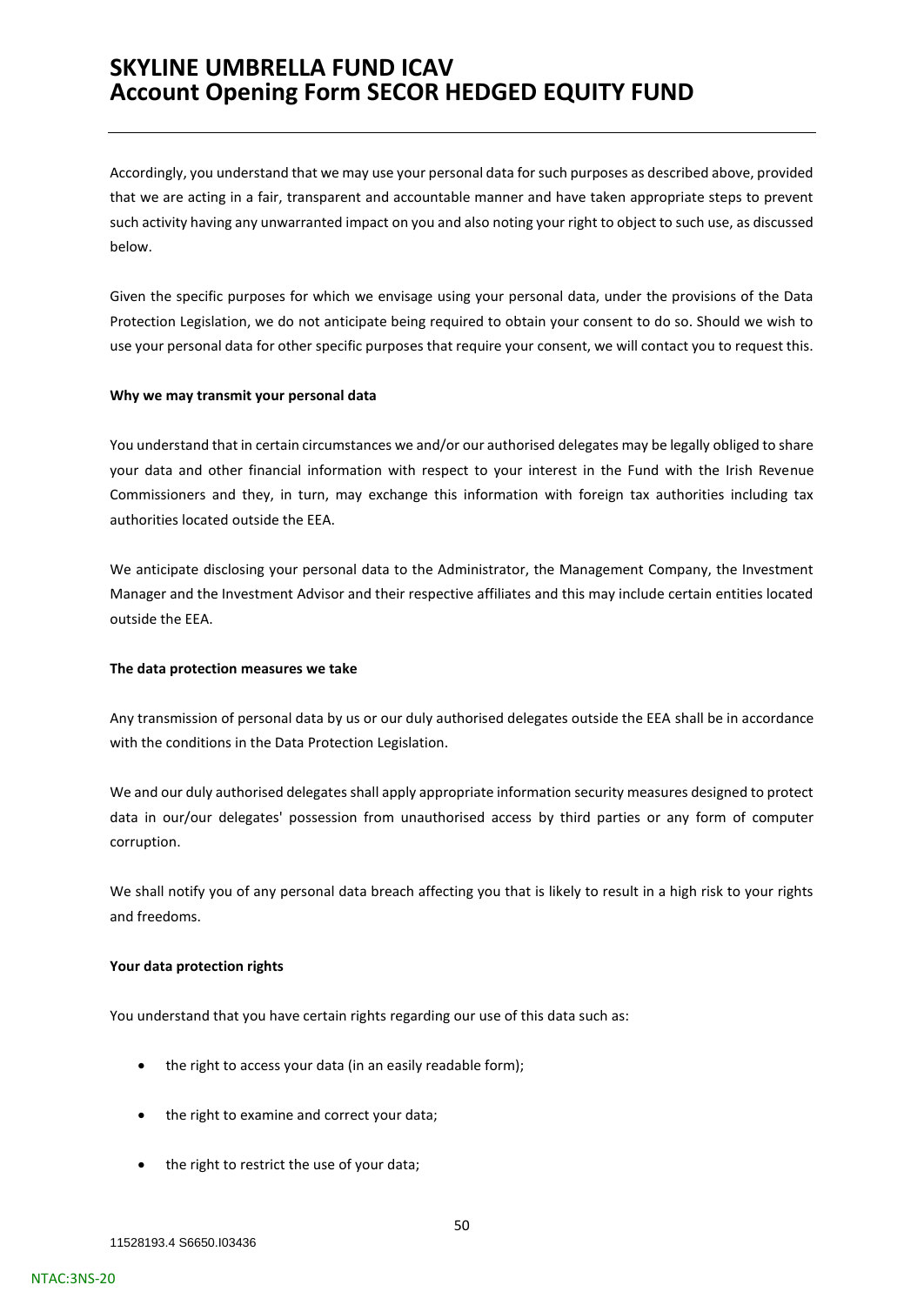- the right to withdraw any consent given to the processing of your data (where applicable);
- the right to receive information regarding any entities we disclose your data to;
- the right to lodge a complaint with the Office of the Data Protection Commissioner (our lead supervisory authority).

You also have the right to object to the processing of your data where we have considered this to be necessary for the purposes of our legitimate interests.

Please note that the right for your data to be erased (the "right to be forgotten") that applies in some contexts under the Data Protection Legislation is not likely to be applicable to most, if not all, of the personal data you provide to us, given the specific nature of the purposes for which we use the data, as described above.

### **Our retention of your personal data**

We or our duly authorised delegates may retain your personal data for a period of up to seven years following your disinvestment from the Fund.

### **Getting in touch**

As we do not process personal data on a large scale, we are not required to designate a data protection officer. However, should you have any queries or wish to discuss your data protection rights with us, please contact [ManCo@davygfm.com](mailto:ManCo@davygfm.com)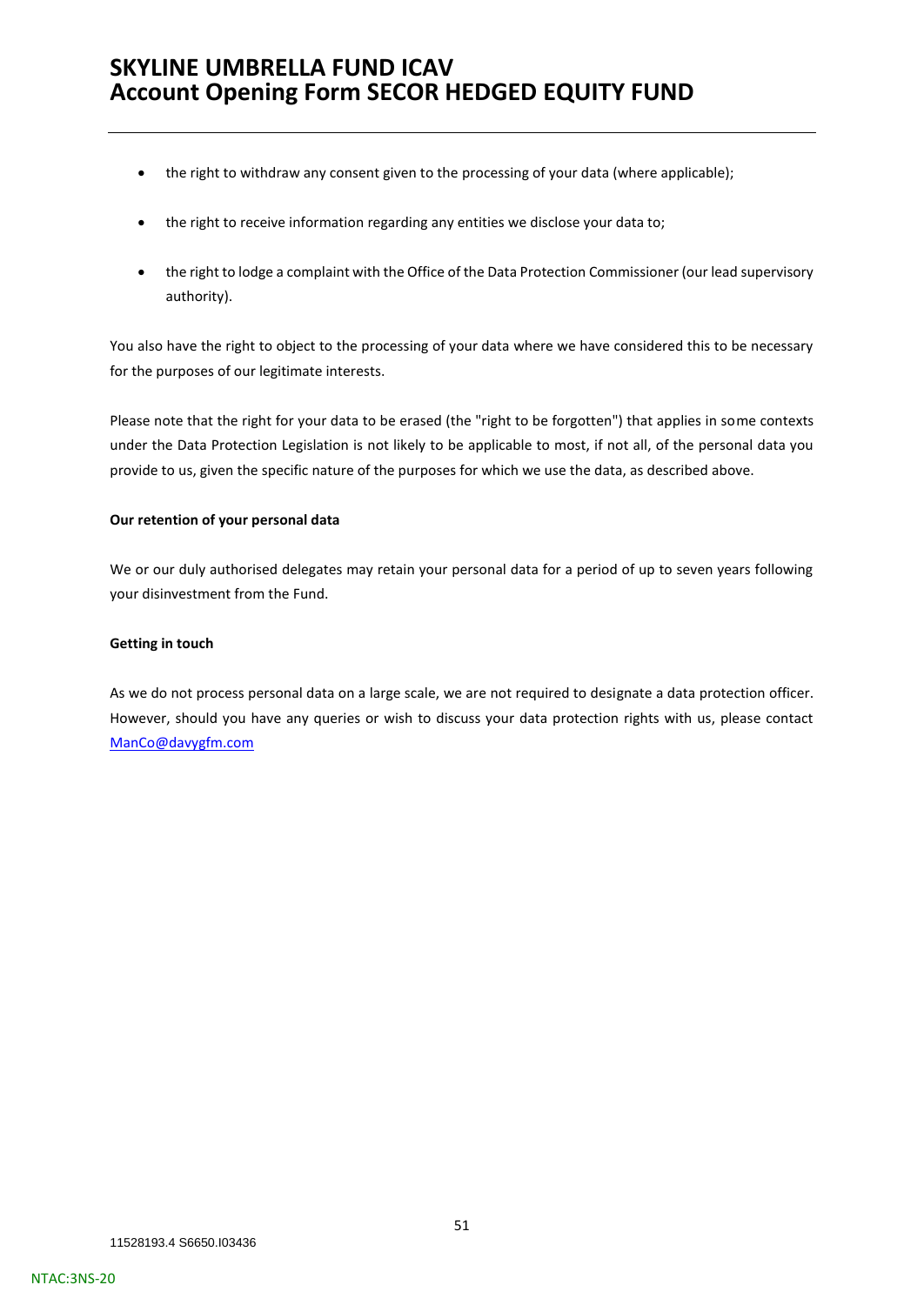### **Letters of Assurance Requirements (provision in advance)- Unregulated Nominees and Regulated Credit or Financial Institution**

#### **Unregulated Nominee Letter of Assurance**

[On Letterhead of the Regulated Parent Company]

[Date]

Northern Trust International Fund Administration Services (Ireland) Limited Georges Court 54-62 Townsend Street Dublin 2 Ireland

**Re:** *[Insert Name of Unregulated Nominee/ Intermediary Company]* **('the Nominee Company')-** Verification of Investor(s) Identity in accordance with applicable Anti Money Laundering and Counter Terrorist Financing ("AML/CFT") Laws and Regulations<sup>3</sup>

Dear Sir/ Madam,

|         |    | We confirm that, <i>finsert name of Regulated Parent Company]</i> (the "Parent Company") with a registered office |                  |                                                            |                            |    |                          |     |
|---------|----|-------------------------------------------------------------------------------------------------------------------|------------------|------------------------------------------------------------|----------------------------|----|--------------------------|-----|
| located | at |                                                                                                                   |                  |                                                            | <i>linsert addressl</i> is |    | licensed                 | as  |
|         |    |                                                                                                                   | <i>(insert</i> ) | <i>description</i> )                                       |                            | by |                          | the |
|         |    |                                                                                                                   |                  | <i>finsert regulatory body]</i> and that we are supervised |                            |    |                          |     |
|         |    | and monitored for compliance with AML/CFT regulatory requirements in                                              |                  |                                                            |                            |    | <i>finsert countryl.</i> |     |
|         |    |                                                                                                                   |                  | [insert registration or licence number].                   |                            |    |                          |     |

We confirm that the *Nominee Company* is a wholly owned subsidiary of *the Regulated Parent Company.*

We are satisfied for Northern Trust International Fund Administration Services (Ireland) Limited (as administrator to funds) to rely on this confirmation for all designations where the above referenced Nominee Company has holdings.

<sup>3</sup> Please complete the Declaration of Beneficial Ownership below.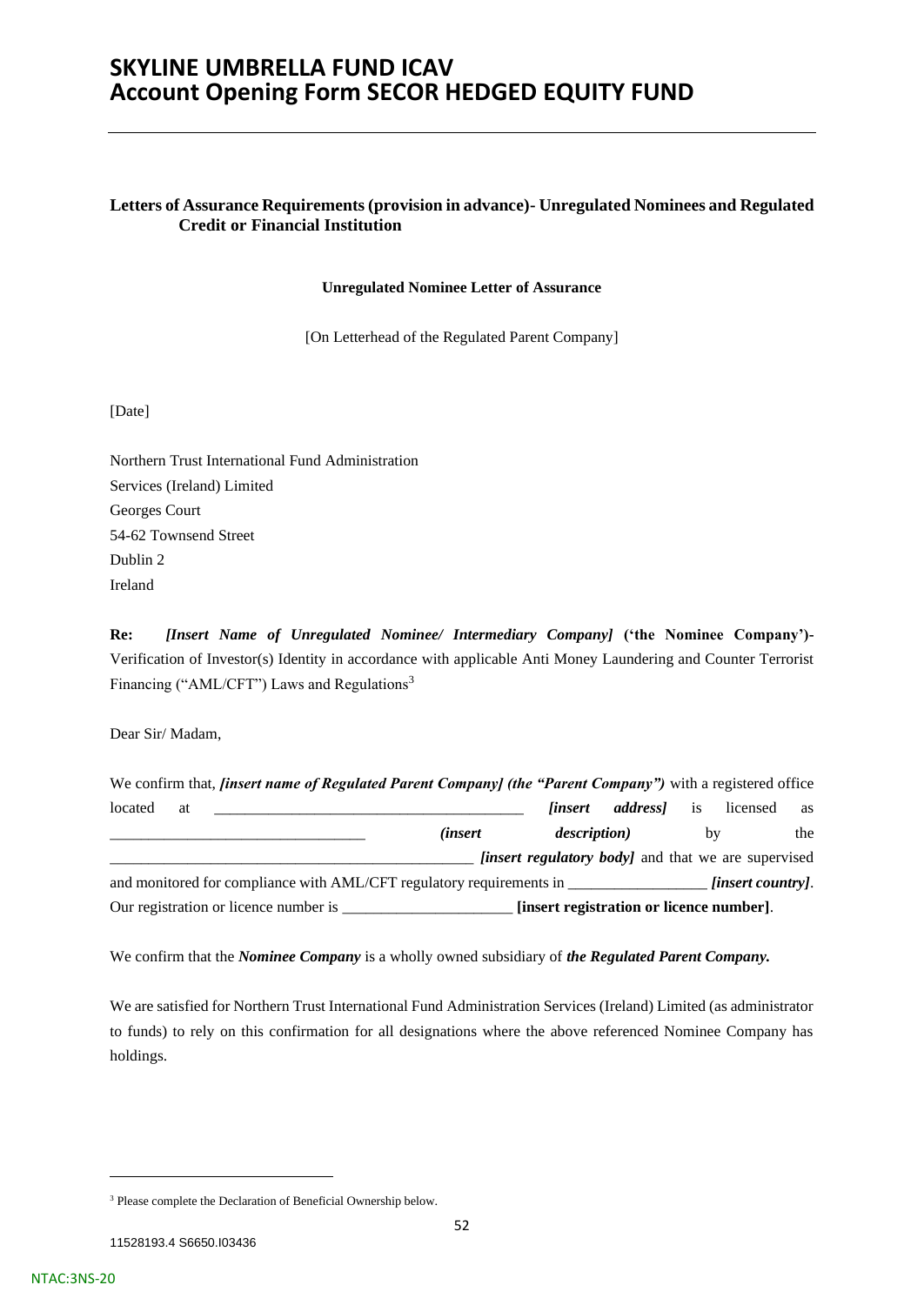The Regulated Parent Company make the following representations, warranties and undertakings in respect to both the Nominee Company and the Parent Company:

- i. we have established AML/CFT policies, procedures and internal controls to ensure ongoing compliance with applicable AML/CFT and economic sanctions laws and regulations (*insert relevant law/regulation here)*;
- ii. our AML/CFT policies, procedures and internal controls incorporate systems and controls to identify and verify our customers and beneficial owners<sup>4</sup>, to identify source of funds, and performs (i) appropriate risk-grading procedures to differentiate between customer due diligence for high and low risk relationships (ii) ongoing customer due diligence, (iii) regular AML/CFT monitoring and sanction screening, (iv) staff AML/CFT training and (v) detect, investigate and, as required, report any suspicious activities to the relevant authorities;
- iii. we have systems and controls in place to identify Politically Exposed Persons, their relatives and close associates (collectively PEPs) and we conduct enhanced due diligence, including establishing the source of wealth and the source of funds, and enhanced ongoing monitoring on PEPs and other high risk customers.

With regard to customers who have invested via the Nominee Company in the Funds, we confirm;

- iv. the accounts will only be operated by the Nominee and / or the Parent Company whom maintain ultimate, effective control over the account:
- v. we have performed customer due diligence and identified and verified the beneficial owner(s) (to the extent warranted by risk of money laundering and the financing of terrorism), and have obtained the information on the purpose and the intended nature of the business relationship;
- vi. to the best of our knowledge, we are unaware of any activities on the part of the customer(s), their beneficial owners which could lead us to suspect an involvement in criminal conduct' money laundering or terrorist activities;
- vii. we will retain documents and information on the customer(s), including any beneficial owner, obtained as part of customer identification and verification process for at least 5 years after the termination of their relationship with us;
- viii. we will provide the Fund and/or Northern Trust with related customer due diligence documents and information, which we may have on our files relating to the identity of the customer(s) and beneficial owner(s) upon request;
- ix. none of the customer(s) including any beneficial owner are subject to sanctions lists administered by the European Union, the United States (including OFAC) and the United Nations, and we undertake to notify you immediately upon our identification of same should we become aware of such circumstances;
- x. we will notify the Fund and/or Northern Trust, on request, of its identification of PEPs.

We further undertake to advise you, should at any time in the future, there be any change in information provided above.

I confirm that I have sufficient knowledge of and responsibility for AML procedures and have the appropriate authority to provide the assurances given in this letter.

Yours faithfully,

*[Capacity of signatory – Money Laundering Reporting Officer / Head of Compliance / Head of Risk / Director / Other]*

For and on behalf of *[Regulated Entity]*

<sup>4</sup> Beneficial owner includes the natural person(s) who ultimately owns or controls a customer and/or the natural person(s) on whose behalf a transaction is being conducted. It also includes those persons who exercise ultimate effective control over a legal person or arrangement.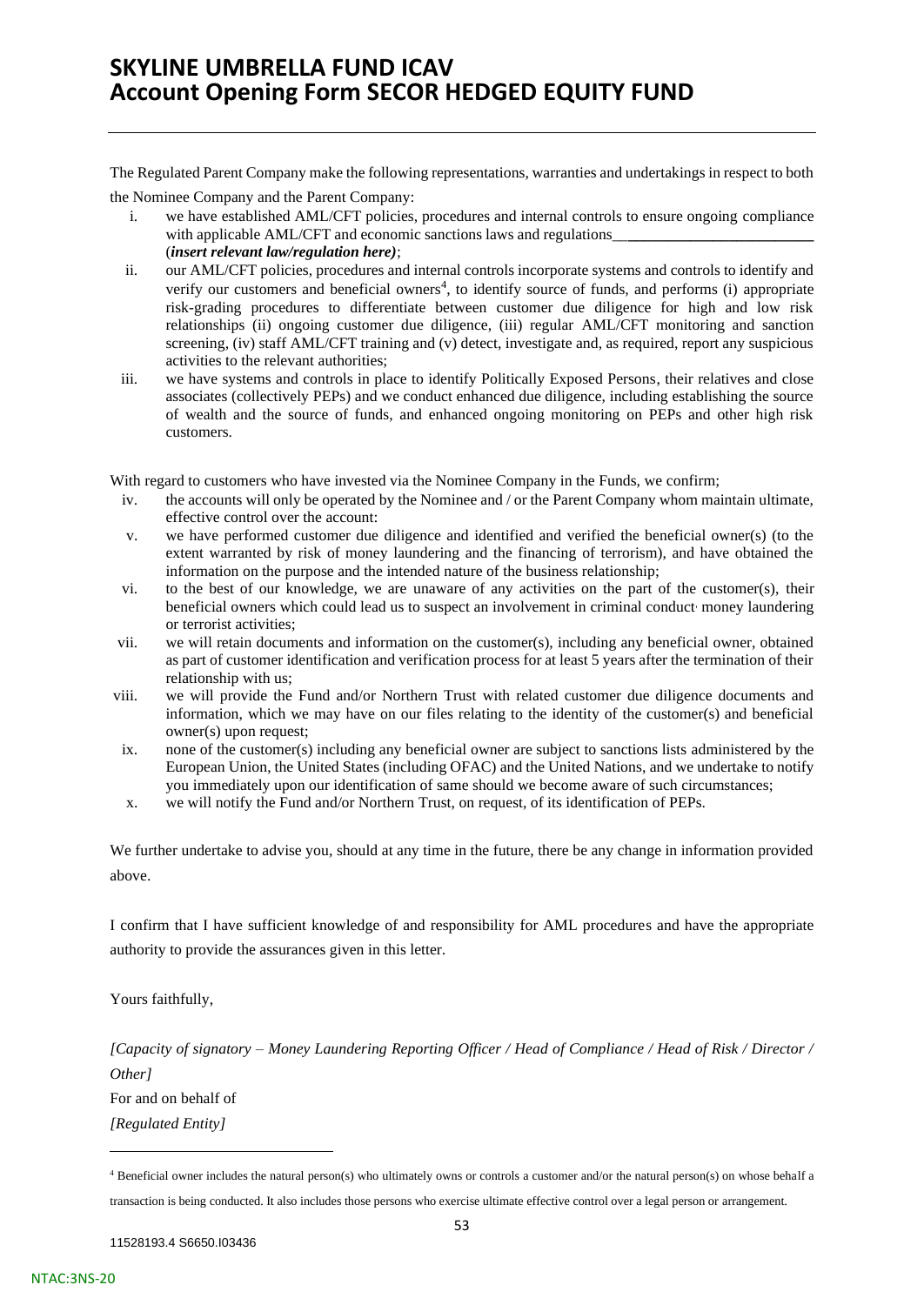#### **Regulated Credit or Financial Institution Letter of Assurance (as Investor)**

[On Letterhead of the Regulated Financial Intermediary]

[Date]

Northern Trust International Fund Administration Services (Ireland) Limited Georges Court 54-62 Townsend Street Dublin 2 Ireland

**Re:** *[Insert Name of Regulated Financial Intermediary Company]-* Verification of Identity in accordance with applicable Anti Money Laundering and Counter Terrorist Financing ("AML/CFT") Laws and Regulations<sup>5</sup>

Dear Sir/ Madam,

| We confirm that, <i>finsert name of Regulated Financial Intermediary</i> with a registered office located at |  |                                                                              |                                           |  |
|--------------------------------------------------------------------------------------------------------------|--|------------------------------------------------------------------------------|-------------------------------------------|--|
|                                                                                                              |  |                                                                              | <i>(insert description)</i> by the        |  |
|                                                                                                              |  | <i>finsert regulatory body]</i> and that we are supervised and monitored for |                                           |  |
| compliance with AML/CFT regulatory requirements in                                                           |  |                                                                              | <i>linsert countryl.</i> Our registration |  |
| or licence number is ______                                                                                  |  | <i>[insert registration or licence number].</i>                              |                                           |  |

We are satisfied for Northern Trust International Fund Administration Services (Ireland) Limited (as administrator to funds) to rely on this confirmation for all designations.

We hereby confirm the following in connection with all investors ("Investors") and their beneficial owners in all designations:

- i. we have established AML/CFT policies, procedures and internal controls to ensure ongoing compliance with applicable AML/CFT and economic sanctions laws and regulations \_ (*insert relevant law/regulation here*);
- ii. our AML/CFT policies, procedures and internal controls incorporate systems and controls to identify and verify our customers and beneficial owners<sup>6</sup>, to identify source of funds, and performs (i) appropriate risk-grading procedures to differentiate between customer due diligence for high and low risk relationships (ii) ongoing customer due diligence, (iii) regular AML/CFT monitoring and sanction screening, (iv) staff AML/CFT training and (v) detect, investigate and, as required, report any suspicious activities to the relevant authorities;
- iii. we have systems and controls in place to identify Politically Exposed Persons, their relatives and close associates (collectively PEPs) and we conduct enhanced due diligence, including establishing the source

<sup>6</sup> Beneficial owner includes the natural person(s) who ultimately owns or controls a customer and/or the natural person(s) on whose behalf a

transaction is being conducted. It also includes those persons who exercise ultimate effective control over a legal person or arrangement.

<sup>5</sup> Please complete the Declaration of Beneficial Ownership below.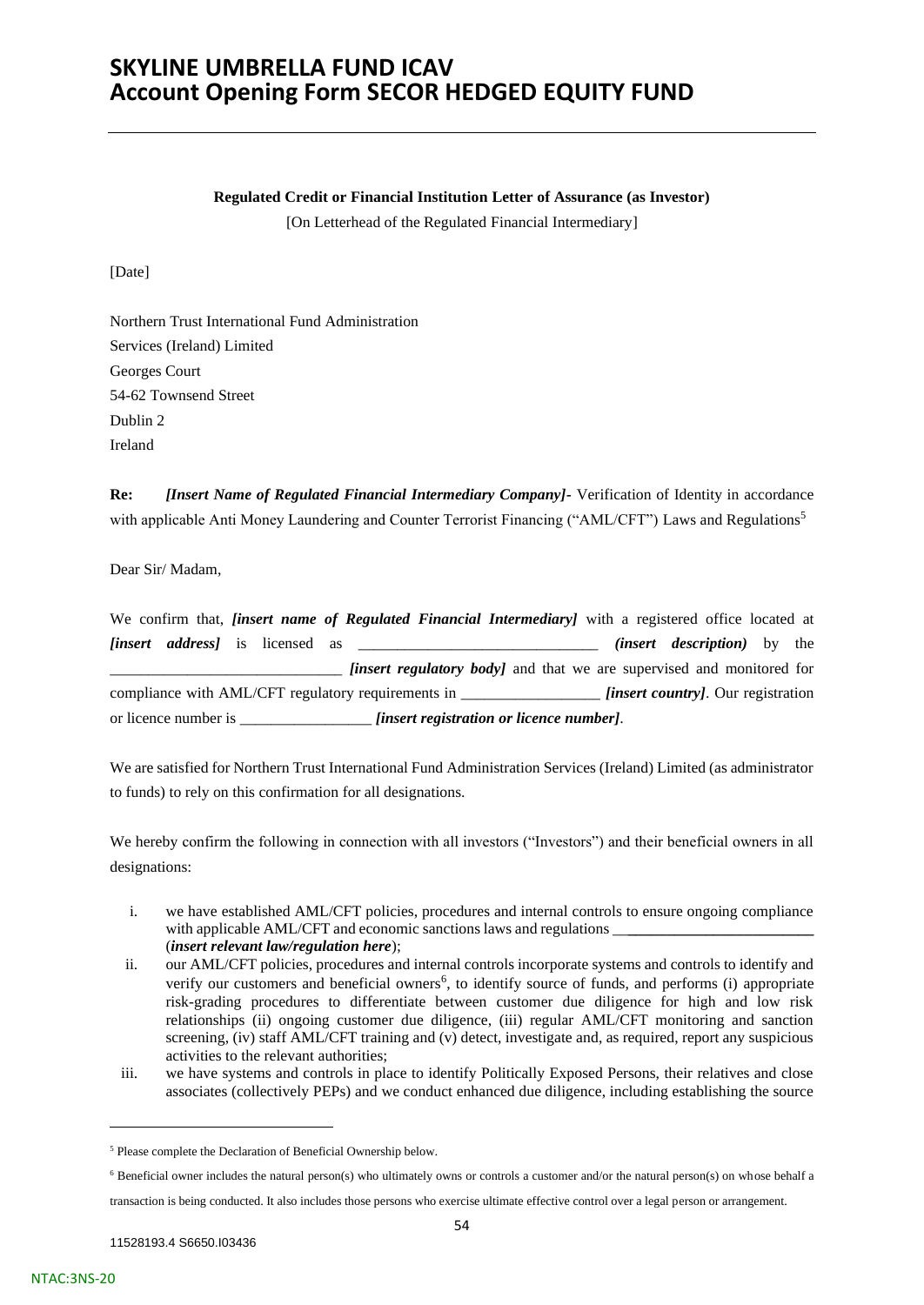of wealth and the source of funds, and enhanced ongoing monitoring on PEPs and other high risk customers.

With regard to each investor who has invested via the financial intermediary in the Funds, we hereby confirm;

- iv. the accounts will only be operated by the financial intermediary whom maintain ultimate, effective control over the account;
- v. we have performed customer due diligence and identified and verified the beneficial owner(s) (to the extent warranted by risk of money laundering and the financing of terrorism), and have obtained the information on the purpose and the intended nature of the business relationship;
- vi. to the best of our knowledge, we are unaware of any activities on the part of the customer(s), their beneficial owners which could lead us to suspect an involvement in criminal conduct' money laundering or terrorist activities;
- vii. we will retain documents and information on the customer(s), including any beneficial owner, obtained as part of customer identification and verification process for at least 5 years after the termination of their relationship with us;
- viii. we will provide the Fund and/or Northern Trust with related customer due diligence documents and information, which we may have on our files relating to the identity of the customer(s) and beneficial owner(s) upon request;
- ix. none of the customer(s) including any beneficial owner are subject to sanctions lists administered by the European Union, the United States (including OFAC) and the United Nations, and we undertake to notify you immediately upon our identification of same should we become aware of such circumstances;
- x. we will notify the Fund and/or Northern Trust, on request, of its identification of PEPs.

We further undertake to advise you, should at any time in the future there be any change in any information provided above.

I confirm that I have sufficient knowledge of and responsibility for AML procedures and have the appropriate authority to provide the assurances given in this letter.

Yours faithfully,

*[Capacity of signatory – Money Laundering Reporting Officer / Head of Compliance / Head of Risk / Director / Other]* For and on behalf of *[Regulated Entity]*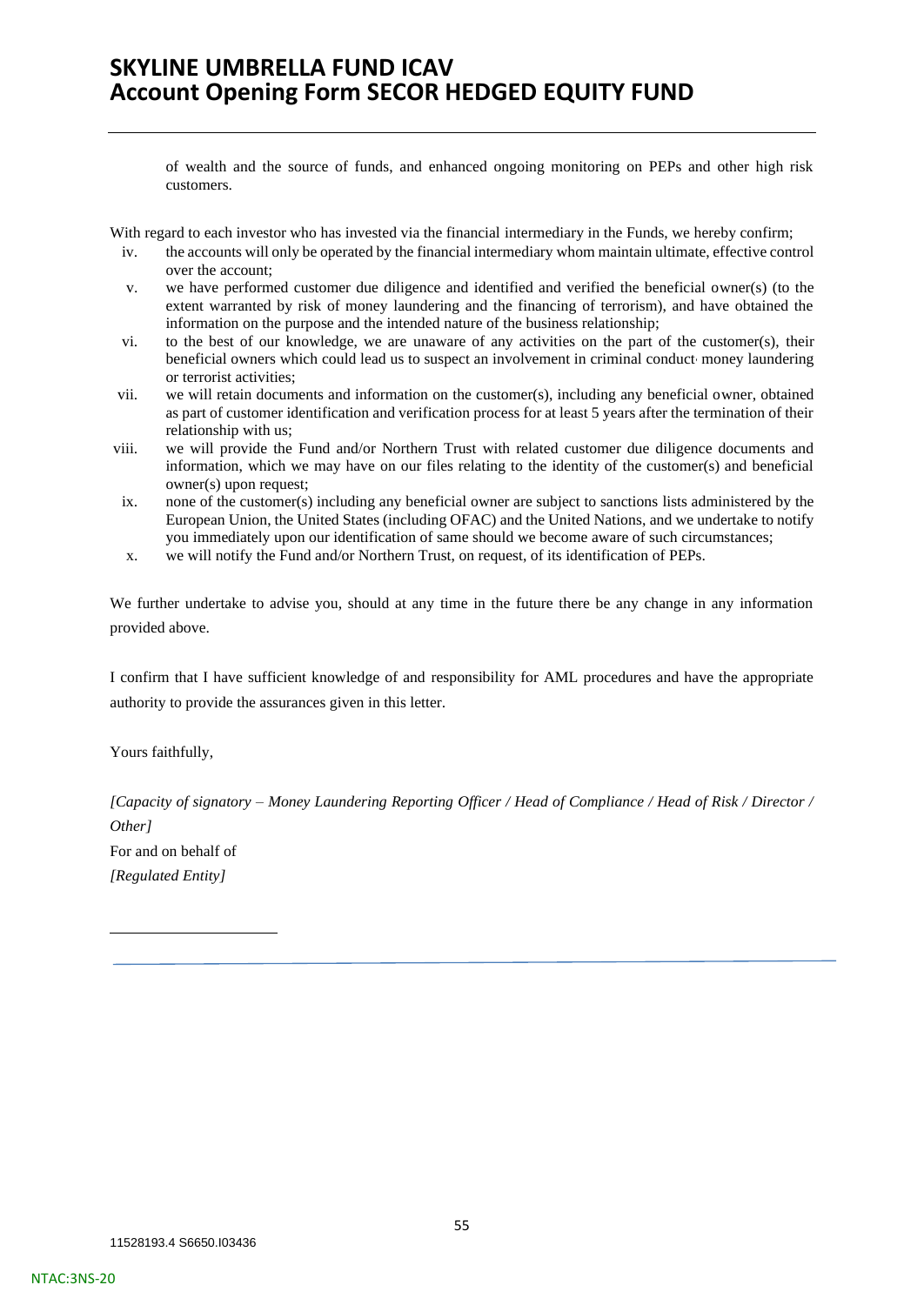#### **Beneficial Owner(s) Declaration**

Please tick one of the below boxes and complete the relevant section:

 $\Box$  We confirm there is a natural person(s) who is a beneficial owner of the investor (Please complete section 1 below of this declaration).

 $\Box$ We confirm there is no natural person(s) who is a beneficial owner of the investor (Please complete section 2 of this declaration).

| Full Name:                                                                                                                                                                   | <b>Identification Number:</b>                     | Occupation:             |
|------------------------------------------------------------------------------------------------------------------------------------------------------------------------------|---------------------------------------------------|-------------------------|
| Date of Birth (DD-MM-YYYY)                                                                                                                                                   | Place of Birth:                                   | Nationality:            |
| Shareholding %:                                                                                                                                                              |                                                   |                         |
| Registered Address (PO Box or Care of will not be accepted):                                                                                                                 |                                                   |                         |
| City, Town, State, Province or County                                                                                                                                        | Postal/ZIP Code:                                  | Country:                |
| <b>Beneficial Owner 2</b> (please complete in block capitals):                                                                                                               |                                                   |                         |
| Full Name:                                                                                                                                                                   | <b>Identification Number:</b>                     | Occupation:             |
| Date of Birth (DD-MM-YYYY)<br>$\ddot{\cdot}$                                                                                                                                 | Place of Birth:                                   | Nationality:            |
| Shareholding %:                                                                                                                                                              |                                                   |                         |
|                                                                                                                                                                              |                                                   |                         |
| Registered Address (PO Box or Care of will not be accepted):                                                                                                                 |                                                   |                         |
|                                                                                                                                                                              | Postal/ZIP Code:<br><b>Identification Number:</b> | Country:<br>Occupation: |
| City, Town, State, Province or County<br><b>Beneficial Owner 3</b> (please complete in block capitals):<br><b>Full Name:</b><br>Date of Birth (DD-MM-YYYY)<br>$\ddot{\cdot}$ | Place of Birth:                                   | Nationality:            |
|                                                                                                                                                                              |                                                   |                         |
| Shareholding %:<br>Registered Address (PO Box or Care of will not be accepted):                                                                                              |                                                   |                         |
| City, Town, State, Province or County                                                                                                                                        | Postal/ZIP Code:                                  | Country:                |
| <b>Beneficial Owner 4</b> (please complete in block capitals):                                                                                                               |                                                   |                         |
| Full Name:                                                                                                                                                                   | Identification Number:                            | Occupation:             |
| Date of Birth (DD-MM-YYYY)                                                                                                                                                   | Place of Birth:                                   | Nationality:            |
| Shareholding %:                                                                                                                                                              |                                                   |                         |
| Registered Address (PO Box or Care of will not be accepted):                                                                                                                 |                                                   |                         |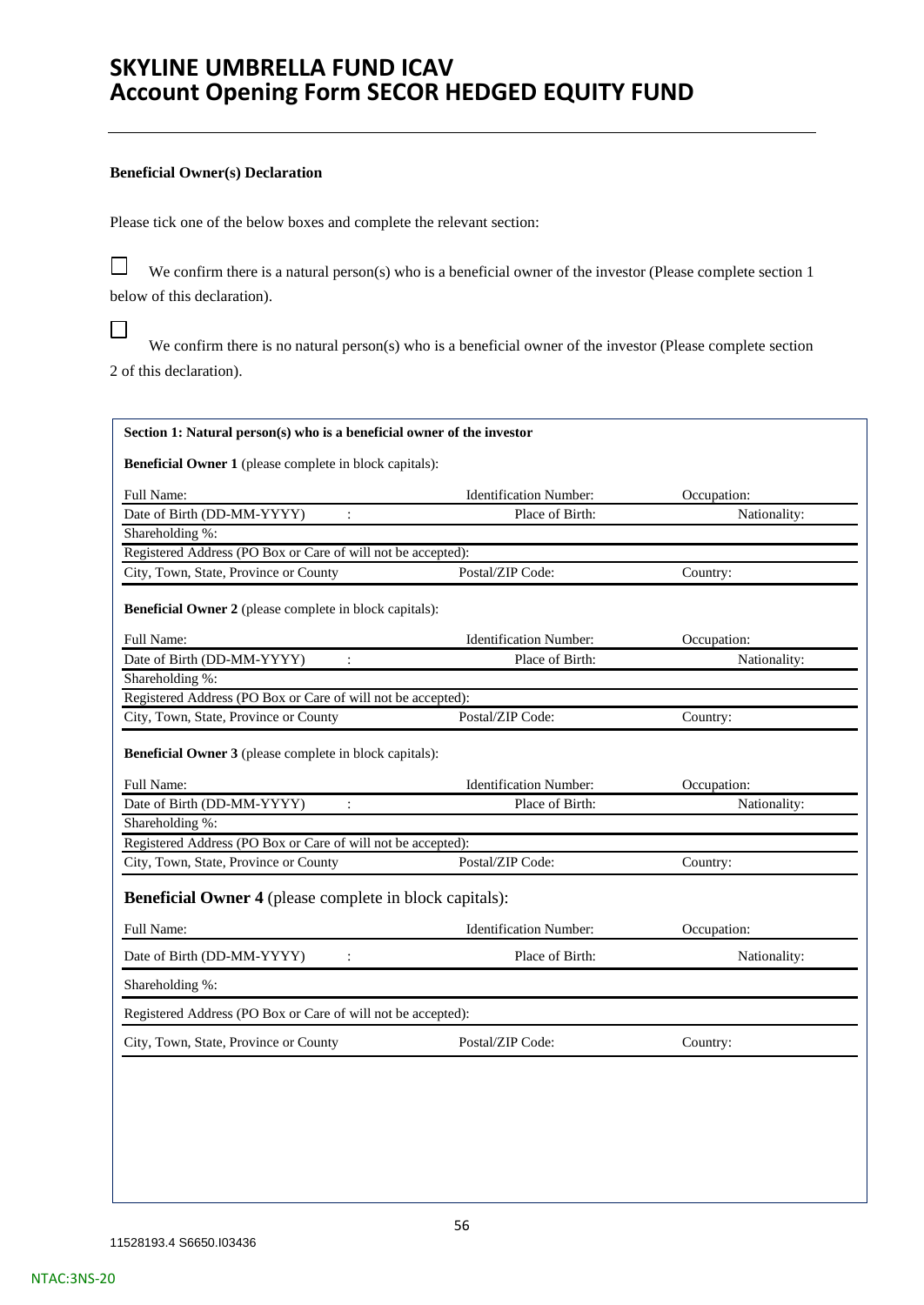### **Section 2: No natural person(s) who is a beneficial owner of the investor.**

In the event where no natural person falls under the above scenario, the senior managing official(s) of the subscribing Nominee entity will be recorded as the Beneficial Owner (not any underlying customer of the entity / designation).

In completing the below, we confirm we have read and understood the above definition and we have provided below details of a senior manager(s) who should be recorded as the Beneficial Owner(s).

Senior managing official details (please complete in block capitals):

| Date of Birth (DD-MM-YYYY) :                                 | Place of Birth:  |        | Nationality: |
|--------------------------------------------------------------|------------------|--------|--------------|
| Registered Address (PO Box or Care of will not be accepted): |                  | Title: |              |
| City, Town, State, Province or County:                       | Postal/ZIP Code: |        | Country:     |

# Yours faithfully,

*[Capacity of signatory – Money Laundering Reporting Officer / Head of Compliance / Head of Risk / Director / Other]* For and on behalf of *[Regulated Entity]*

Beneficial owner, in relation to a body corporate::

<sup>&</sup>lt;sup>1</sup> Beneficial Owner: A Beneficial Owner is any individual who ultimately owns or controls an investor or on whose behalf a transaction is conducted.

A. Beneficial Owner, in relation to a body corporate which is not a company whose securities are listed on a Regulated Market (markets in financial instruments and located within the European Economic Area, or that subjects companies, whose securities are admitted to trading, to disclosure requirements consistent with EU legislation), is any individual who ultimately owns or controls, whether through direct or indirect ownership or control (including through Bearer Shareholdings), 25% or more of the shares or voting rights of the body corporate or through control via other means.

<sup>(</sup>i) A shareholding of 25% or more or an ownership interest of 25% or more in the customer held by a natural person shall be an indication of direct ownership. (ii) A shareholding of 25% or more or an ownership interest of 25% or more in the customer held by a corporate entity, which is under the control of a natural person(s), or by multiple corporate entities, which are under the control of